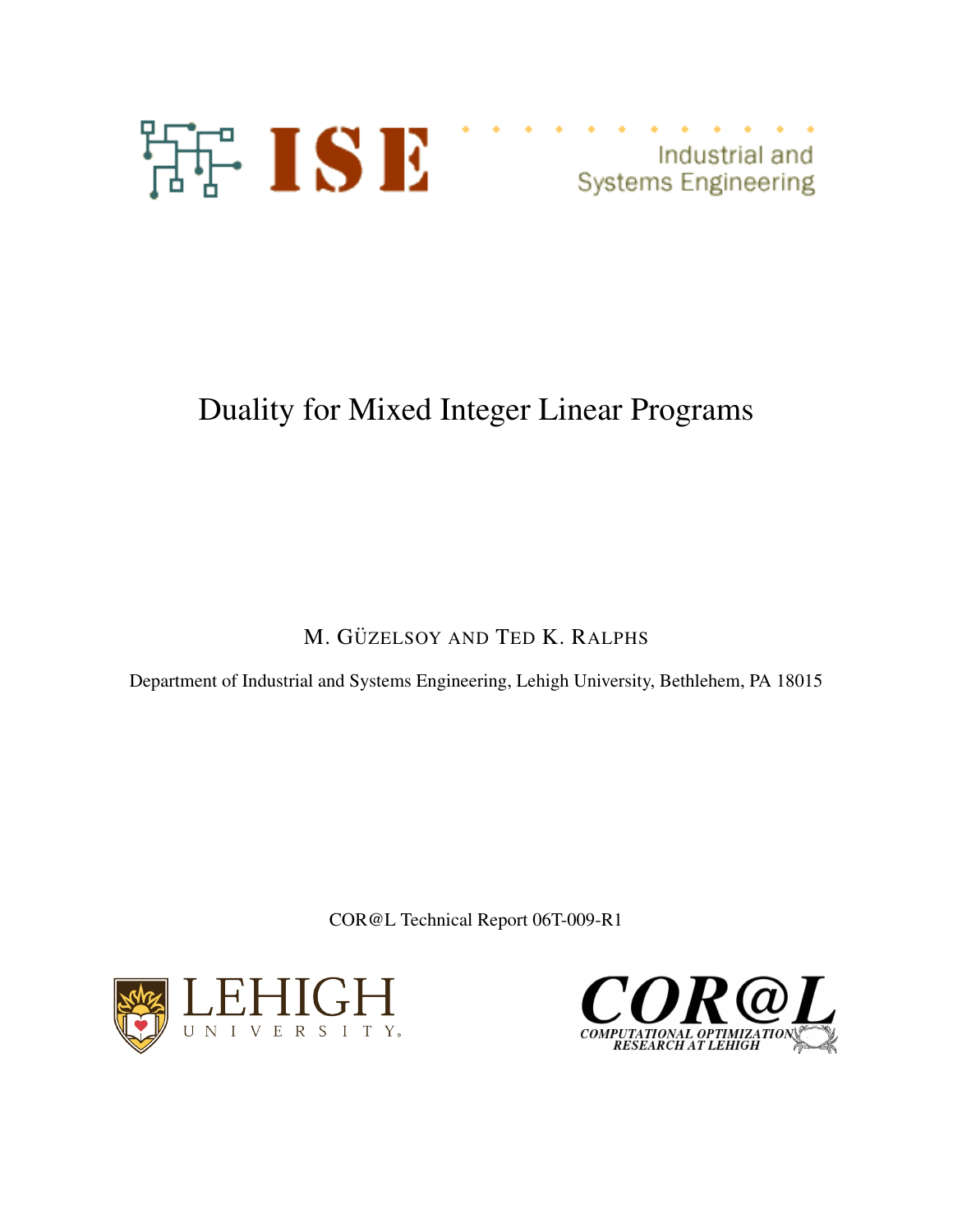## Duality for Mixed Integer Linear Programs

M. GÜZELSOY $^{\ast}{}^{1}$  and Ted K. Ralphs $^{\dag}{}^{1}$ 

<sup>1</sup>Department of Industrial and Systems Engineering, Lehigh University, Bethlehem, PA 18015

Original Publication: May 1, 2006 Last Revised: April 5, 2007

#### **Abstract**

The theory of duality for linear programs is well-developed and has been successful in advancing both the theory and practice of linear programming. In principle, much of this broad framework can be extended to mixed integer linear programs, but this has proven difficult, in part because duality theory does not integrate well with current computational practice. This paper surveys what is known about duality for integer programs and offers some minor extensions, with an eye towards developing a more practical framework.

Keywords: Duality, Mixed Integer Linear Programming, Value Function, Branch and Cut.

## 1 Introduction

Duality has long been a central tool in the development of both optimization theory and methodology. The study of duality has led to efficient procedures for computing bounds, is central to our ability to perform post facto solution analysis, is the basis for procedures such as column generation and reduced cost fixing, and has yielded optimality conditions that can be used as the basis for "warm starting" techniques. Such procedures are useful both in cases where the input data are subject to fluctuation after the solution procedure has been initiated and in applications for which the solution of a series of closely-related instances is required. This is the case for a variety of integer optimization algorithms, including decomposition algorithms, parametric and stochastic programming algorithms, multi-objective optimization algorithms, and algorithms for analyzing infeasible mathematical models.

The theory of duality for linear programs (LPs) is well-developed and has been extremely successful in contributing to both theory and practice. By taking advantage of our knowledge of LP duality, it has

<sup>∗</sup>mguzelsoy@lehigh.edu

<sup>†</sup>ted@lehigh.edu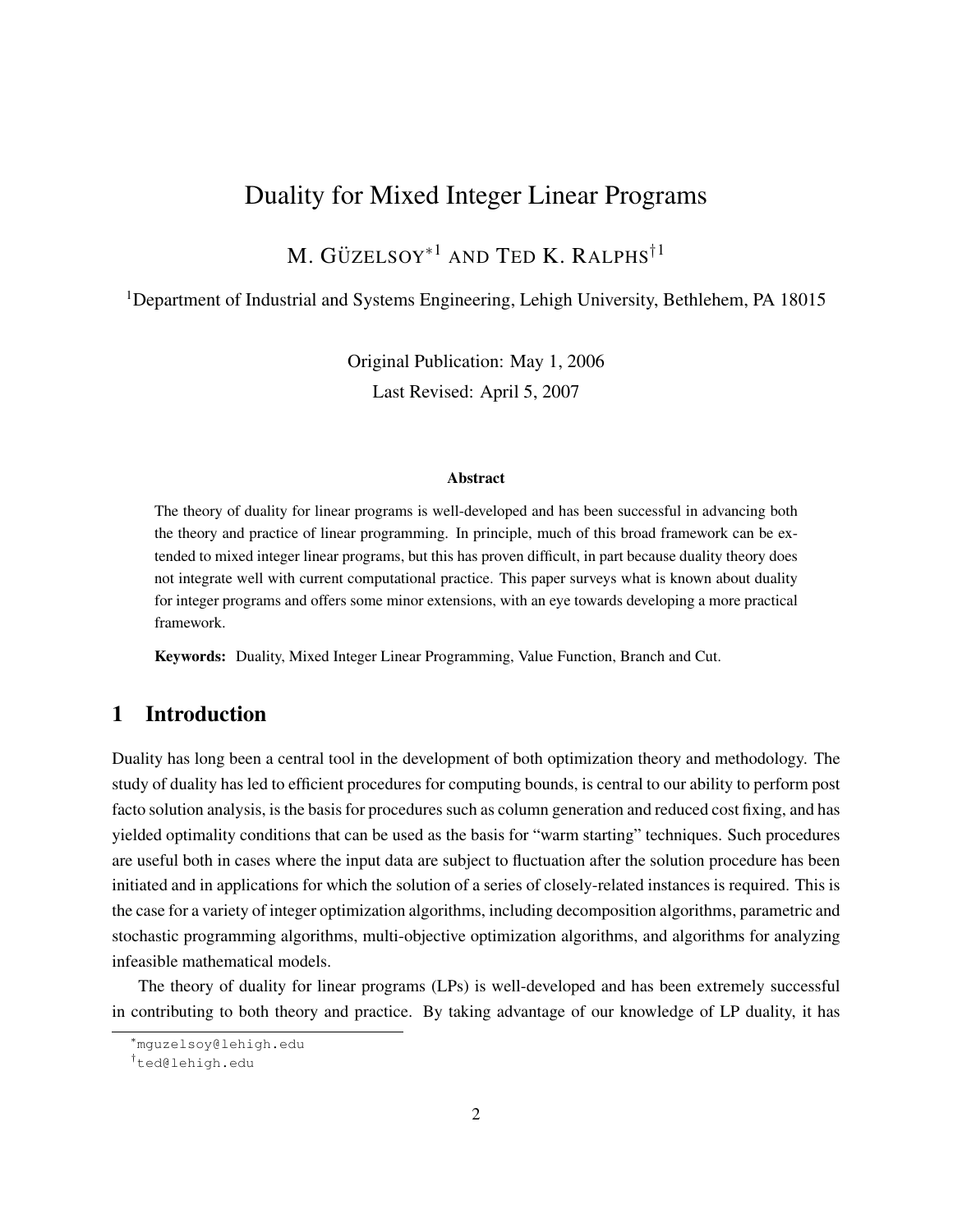been possible to develop not only direct solution algorithms for solving LPs but also sophisticated dynamic methods appropriate for large-scale instances. In theory, much of this broad framework can be extended to mixed integer linear programs (MILPs), but this has proven largely impractical because a duality theory well-integrated with practice has yet to be developed. Not surprisingly, it is difficult to develop a standard dual problem for MILP with properties similar to those observed in the LP case. Such dual problems are generally either not strong or not computationally tractable. Unlike the LP case, dual information is not easy to extract from the most commonly employed primal solution algorithms. In Section 4.7, we discuss the challenges involved in extracting dual information in the case of branch and cut, which is the most commonly employed solution algorithm for MILPs today.

The study of duality for MILPs can be considered to have two main goals: (1) to develop methods for deriving *a priori* lower bounds on the optimal solution value of a specific MILP instance and (2) to develop methods for determining the effect of modifications to the input data on the optimal solution and/or optimal solution value *post facto*. Methods for producing a priori lower bounds are useful primarily as a means of solving the original problem, usually by embedding the bounding procedure into a branch-and-bound algorithm. Such bounding methods have received a great deal of attention in the literature and are wellstudied. Methods for producing dual information post facto, on the other hand, are useful for performing sensitivity analyses and for warm starting solution procedures. Such methods have received relatively little attention in the literature. In both cases, the goal is to produce "dual information." Methods of the second type, however, can take advantage of information produced as a by-product of a primal solution algorithm.

The primary goal of this study is to survey previous work on methods of the second type with an eye towards developing a framework for MILP duality that can be integrated with modern computational practice. Computational methods have evolved significantly since most of the work on integer programming duality was done and a close reexamination of this early work is needed. We have attempted to make the paper as general and self-contained as possible by extending known results from the pure integer to the mixed integer case whenever possible. We have included proofs for as many results as space would allow, concentrating specifically on results whose proofs were not easily accessible or for which we provide a generalization or alternative approach. The proofs for all results not included here can be found in the references cited. This survey draws heavily on the foundational work of a small cadré of authors who contributed greatly to the study of MILP duality, including Gomory, Johnson, Wolsey, Blair, and Jeroslow, and is in many respects an updating and expansion of the excellent papers of Wolsey [1981] and Williams [1996].

## 1.1 Definitions and Notation

Before beginning, we briefly introduce some terminology and notation. A *linear program* is the problem of minimizing a linear objective function over a polyhedral feasible region

$$
\mathcal{P} = \{x \in \mathbb{R}_+^n \mid Ax = b\}
$$
 (1)

defined by rational constraint matrix  $A \in \mathbb{Q}^{m \times n}$  and right-hand side vector  $b \in \mathbb{R}^m$ . A *mixed integer linear program* is an LP with the additional constraint that a specified subset of the variables must take on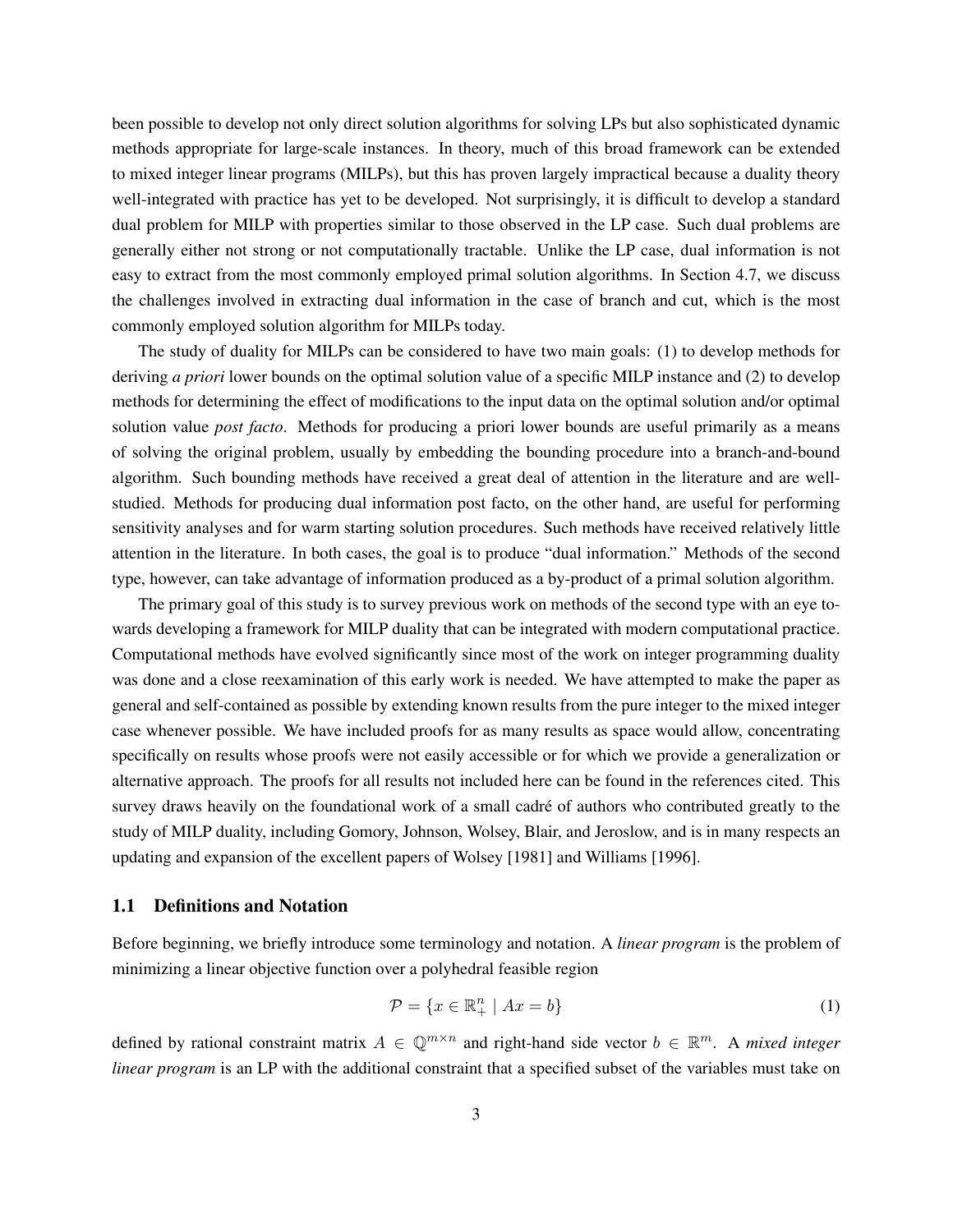integer values. For the remainder of the paper, we address the canonical MILP instance specified by the constraints in (1), with the *integer variables* (those required to take on integer values) indexed by the set  $I = \{1, \ldots, r\} \subseteq N = \{1, \ldots, n\}$  if  $r > 0$  (otherwise,  $I = \emptyset$ ). The remaining variables, indexed by the set  $C = N \setminus I$ , constitute the *continuous variables*. The feasible region is then given by  $S = P \cap (\mathbb{Z}^r \times \mathbb{R}^{n-r})$ and the MILP instance can be stated as that of determining

$$
z_{IP} = \min_{x \in \mathcal{S}} cx \tag{2}
$$

for  $c \in \mathbb{R}^n$ . The rationality of the constraint matrix A is required to ensure the consistency of (2) and guarantees that any such program is either infeasible, unbounded or has a finite optimal value (Meyer [1974]). In the sequel, we refer to this canonical instance of MILP as the *primal problem*.

For a given MILP, we call any  $x \in S$  a *feasible solution* with *solution value* cx and any  $x^*$  such that  $cx^* = z_{IP}$  an *optimal solution*. Aside from determining the value  $z_{IP}$ , the goal of solving (2) is to find such an optimal solution. The LP obtained from a given MILP by removing the integrality requirements on the variables, i.e., setting  $I = \emptyset$ , is referred to as the associated *LP relaxation*. The associated *pure integer linear program* (PILP), on the other hand, is obtained by requiring *all* variables to be integer, i.e., setting  $r = n$ . For any index set  $K \subseteq N$ ,  $A_K$  is the submatrix consisting of the corresponding columns of A and similarly,  $y_K$  is the vector consisting of just the corresponding components of a vector y.

In what follows, we frequently refer to certain classes of functions, defined below.

## **Definition 1** Let a function f be defined over domain V. Then f is

- subadditive *if*  $f(v_1) + f(v_2) > f(v_1 + v_2) \forall v_1, v_2, v_1 + v_2 \in V$ .
- linear *if* V *is closed under addition and scalar multiplication and*

i. 
$$
f(v_1) + f(v_2) = f(v_1 + v_2) \forall v_1, v_2 \in V
$$
,  
ii.  $f(\lambda v) = \lambda f(v) \forall v \in V, \forall \lambda \in \mathbb{R}$ .

- convex *if* V *and*  $epi(f) = \{(v, y) : v \in V, y \ge f(v)\}$  *are convex sets, and*
- polyhedral *if*  $epi(f)$  *is a polyhedron.*

**Definition 2** *For a given*  $k \in \mathbb{N}$ *, let* 

- $\Lambda^k = \{f \mid f : \mathbb{R}^k \rightarrow \mathbb{R}\},\$
- $\mathcal{L}^k = \{f \in \Lambda^k \mid f \text{ is linear}\},\$
- $\mathcal{C}^k = \{f \in \Lambda^k \mid f \text{ is convex}\},\$
- $\mathcal{F}^k = \{f \in \Lambda^k \mid f \text{ is subadditive}\}.$

The notation  $[\lambda]$  for a scalar  $\lambda$  is used to denote the smallest integer greater than or equal to  $\lambda$ . Similarly, we let  $|\lambda| = -(-\lambda)$ . For a function  $f \in \Lambda^k$ ,  $f$  is the function defined by  $f(d) = [f(d)] \,\forall d \in \mathbb{R}^k$ . Finally, the  $l_1$  norm of a vector  $x = (x_1, \ldots, x_n)$  is denoted by  $||x||_1 = \sum_{i=1}^n |x_i|$ .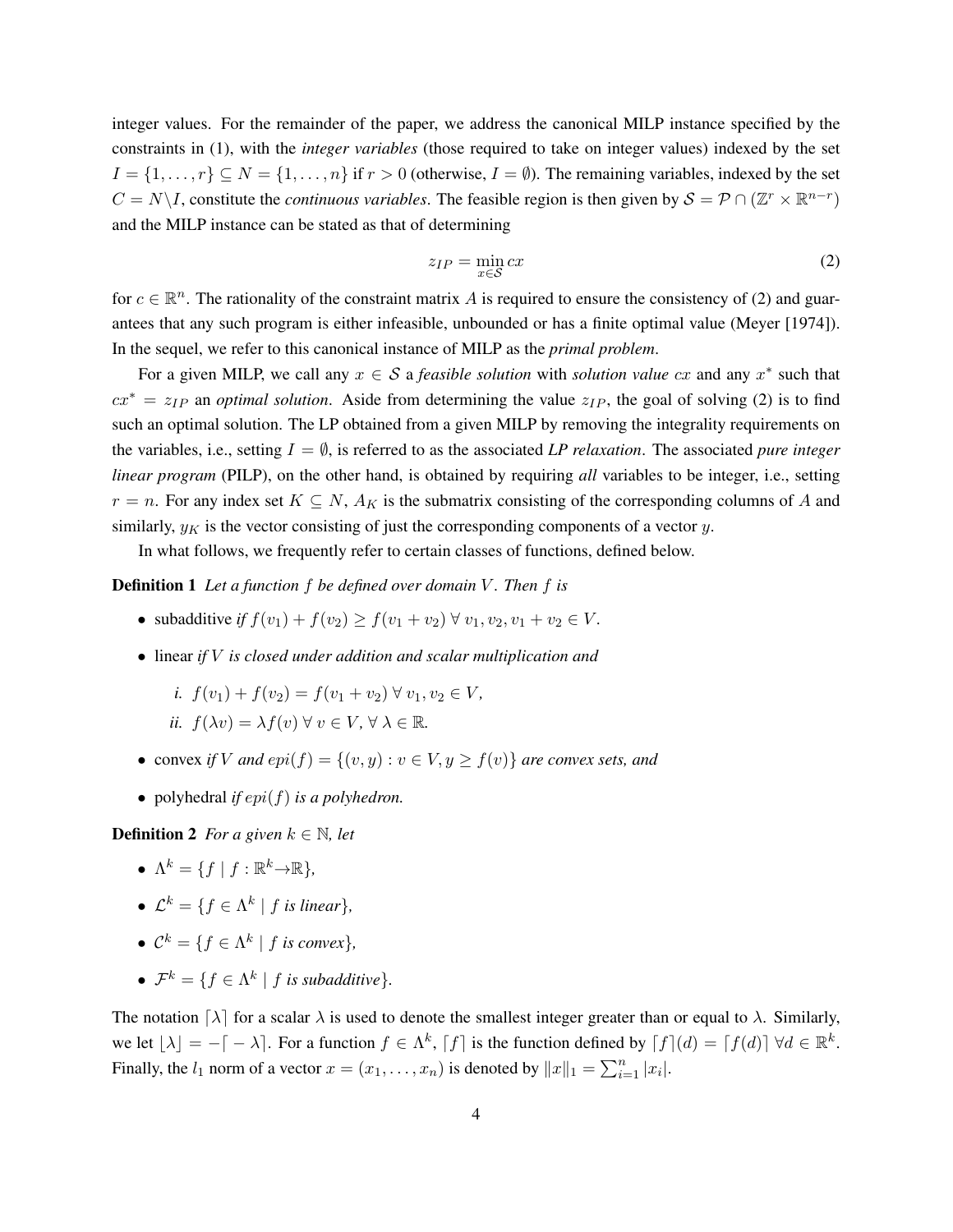## 1.2 Outline of the Paper

The outline of the paper is as follows. In Section 2, we introduce several notions of MILP duality that have appeared in the literature and discuss the relationships between them. In Section 3, we discuss in more detail the well-known *subadditive dual*, which yields a generalization of many duality results from linear programming, but does not integrate easily with current computational practice. In Section 4, we discuss methods for obtaining *dual functions* that provide a lower bound on the objective function value of MILP instances in the neighborhood of a given base instance and can be seen as solutions to certain dual problems we present in Sections 2 and 3. Finally, in Section 5, we discuss future research in this area and indicate how some of the theory presented in this paper may be put into practice.

## 2 General Framework

A common approach to obtaining an a priori lower bound for a single MILP instance is to construct an optimization problem of the form

$$
z_D = \max_{v \in V} f(v),\tag{3}
$$

with objective function  $f: V \to \mathbb{R}$  and feasible region  $V \subseteq \mathbb{R}^k$  for  $k \in \mathbb{N}$  such that  $z_D \leq z_{IP}$ . Such a problem is called a *dual problem* and is a *strong dual problem* if  $z_D = z_{IP}$ . For any pair  $(f, V)$  that comprises a dual problem and any  $v \in V$ ,  $f(v)$  is a valid lower bound on  $z_{IP}$  and the dual problem is that of finding the best such bound. The usefulness of such a dual problem may be rather limited, since we require only that it provides a valid bound for the single MILP instance being analyzed and since the pair  $f$  and  $V$ are not necessarily selected according to any criterion for goodness. A number of methods for producing such dual problems directly from primal input data are already known and include both the dual of the LP relaxation and the Lagrangian dual (see Section 4.5), which are generally easy to construct and solve. The bounds produced by such methods are useful in helping to solve the primal problem, but must necessarily be weak on their own, since computing the exact optimal solution value  $z_{IP}$  of the MILP (2) is an NP-hard optimization problem in general.

Conceptually, one avenue for improvement in the bound yielded by (3) is to let the dual problem itself vary and try to choose the "best" among the possible alternatives. This leads to the generalized dual

$$
z_D = \max_{f, V} \max_{v \in V} f(v),\tag{4}
$$

where each pair  $(f, V)$  considered in the above maximization is required to comprise a dual problem of the form (3). This dual may yield an improved bound, but it is not clear how to obtain an optimal solution over any reasonable class of dual problems and even less clear how such a solution might help determine the effect of perturbations of the primal problem.

A second avenue for improvement is to focus not just on producing a lower bound valid for a single instance, but on constructing a *dual function* that can produce valid bounds across a range of instances within a neighborhood of a given base instance. Such dual functions may be obtained as a by-product of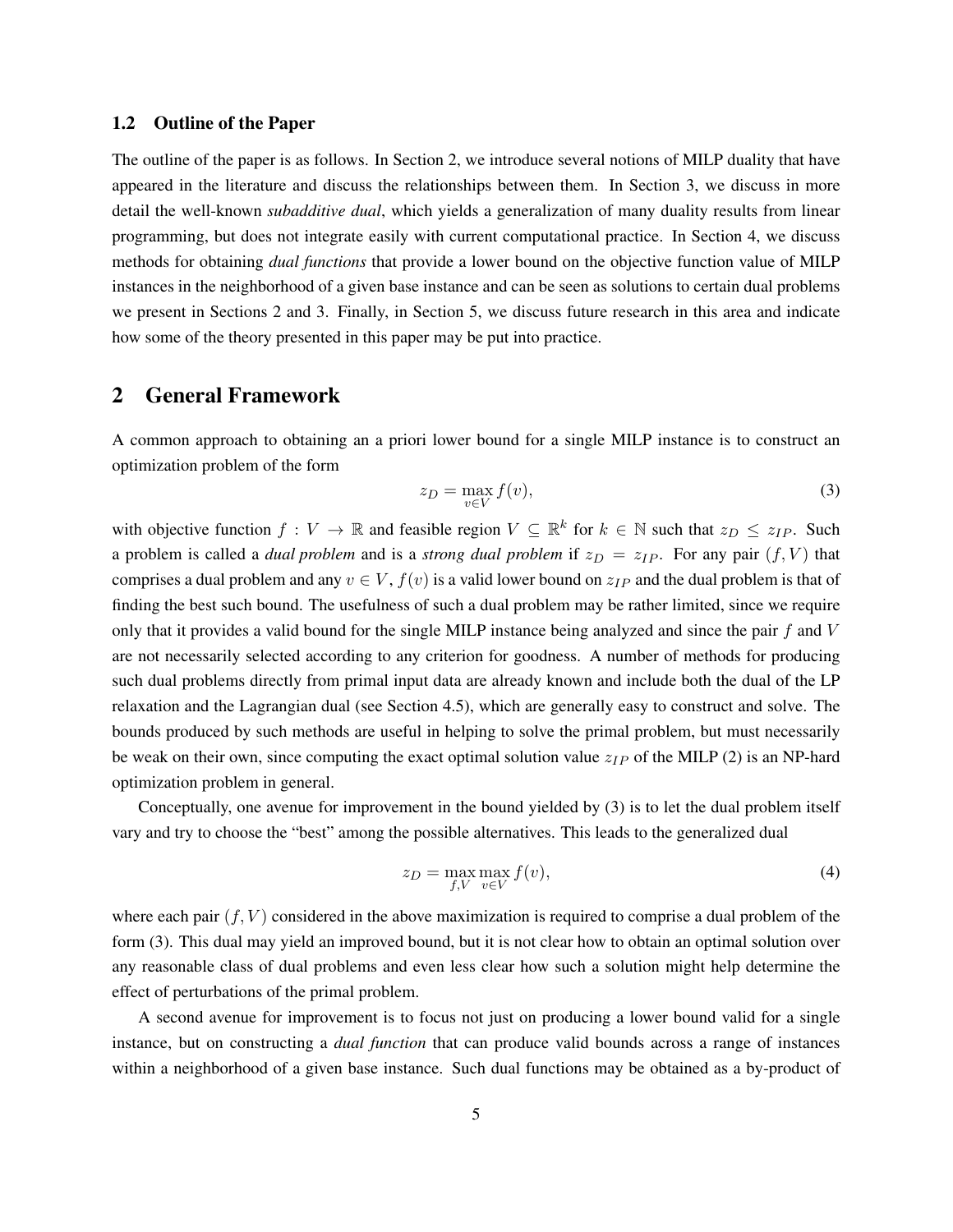primal solution algorithms and are needed for effective post facto analysis. In what follows, we generally refer to any function that takes as input an infinite family of MILP instances and returns as output a valid lower bound on each instance as a "dual function." Such a function is considered strong with respect to a given primal problem if the bound returned for that particular instance is  $z_{IP}$ .

Because the right-hand side can be thought of as describing the level of resources available within the system being optimized, it is natural to consider the question of how the optimal solution value of a MILP changes as a function of the right-hand side. The *value function* of a MILP is a function that returns the optimal solution value for any given right-hand side, i.e., it is a function  $z : \mathbb{R}^m \to \mathbb{R} \cup \{\pm \infty\}$  defined by

$$
z(d) = \min_{x \in \mathcal{S}(d)} cx,\tag{5}
$$

where  $S(d) = \{x \in \mathbb{Z}_{+}^r \times \mathbb{R}_{+}^{n-r} \mid Ax = d\}$  for  $d \in \mathbb{R}^m$ . By convention, we define  $z(d) = \infty$  if  $d \notin \Omega$ , where  $\Omega = \{d \in \mathbb{R}^m \mid S(d) \neq \emptyset\}$ . As we discuss below, the value function plays a central role in classical duality theory, but computing it is generally difficult even though it has a closed form. We consider properties of the value function and its structure in more detail in Section 4.1.

In the remainder of the paper, we refer to the following running example.

**Example 1** Consider the following MILP instance with right-hand side b:

$$
z_{IP} = \min \frac{1}{2}x_1 + 2x_3 + x_4
$$
  
s.t  $x_1 - \frac{3}{2}x_2 + x_3 - x_4 = b$  and  
 $x_1, x_2 \in \mathbb{Z}_+, x_3, x_4 \in \mathbb{R}_+.$  (6)

In this case, the value function (pictured in Figure 1) can be represented explicitly in the form:

$$
z(d) = \begin{cases}\n\vdots & \vdots & \vdots \\
-d - \frac{3}{2}, & -\frac{5}{2} < d \le -\frac{3}{2} \\
2d + 3, & -\frac{3}{2} < d \le -1 \\
-d, & -1 < d \le 0 \\
2d, & 0 < d \le \frac{1}{2} \\
-d + \frac{3}{2}, & \frac{1}{2} < d \le 1 \\
2d - \frac{3}{2}, & 1 < d \le \frac{3}{2}\n\end{cases} (7)
$$

By considering what optimal solutions to this simple MILP instance look like as the right-hand side is varied, we can get an intuitive feel for why the value function has the shape that it does in this example. Note that the slope near zero is exactly the objective function coefficients of the continuous variables, since these are the only variables that can have positive value for values of  $d$  near zero. Furthermore, the gradient of the function alternates between these two slope values moving away from zero in both directions, as the continuous variables alternate in the role of ensuring that the fractional part of the left-hand side is consistent with that of d. The coefficients of the integer variables, on the other hand, determine the breakpoints between the linear pieces. Г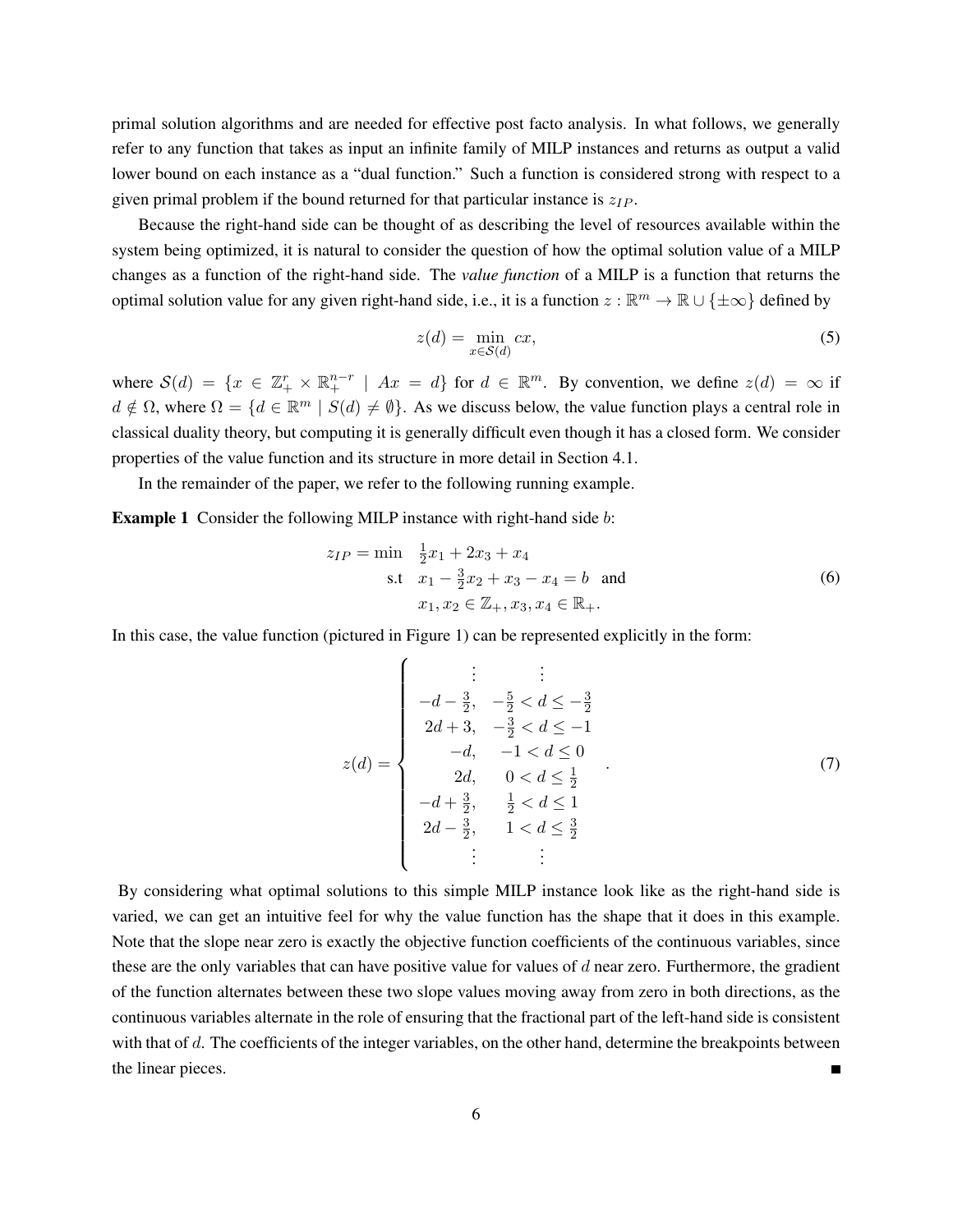

Figure 1: Value function of MILP from Example 1.

Although it is generally difficult to construct the value function itself, it is much easier to obtain an approximation that bounds the value function from below, i.e., a function  $F : \mathbb{R}^m \to \mathbb{R}$  that satisfies  $F(d) \leq z(d)$  for all  $d \in \mathbb{R}^m$ . Given that we can do this, the question arises exactly how to select such a function from among the possible alternatives. A sensible method is to choose one that provides the best bound for the current right-hand side b. This results in the dual

$$
z_D = \max\left\{F(b) : F(d) \le z(d), \ d \in \mathbb{R}^m, F \in \Upsilon^m\right\},\tag{8}
$$

where  $\Upsilon^m \subseteq \Lambda^m$  and the infinite family of constraints ensures that we only consider dual functions that yield a valid bound for any right-hand side.

Note that if the primal problem has a finite optimal value and  $\Upsilon^m \equiv \Lambda^m$ , (8) always has a solution  $F^*$ that is a strong dual function by setting  $F^*(d) = z(d)$  when  $d \in \Omega$ , and  $F^*(d) = 0$  elsewhere. In this case, it also follows that a dual function is optimal to (8) if and only if it bounds the value function from below and agrees with the value function at b. This means that not all optimal solutions to (8) provide the same bound for a given vector  $d$ . In fact, there are optimal solutions to this dual that provide arbitrarily poor estimates of the value function for right-hand sides  $d \neq b$ , even when d is in a local neighborhood of b. It is thus an open question whether (8) in fact provides the best criterion for selecting a dual function or whether it is possible to compute a dual function guaranteed to produce "reasonable" bounds within a specified neighborhood of b.

Consider the value function of the LP relaxation of the MILP (2), given by

$$
F_{LP}(d) = \max \{ vd : vA \le c, v \in \mathbb{R}^m \}.
$$
\n(9)

Let F be defined by  $F(d) = F_{LP}(d) \forall d \in \Omega$  and  $F(d) = 0$  elsewhere. Then F is feasible to (8) if  $F \in \Upsilon^m$ and the primal problem is bounded, since linear programming duality tells us that  $F_{LP}(d) \leq z(d)$  for all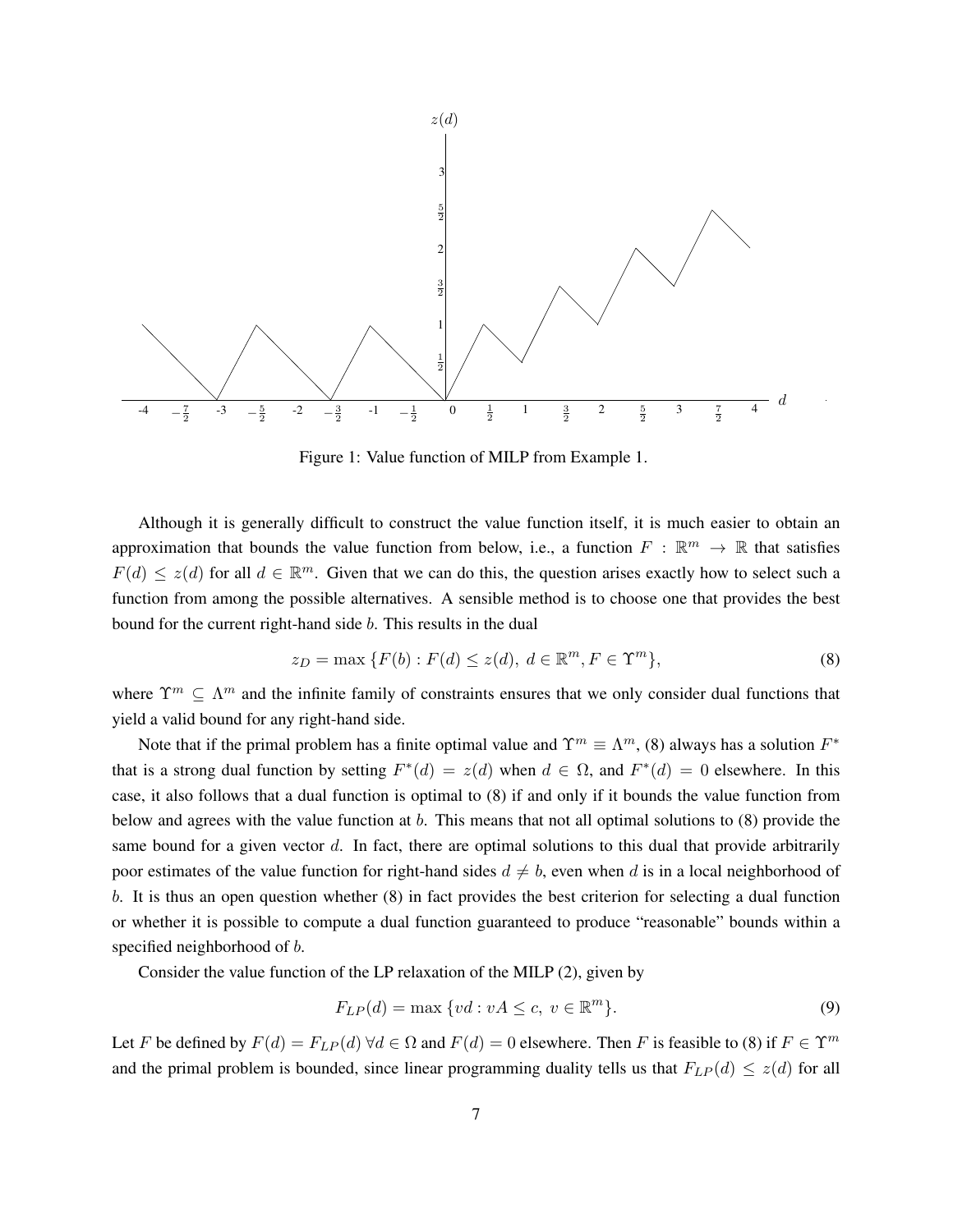

Figure 2: Value function of LP relaxation of problem (6).

 $d \in \Omega$ . The following example shows the result of computing this dual function for the MILP instance from Example 1.

Example 2 Consider the value function of the LP relaxation of problem (6),

$$
F_{LP}(d) = \max \quad vd,
$$
  
s.t  $0 \le v \le \frac{1}{2}$ , and  
 $v \in \mathbb{R}$ , (10)

which can be written explicitly as

$$
F_{LP}(d) = \begin{cases} 0, & d \le 0 \\ \frac{1}{2}d, & d > 0 \end{cases} .
$$
 (11)

This dual function is shown in Figure 2, along with the value function of the original MILP. In this example,  $F_{LP}$  can be seen to be the best piecewise-linear, convex function bounding  $z$  from below.

By considering that

$$
F(d) \le z(d), \ d \in \mathbb{R}^m \iff F(d) \le cx, \ x \in \mathcal{S}(d), \ d \in \mathbb{R}^m
$$
  

$$
\iff F(Ax) \le cx, \ x \in \mathbb{Z}_+^r \times \mathbb{R}_+^{n-r},
$$
 (12)

we see that the dual problem (8) can be rewritten as

$$
z_D = \max\left\{F(b) : F(Ax) \le cx, \ x \in \mathbb{Z}_+^r \times \mathbb{R}_+^{n-r}, \ F \in \Upsilon^m\right\}.
$$
 (13)

In the next section, we will use this equivalence to derive a simpler form of (8) in the case when  $\Upsilon^m$  is restricted to a particular class of subadditive functions.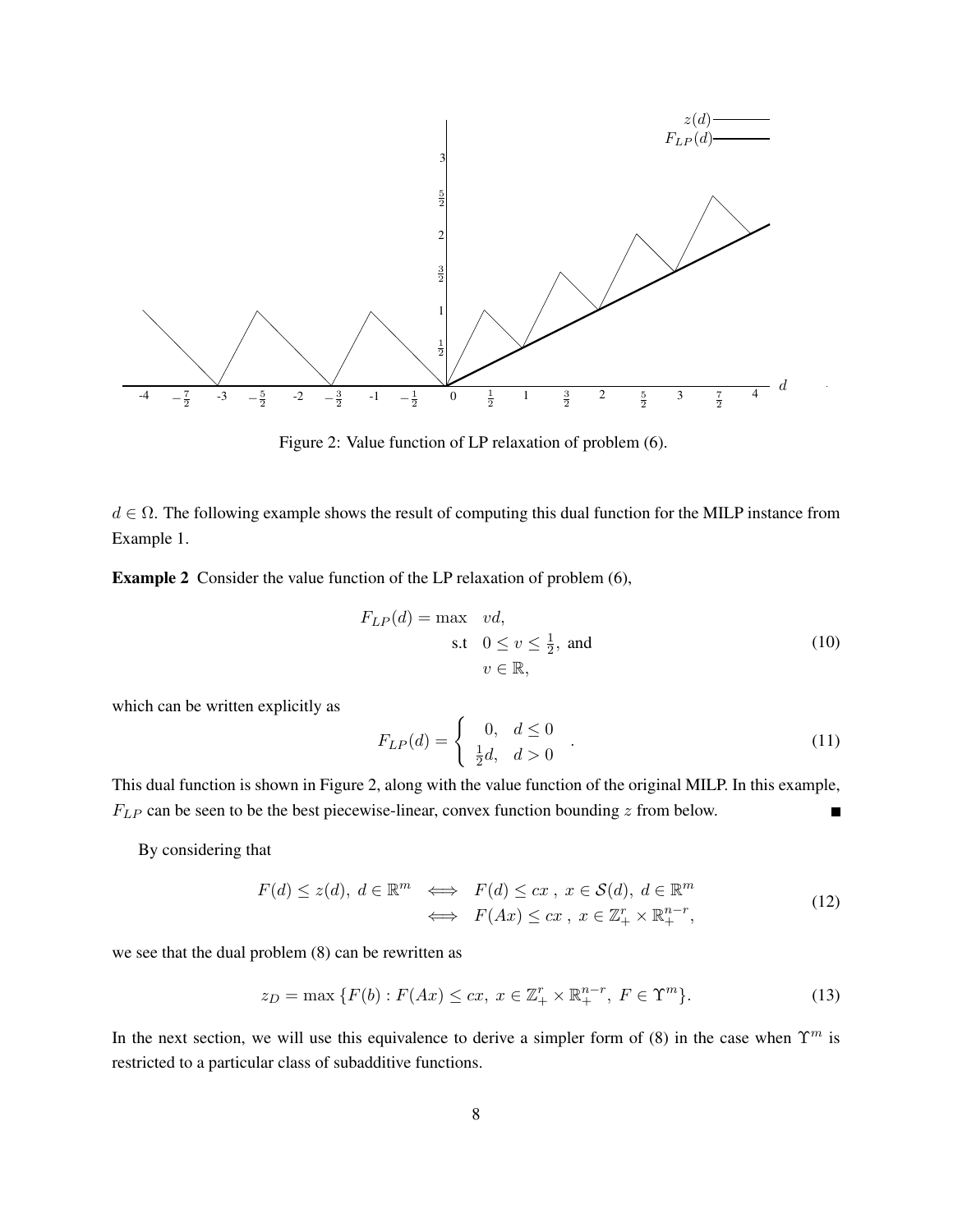## 3 The Subadditive Dual

As stated, the dual (8) is rather general and perhaps only of theoretical interest. A natural question is whether it is possible to restrict the class of functions considered in (8) in some reasonable way. Both linear and convex functions are natural candidates for consideration. If we take  $\Upsilon^m \equiv \mathcal{L}^m$ , then (8) reduces to  $z_D = \max\{vb \mid vA \leq c, v \in \mathbb{R}^m\}$ , which is the dual of the continuous relaxation of the original MILP discussed earlier. Hence, this restriction results in a dual that is no longer guaranteed to produce a strong dual function (see Figure 2). Jeroslow [1979] showed that the optimum  $z_D$  obtained by setting  $\Upsilon^m \equiv \mathcal{C}^m$ also results in the same optimal solution value obtained in the linear case.

In a series of papers, Johnson [1973, 1974, 1979] and later Jeroslow [1978] developed the idea of restricting  $\Upsilon^m$  to a certain subset of  $\mathcal{F}^m$  (subadditive functions). The subadditive functions are a superset of the linear functions that retain the intuitively pleasing property of "no increasing returns to scale" associated with linear functions. A strong motivation for considering this class of functions is that the value function itself is subadditive over the domain  $\Omega$  and can always be extended to a subadditive function on all of  $\mathbb{R}^m$ (see Theorem 5). This means that this restriction does not reduce the strength of the dual (8). To see why the value function is subadditive, let  $d_1, d_2 \in \Omega$  and suppose  $z(d_i) = cx_i$  for some  $x_i \in S(d_i), i = 1, 2$ . Then,  $x_1 + x_2 \in S(d_1 + d_2)$  and hence  $z(d_1) + z(d_2) = c(x_1 + x_2) \ge z(d_1 + d_2)$ .

If  $\Upsilon^m \equiv \Gamma^m \equiv \{ F \in \mathcal{F}^m \mid F(0) = 0 \}$ , then we can rewrite (8) as the *subadditive dual* 

$$
z_D = \max \quad F(b)
$$
  
\n
$$
F(a^j) \le c_j \quad \forall j \in I,
$$
  
\n
$$
\bar{F}(a^j) \le c_j \quad \forall j \in C, \text{ and}
$$
  
\n
$$
F \in \Gamma^m,
$$
 (14)

where  $a^j$  is the  $j^{th}$  column of A and the function  $\overline{F}$  is defined by

$$
\bar{F}(d) = \limsup_{\delta \to 0^+} \frac{F(\delta d)}{\delta} \quad \forall d \in \mathbb{R}^m.
$$
\n(15)

Here,  $\bar{F}$ , first used by Gomory and Johnson [1972] in the context of cutting plane algorithms, is the *upper d-directional derivative* of F at zero. The next result reveals the relation between F and  $\overline{F}$ .

**Theorem 1** (Johnson [1974], Jeroslow [1978], Nemhauser and Wolsey [1988]) If  $F \in \Gamma^m$ , then  $\forall d \in \mathbb{R}^m$ *with*  $\bar{F}(d) < \infty$  *and*  $\lambda \geq 0$ ,  $F(\lambda d) \leq \lambda \bar{F}(d)$ .

**Proof.** Let  $\lambda > 0$  and  $\mu > 0$ . Setting  $q = \mu - |\mu|$ , we have

$$
F(\lambda d) = F\left(\frac{\mu\lambda d}{\mu}\right) = F\left(\frac{\lfloor\mu\rfloor\lambda d}{\mu} + \frac{q\lambda d}{\mu}\right) \leq \lfloor\mu\rfloor F\left(\frac{\lambda d}{\mu}\right) + F\left(\frac{q\lambda d}{\mu}\right)
$$

$$
= \mu F\left(\frac{\lambda d}{\mu}\right) + F\left(\frac{q\lambda d}{\mu}\right) - qF\left(\frac{\lambda d}{\mu}\right),
$$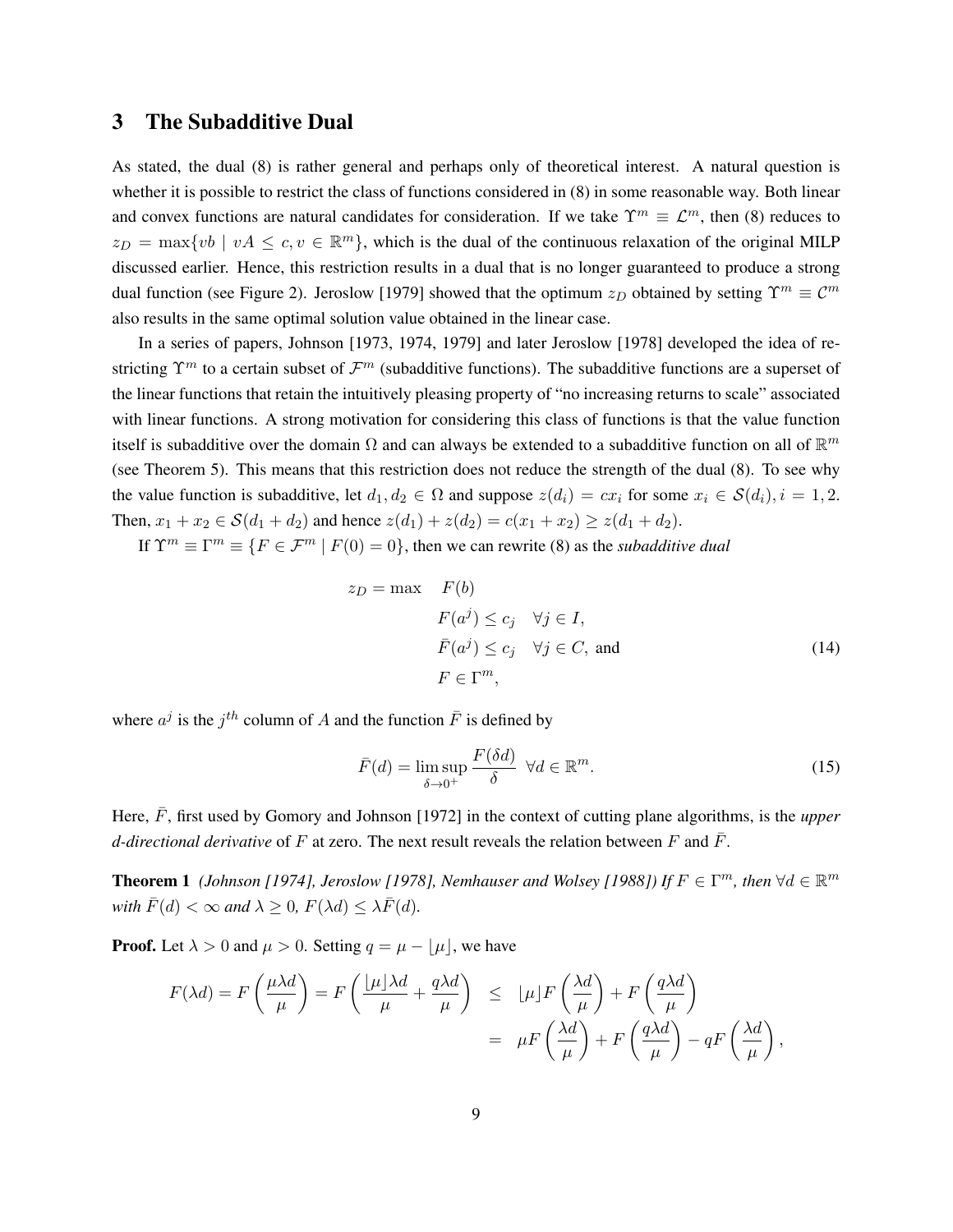

Figure 3: Directional derivative of the value function of problem (6).

where the inequality follows from the fact that  $F \in \Gamma^m$ . Now, letting  $\delta = \frac{1}{\mu}$  $\frac{1}{\mu}$ , we get

$$
F(\lambda d) \le \frac{F(\delta \lambda d)}{\delta} + q\delta \left( \frac{F(q\delta \lambda d)}{q\delta} - \frac{F(\delta \lambda d)}{\delta} \right). \tag{16}
$$

By taking the limit as  $\delta \to 0^+$ , we obtain

$$
F(\lambda d) \le \bar{F}(\lambda d). \tag{17}
$$

Finally, note that

$$
\bar{F}(\lambda d) = \limsup_{\delta \to 0^+} \frac{F(\delta(\lambda d))}{\delta} = \limsup_{\delta \lambda \to 0^+} \frac{\lambda F(\delta \lambda d)}{\delta \lambda} = \lambda \bar{F}(d). \tag{18}
$$

Example 3 Consider the d-directional derivative of the value function for the MILP (6), shown in Figure 3:

$$
\bar{z}(d) = \begin{cases}\n-d, & d \leq 0 \\
2d, & d > 0\n\end{cases}.
$$
\n(19)

Note that  $\bar{z}$  is a piecewise linear convex function whose directional derivatives near the origin coincide with that of  $z$ . As we pointed out in Example 1, these directional derivatives are determined by the coefficients of the continuous variables in (6).  $\blacksquare$ 

The use of  $\bar{F}$  is required in (14) due to the presence of the continuous variables and is not needed for pure integer programs. Intuitively, the role of  $\bar{F}$  is to ensure that solutions to (14) have gradients that do not exceed those of the value function near zero, since the subadditivity of  $F$  alone is not enough to ensure this in the case of MILP. We now show formally that (14) is in fact a valid dual problem.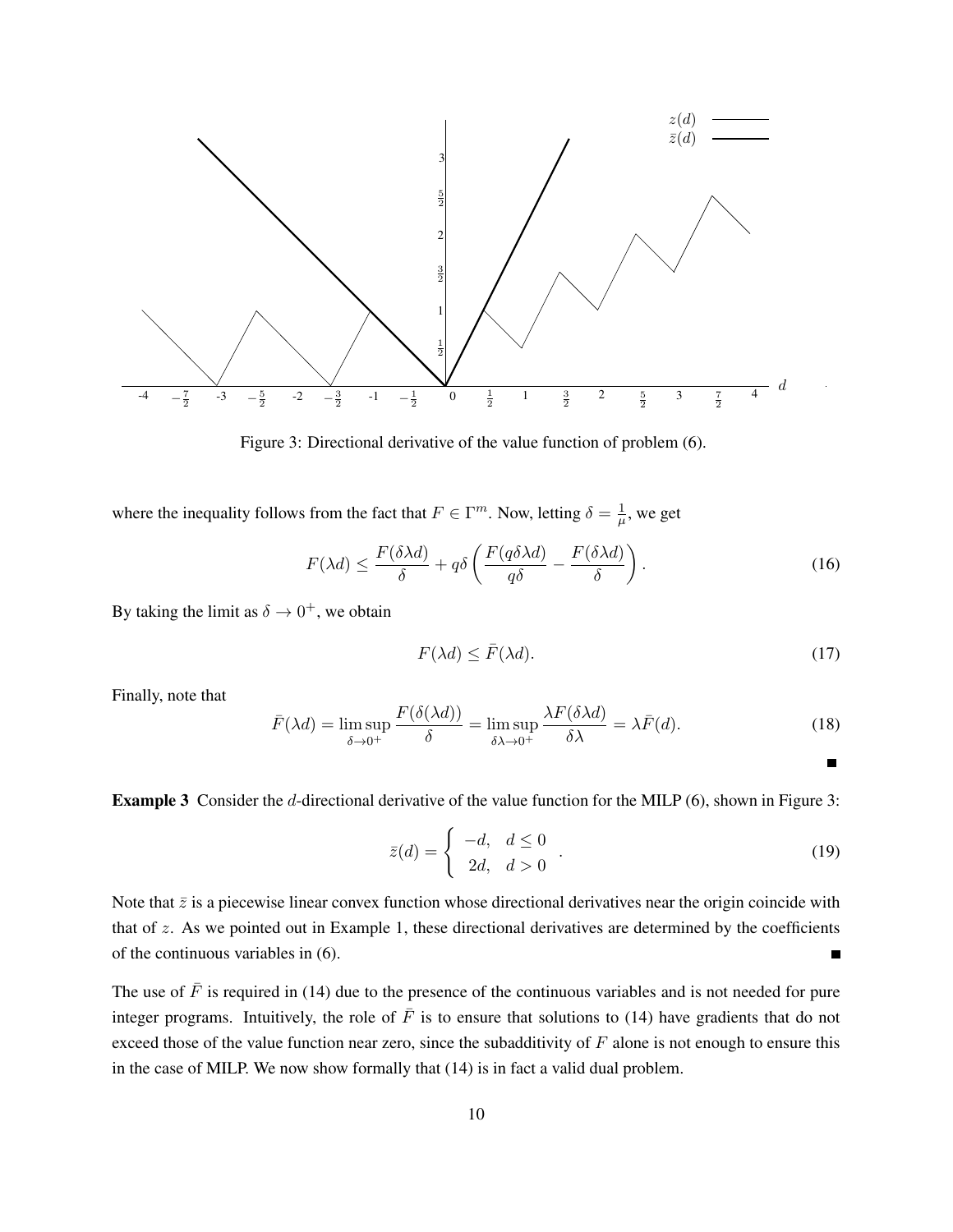Theorem 2 *(Weak Duality by Jeroslow [1978, 1979]) Let* x *be a feasible solution to the MILP (2) and let* F be a feasible solution to the subadditive dual (14). Then,  $F(b) \leq cx$ .

**Proof.** Let x be a given feasible solution to the MILP  $(2)$ . Note that

$$
F(b) = F(Ax)
$$
  
\n
$$
\leq F(\sum_{j \in I} a^j x_j) + F(\sum_{j \in C} a^j x_j)
$$
  
\n
$$
\leq \sum_{j \in I} F(a^j) x_j + \sum_{j \in C} \overline{F}(a^j) x_j
$$
  
\n
$$
\leq cx.
$$

The first inequality follows from the subadditivity of F. Next,  $F(\sum_{j\in I} a^j x_j) \leq \sum_{j\in I} F(a^j) x_j$ , since F is subadditive,  $F(0) = 0$  and  $x_j \in \mathbb{Z}_+, j \in I$ . Similarly,  $F(\sum_{j \in C} a^j x_j) \leq \sum_{j \in C} F(a^j x_j) \leq$  $\sum_{j \in C} \bar{F}(a^j) x_j$ , since  $\bar{F}(0) = 0$  and  $F(a^j x_j) \leq \bar{F}(a^j) x_j$ ,  $x_j \in \mathbb{R}_+$ ,  $j \in C$  by Theorem 1. Therefore, the second inequality holds. For the last inequality,  $F(a^j) \le c_j$ ,  $j \in I$  and  $\bar{F}(a^j) \le c_j$ ,  $j \in C$  by dual feasibility and  $x_j$  is nonnegative for all  $j \in N$  by primal feasibility.

Example 4 For the MILP (6), the subadditive dual problem is

$$
\max \quad F(b)
$$
\n
$$
F(1) \leq \frac{1}{2}
$$
\n
$$
F(-\frac{3}{2}) \leq 0
$$
\n
$$
\overline{F}(1) \leq 2
$$
\n
$$
\overline{F}(-1) \leq 1
$$
\n
$$
F \in \Gamma^{1}.
$$
\n(20)

As described above, the last two constraints require that the slope of  $F$  going away from the origin (the d-directional derivative) be less than or equal to that of the value function, whereas the first two constraints require that  $F(1)$  and  $F(-\frac{3}{2})$  $\frac{3}{2}$ ) not exceed  $z(1)$  and  $z(-\frac{3}{2})$  $\frac{3}{2}$ ), respectively. Note that in this example, the constraint  $\bar{F}(-1) \leq 1$  is actually equivalent to the constraint  $F(-1) \leq 1$ , but replacing  $\bar{F}(1) \leq 2$  with  $F(1) \leq 2$  results in the admission of invalid dual functions.

If we require integrality of all variables in (6), then the value function becomes that shown in Figure 4, defined only at discrete values of the right-hand side d. In this case,  $\bar{F}$  is replaced by F in (20) and the third constraint becomes redundant. This can be seen by the fact that  $x_3$  cannot take on a positive value in any optimal solution to the pure integer restriction of (6). Н

Although the value function itself yields an optimal solution to the subadditive dual of any given MILP, irrespective of the value of the original right-hand side  $b$ , the set of all dual functions that are optimal to  $(14)$ can be affected dramatically by the initial value of b considered. This is because  $F$  is required to agree with the value function only at  $b$  and nowhere else. In the following example, we consider optimal solutions to (20) for different values of  $b$ .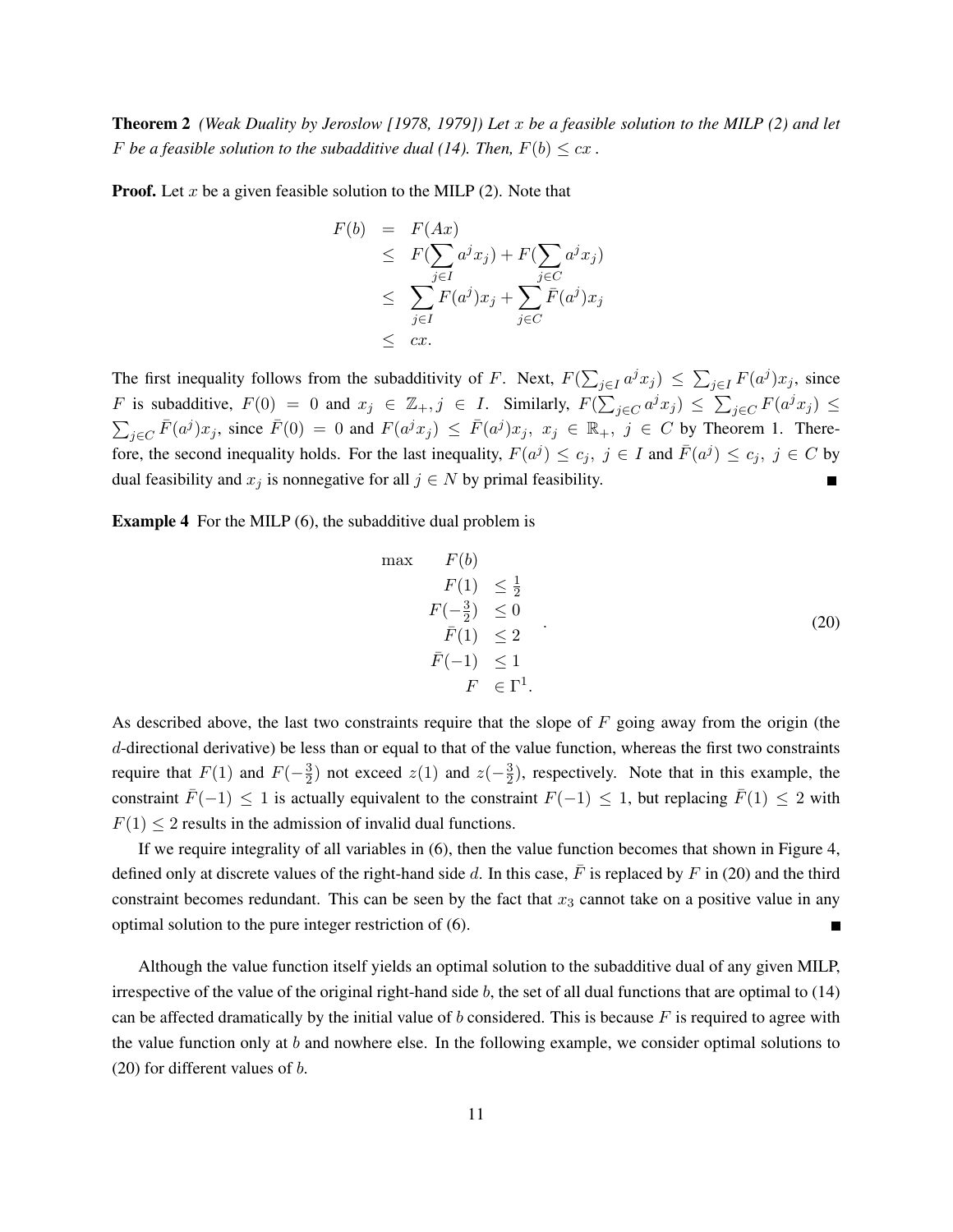

Figure 4: Value function of problem (6) with all variables integer.

**Example 5** Consider optimal solutions to  $(14)$  for the MILP  $(6)$  for different values of b.

- 1.  $F_1(d) = \frac{d}{2}$  is an optimal dual function for  $b \in \{0, 1, 2, \dots\}$  (see Figure 2),
- 2.  $F_2(d) = 0$  is an optimal dual function for  $b \in \{\ldots, -3, -\frac{3}{2}\}$  $\frac{3}{2}$ , 0} (see Figure 2).
- 3.  $F_3(d) = \max\{\frac{1}{2}\}$  $\frac{1}{2}\lceil d-\frac{\lceil\lceil d\rceil-d\rceil}{4}$  $\frac{|-d|}{4}$ , 2d –  $\frac{3}{2}$  $\frac{3}{2}\lceil d-\frac{\lceil\lceil d\rceil-d\rceil}{4}$  $\left\lfloor \frac{-d}{4} \right\rfloor$  is an optimal dual function for  $b \in \{[0, \frac{1}{4}]\}$  $\frac{1}{4}$ ]∪  $[1, \frac{5}{4}]$  $\frac{5}{4}]\cup [2,\frac{9}{4}$  $\frac{9}{4}$ ] ∪ ... } (see Figure 5).
- 4.  $F_4(d) = \max_{1} \frac{3}{2} \left[ \frac{2d}{3} \frac{2 \left[ \frac{2d}{3} \frac{2d}{3} \right]}{3} \right]$  $\frac{3}{4} \left\lceil \frac{2d}{3} - \frac{2 \left\lceil \left\lceil \frac{2d}{3} \right\rceil - \frac{2d}{3} \right\rceil}{3} \right\rceil$  $\frac{|-\frac{2\alpha}{3}|}{3}$ ] –  $d, -\frac{3}{4}$  $\frac{|-\frac{2a}{3}|}{3}$  +  $\frac{d}{2}$  $\frac{d}{2}$ } is an optimal dual function for  $b \in \{ \cdots \cup [-\frac{7}{2}]$  $\frac{7}{2}, -3] \cup \{-2, -\frac{3}{2}$  $\frac{3}{2}$ ]  $\cup$   $\left[-\frac{1}{2}\right]$  $\left[\frac{1}{2},0\right]$  (see Figure 5).  $\blacksquare$

As in LP duality, weak duality yields results concerning the relationship between primal and dual when no finite optimum exists. Before proving the main corollary, we need the following important lemma.

Lemma 3 *For the MILP (2) and its subadditive dual (14), the following statements hold:*

- *1. The primal problem is unbounded if and only if*  $b \in \Omega$  *and*  $z(0) < 0$ *.*
- 2. *The dual problem is infeasible if and only if*  $z(0) < 0$ .

**Proof.** First, note that  $0 \in \Omega$  and  $z(0) \leq 0$ , since  $x = 0$  is a feasible solution to the MILP (2) with right-hand side 0.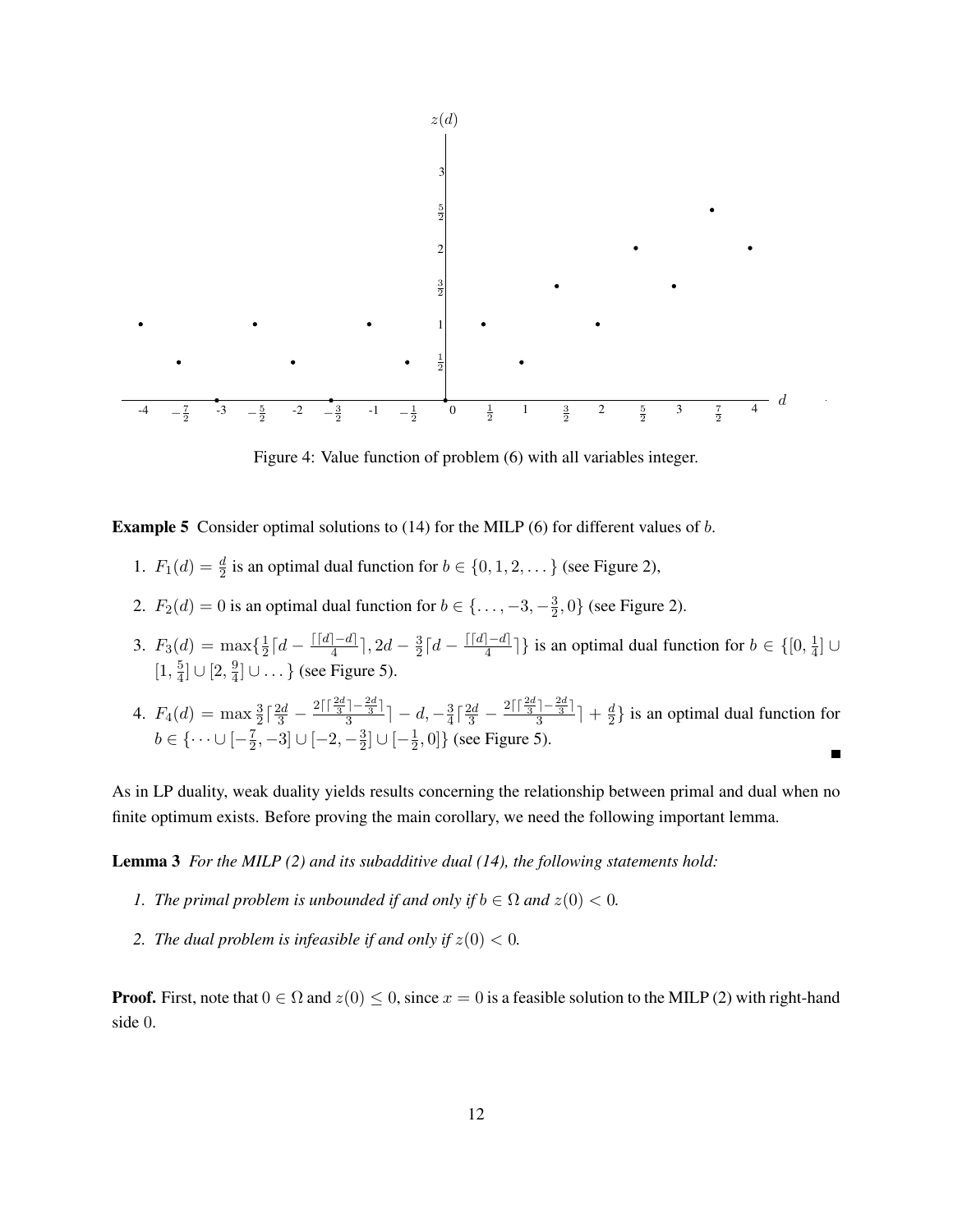

Figure 5: Observe that  $F(d) = \max\{F_3(d), F_4(d)\}\$ is an optimal dual function for (20) for some values of b and only feasible otherwise.

- 1. If  $b \in \Omega$  and  $z(0) < 0$ , then there exist  $\bar{x} \in S$  and  $\hat{x} \in S(0)$  with  $c\hat{x} < 0$ . Then  $\bar{x} + \lambda \hat{x} \in S$  for all  $\lambda \in \mathbb{R}_+$  and it follows that  $\lambda$  can be chosen to make  $z(b)$  arbitrarily small. Conversely, if  $b \in \Omega$  and  $z(0) = 0$ , then we must also have that  $\min\{cx \mid Ax = 0, x \in \mathbb{R}^n_+\} = 0$ . Otherwise, there must exist an  $\hat{x} \in \mathbb{Q}_+^n$  for which  $A\hat{x} = 0$  and  $c\hat{x} < 0$ , which can be scaled to yield an integer solution to (2) with right-hand side 0, contradicting the assumption that  $z(0) = 0$ . Since no such vector exists, the LP relaxation of (2), and hence the MILP itself, must be bounded.
- 2. If  $z(0) = 0$ , then  $\min\{cx \mid Ax = 0, x \in \mathbb{R}_{+}^{n}\} = \max\{v0 : vA \le c, v \in \mathbb{R}^{m}\} = 0$  (see the proof of part 1 above) and therefore, (14) is feasible by setting  $F(d) = v^*d \forall d \in \mathbb{R}^m$ , where  $v^*$  is the optimal dual solution. This implies that if the dual is infeasible, then  $z(0) < 0$ . If  $z(0) < 0$ , on the other hand, the dual cannot be feasible since any feasible solution F has to satisfy  $F(0) = 0$  and this would contradict weak duality.

 $\blacksquare$ 

#### Corollary 4 *For the MILP (2) and its subadditive dual (14),*

- *1. If the primal problem (resp., the dual) is unbounded then the dual problem (resp., the primal) is infeasible.*
- *2. If the primal problem (resp., the dual) is infeasible, then the dual problem (resp., the primal) is infeasible or unbounded.*

## Proof.

1. This part follows directly from Theorem 2.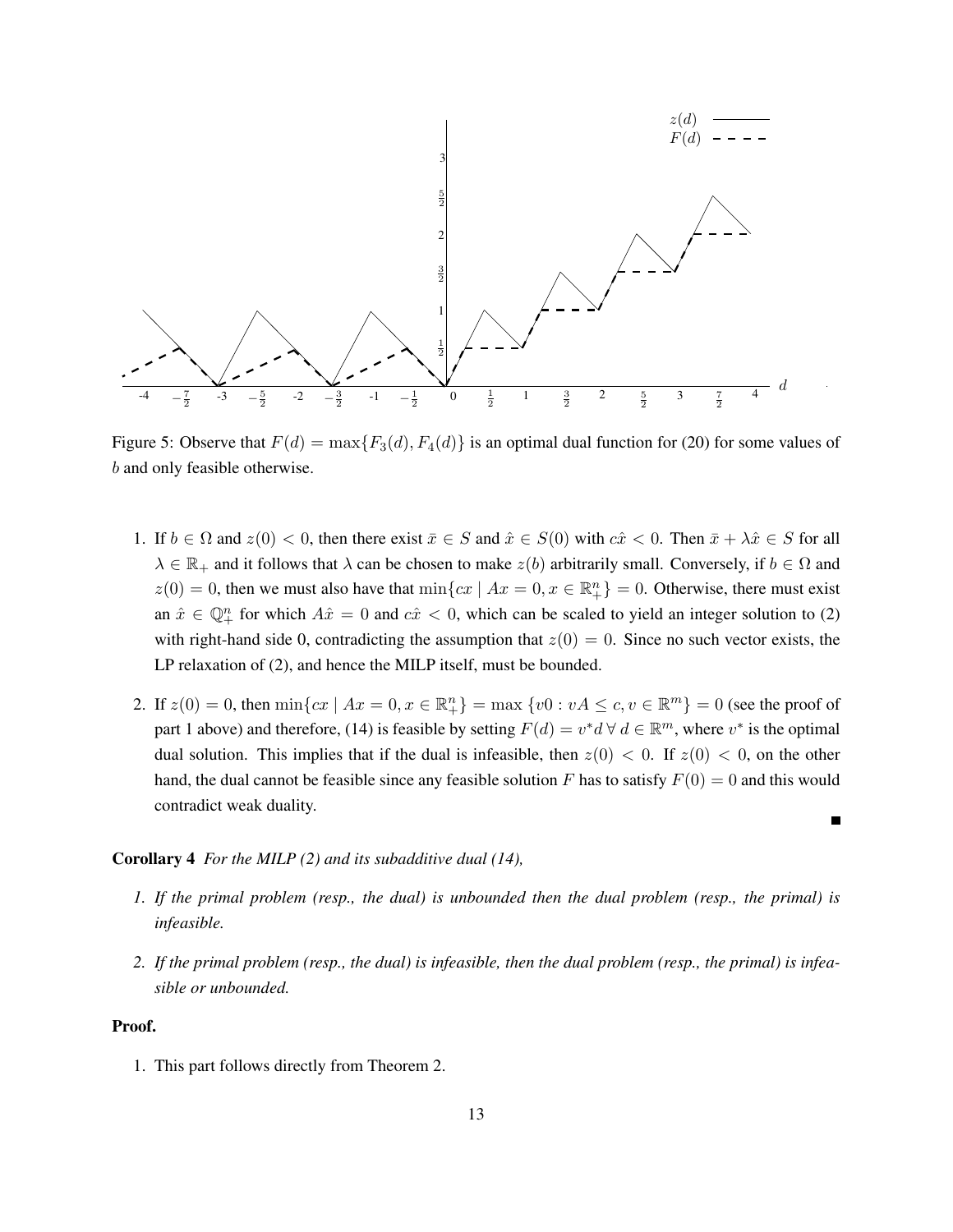2. Assume that the primal problem is infeasible. Then there are two cases. If  $z(0) < 0$ , the dual is infeasible by Lemma 3. Otherwise, by LP duality,  $\exists v \in \mathbb{R}^m$  with  $vA \leq c$ . Let  $F_1 \in \Gamma^m$ be defined by  $F_1(d) = vd$ ,  $\forall d \in \mathbb{R}^m$ . Note that  $\overline{F_1} = F_1$ . Next, consider the value function  $F_2(d) = \min\{x_0: Ax + x_0d = d, x \in \mathbb{Z}_+^r \times \mathbb{R}_+^{n-r}, x_0 \in \mathbb{Z}_+\}.$  F<sub>2</sub> is defined and finite for all  $d \in \mathbb{R}^m$  since  $x = 0$  with  $x_0 = 1$  is a feasible solution for any right-hand side. Therefore,  $F_2 \in \Gamma^m$ . Furthermore, for any  $j \in I$ ,  $F_2(a^j) \leq 0$ , since  $e^j$  (the  $j^{th}$  unit vector) together with  $x_0 = 0$  is a feasible solution to the corresponding problem. On the other hand, for any  $j \in C$  and  $\delta > 0$ ,  $F_2(\delta a^j) \leq 0$  due to the fact that  $x = \delta e^j$  and  $x_0 = 0$  is feasible. Thus,  $\bar{F}_2(a^j) \leq 0, \forall j \in C$ . In addition,  $F_2(b) = 1$  since there cannot be an optimal solution with  $x_0 = 0$  as a consequence of  $S = \emptyset$ . Then, observe that for any scalar  $\lambda \in \mathbb{R}_+$ ,  $F_1 + \lambda F_2$  is dual feasible to (14), which means that the dual is unbounded as  $\lambda$  can be chosen arbitrarily large.

If the dual problem is infeasible, then, by Lemma 3,  $z(0) < 0$  and the primal problem is unbounded if  $b \in \Omega$  and infeasible otherwise.  $\blacksquare$ 

Before moving on to prove strong duality, we need the following theorem that states that any given MILP can be "extended" to one that is feasible for all right-hand sides and whose value function agrees with that of the original MILP for all right-hand sides  $d \in \Omega$ .

**Theorem 5** *(Blair and Jeroslow [1977]) For the MILP (2), there exists an extension*  $z_e(d) = \min \{c_e x$ :  $A_e x = d, x \in \mathbb{Z}_+^l \times \mathbb{R}_+^{k-l}$ , with  $c_e$  and  $A_e$  obtained by adding new coefficients and columns to c and A, such that  $z_e(d) = z(d) \ \forall \ d \in \Omega$  and  $z_e(d) < \infty \ \forall \ d \in \mathbb{R}^m$ .

We will not give the proof here, but note that the idea depends on iteratively adding columns orthogonal to the span of the columns of A with objective function coefficients chosen so that  $z_e(d) = z(d)$  whenever  $z(d) < \infty$ . The following result then shows formally that the dual (14) is strong.

Theorem 6 *(Strong duality by Jeroslow [1978, 1979], Wolsey [1981]) If the primal problem (2) (resp., the dual) has a finite optimum, then so does the dual problem (14) (resp., the primal) and they are equal.*

**Proof.** Note that if the primal or the dual has a finite optimum, then Corollary 4 requires the other also to have a finite optimum. Now, we prove the claim by verifying that the value function  $z$  (or an extension to  $z$ ) is a feasible dual function whenever the primal has a finite optimum.

i.  $\Omega \equiv \mathbb{R}^m$ : In this case,  $z \in \Gamma^m$ , and with a similar argument in the second part of the proof of Corollary 4, z is feasible to the dual problem.

ii.  $\Omega \subset \mathbb{R}^m$ : By Theorem 5,  $\exists z_e \in \Gamma^m$  with  $z_e(d) = z(d) \forall d \in \Omega$  and  $z_e(d) < \infty \forall d \in \mathbb{R}^m$ . By construction,  $z_e$  must satisfy the constraints of the dual of the original MILP (2), since the dual of the extended MILP from Theorem 5 includes the constraints of (14) ( $I_e \supseteq I$  and  $N_e \supseteq N$ ). Therefore,  $z_e$  is feasible to the dual of the original MILP and hence, this dual has an optimal solution value of  $z_e(b) = z(b)$ .

One can further use the strong duality property of (14) to derive a generalization of Farkas' Lemma. This result is stated more formally in the following corollary.

 $\blacksquare$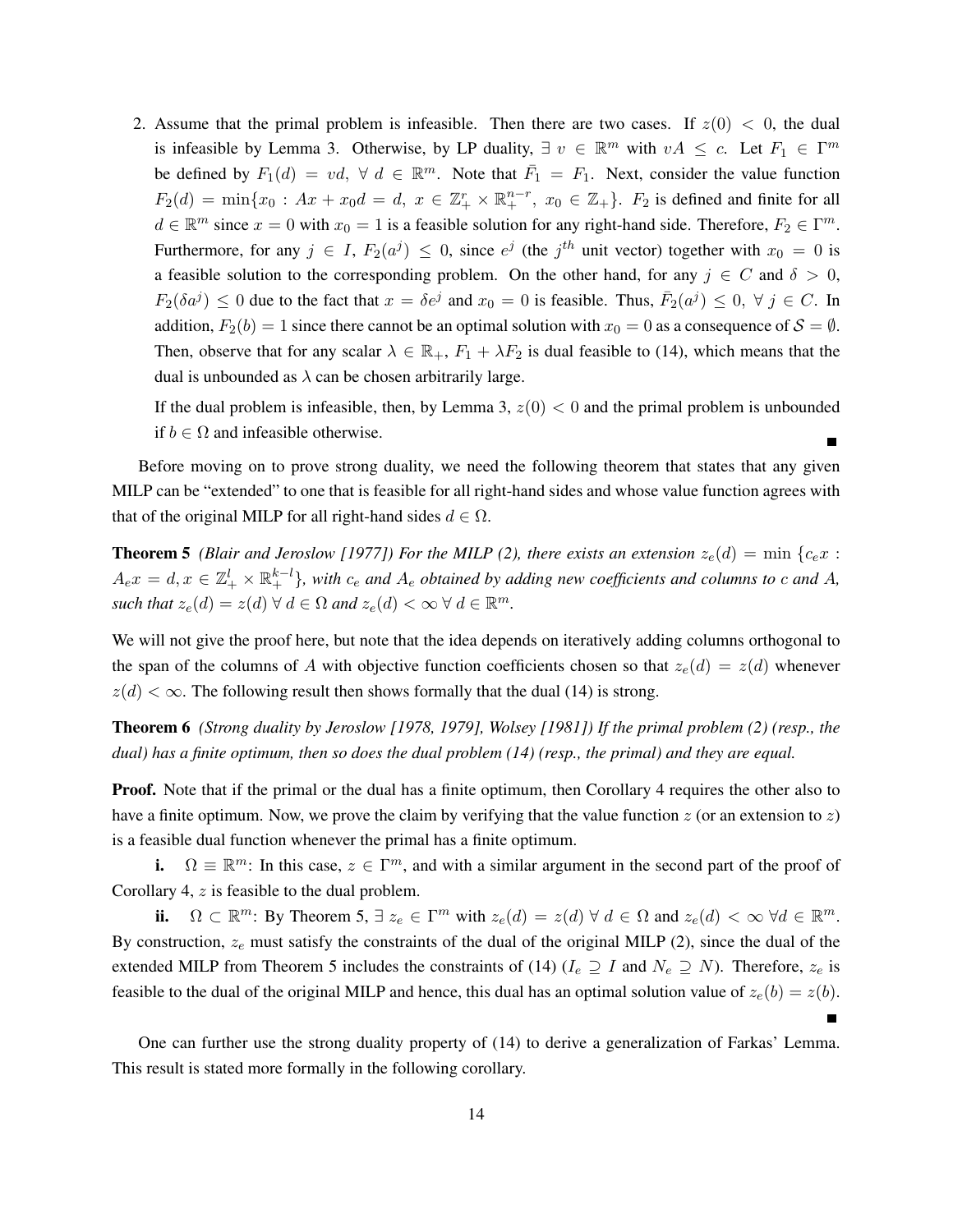Corollary 7 *(Blair and Jeroslow [1982]) For the MILP (2), exactly one of the following holds:*

*1.*  $S \neq \emptyset$ 

2. There is an 
$$
F \in \Gamma^m
$$
 with  $F(a^j) \leq 0 \forall j \in I$ ,  $\overline{F}(a_j) \leq 0 \forall j \in C$  and  $F(b) > 0$ .

**Proof.** The proof follows directly from applying Corollary 4 and Theorem 6 to the MILP (2) with  $c = 0$ .

The subadditive dual (14) can also be used to extend familiar concepts such as *reduced costs* and the *complementary slackness* conditions to MILPs. For a given optimal solution  $F^*$  to (14), the reduced costs can be defined as  $c_j - F^*(a^j)$  for  $j \in I$  and  $c_j - \bar{F}^*(a^j)$  for  $j \in C$ . These reduced costs have an interpretation similar to that in the LP case, except that we do not have the same concept of "sensitivity ranges" within which the computed bounds are exact. Complementary slackness conditions can be stated as follows.

Theorem 8 *(Jeroslow [1978], Johnson [1979], Bachem and Schrader [1980], Wolsey [1981]) For a given right-hand side* b*, let* x <sup>∗</sup> *and* F <sup>∗</sup> *be feasible solutions to to the primal problem (2) and the subadditive dual problem (14). Then,*  $x^*$  *and*  $F^*$  *are optimal if and only if* 

$$
x_j^*(c_j - F^*(a^j)) = 0, \forall j \in I, \n x_j^*(c_j - \bar{F}^*(a^j)) = 0, \forall j \in C, and \n F^*(b) = \sum_{j \in I} F^*(a^j) x_j^* + \sum_{j \in C} \bar{F}^*(a^j) x_j^* \tag{21}
$$

**Proof.** If  $x^*$  and  $F^*$  are optimal, then, from the properties of  $F^*$  and strong duality,

$$
F^*(b) = F^*(Ax^*) = \sum_{j \in I} F^*(a^j)x_j^* + \sum_{j \in C} \bar{F}^*(a^j)x_j^* = cx^*.
$$
 (22)

Then, we have

 $\blacksquare$ 

$$
\sum_{j \in I} x_j^*(c_j - F^*(a^j)) + \sum_{j \in C} x_j^*(c_j - \bar{F}^*(a^j)) = 0.
$$

By primal and dual feasibility,  $x_j^* \ge 0$   $\forall j \in N$ ,  $c_j - F^*(a^j) \ge 0$   $\forall j \in I$  and  $c_j - \overline{F}^*(a^j) \ge 0$   $\forall j \in C$ . Therefore, (21) holds.

On the other hand, if the conditions (21) are satisfied, then (22) holds, which in turn, yields  $F^*(b) = cx^*$ .

These conditions, if satisfied, yield a certificate of optimality for a given primal-dual pair of feasible solutions. They can further be used to develop an integer programming analog of the well-known primaldual algorithm for linear programming. Llewellyn and Ryan [1993] give the details of one such algorithm.

The subadditive duality framework also allows the use of subadditive functions to obtain inequalities valid for the convex hull of S. In fact, subadditive functions alone can, in theory, yield a complete description of conv(S). It is easy to see that for any  $d \in \Omega$  and  $F \in \Gamma^m$  with  $\bar{F}(a^j) < \infty$   $\forall j \in C$ , the inequality

$$
\sum_{j\in I} F(a^j)x_j + \sum_{j\in C} \bar{F}(a^j)x_j \ge F(d)
$$
\n(23)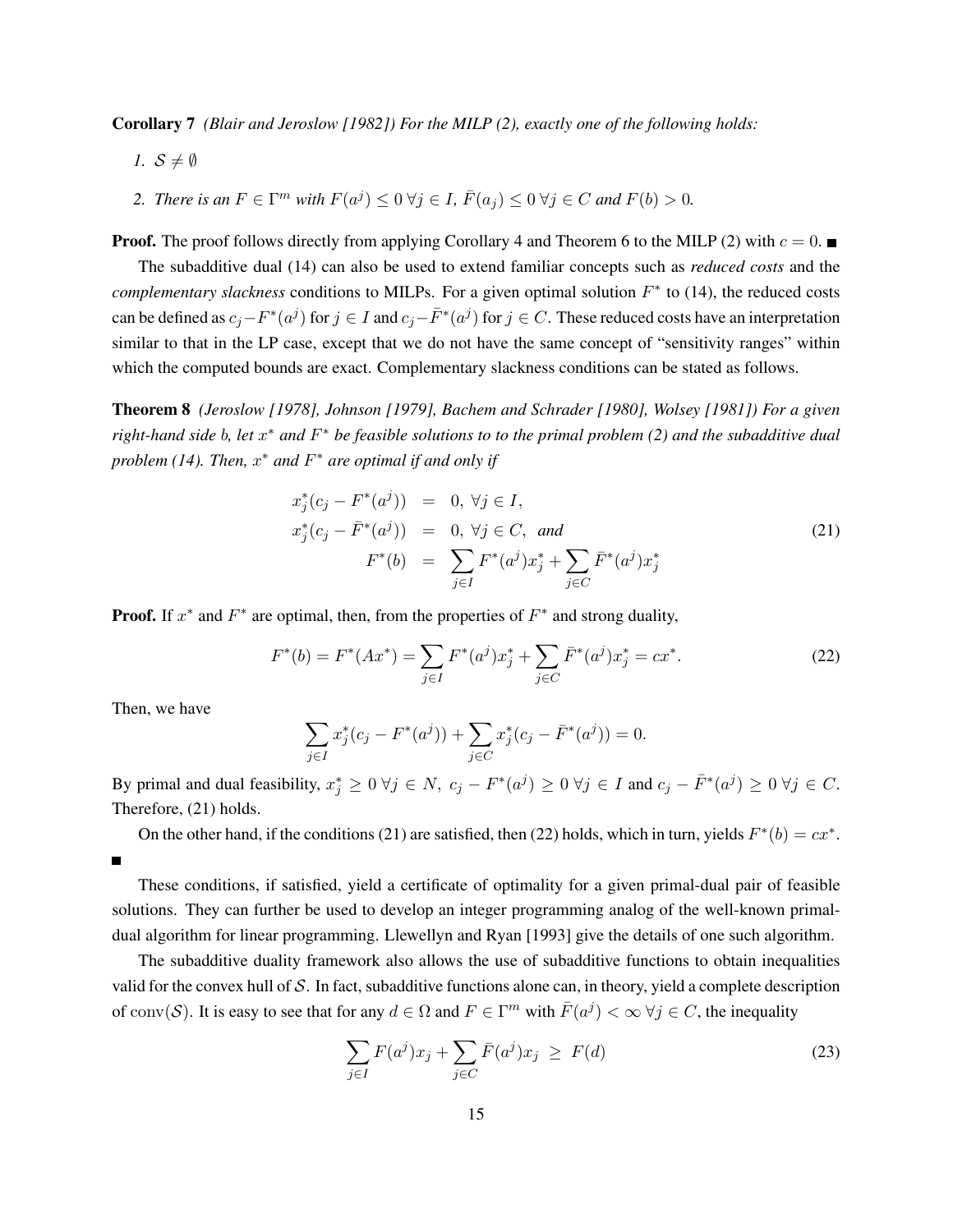is satisfied for all  $x \in S(d)$ . The proof follows the same steps as that of weak duality, with x restricted to be in  $\mathcal{S}(d)$ . Furthermore, the following result shows that any valid inequality is either equivalent to or dominated by an inequality in the form of (23).

**Theorem 9** (Johnson [1973], Jeroslow [1978]) For the MILP (2) and  $\pi \in \mathbb{R}^n$ ,  $\pi_0 \in \mathbb{R}$ , we have that  $\pi x \geq \pi_0 \ \ \forall x \in \mathcal{S}$  if and only if there is an  $F_\pi \in \Gamma^m$  such that

$$
F_{\pi}(a^{j}) \leq \pi_{j} \qquad \forall j \in I,
$$
  
\n
$$
\bar{F}_{\pi}(a^{j}) \leq \pi_{j} \qquad \forall j \in C \text{ and,}
$$
  
\n
$$
F_{\pi}(b) \geq \pi_{0}.
$$
\n(24)

**Proof.** First assume that  $\pi \in \mathbb{R}^n$  and  $\pi_0 \in \mathbb{R}$  are given such that  $\pi x \ge \pi_0 \ \forall x \in \mathcal{S}$ . Consider the MILP

$$
z_{\pi} = \min \left\{ \pi x \mid x \in \mathcal{S} \right\}.
$$
\n
$$
(25)
$$

Clearly,  $z_{\pi} \geq \pi_0$  because otherwise, there exists an  $\bar{x} \in S$  with  $\pi \bar{x} < \pi_0$ . Applying Theorem 6 to (25), we find that there must be a dual feasible function  $F_{\pi}$  satisfying (24).

Conversely, assume that there exists an  $F_{\pi} \in \Gamma^m$  satisfying (24) for a given  $\pi \in \mathbb{R}^n$  and  $\pi_0 \in \mathbb{R}$ . Then  $F_{\pi}$  is also feasible to the subadditive dual of (25) and from weak duality,  $\pi x \ge F_{\pi}(b) \ge \pi_0$  for all  $x \in S$ .

**Example 6** The subadditive dual function  $F_3(d)$  in Example 5 is feasible to (20). Since  $F_3(1) = \frac{1}{2}$ ,  $F_3(-\frac{3}{2})$  $(\frac{3}{2}) = -\frac{1}{2}$  $\frac{1}{2}$ ,  $\bar{F}_3(1) = 2$ ,  $\bar{F}_3(-1) = 1$ , then

$$
\frac{x_1}{2} - \frac{x_2}{2} + 2x_3 + x_4 \ge F_3(b)
$$
\n(26)

Е

is a valid inequality for (6).

As an extension to this theorem, Bachem and Schrader [1980] showed that the convex hull of  $S$  can be represented using only subadditive functions and that rationality of A is enough to ensure the existence of such a representation, even if the convex hull is unbounded.

**Theorem 10** *(Jeroslow [1978], Blair [1978], Bachem and Schrader [1980]) For any*  $d \in \Omega$ ,

$$
conv(\mathcal{S}(d)) = \{x : \sum_{j \in I} F(a^j) x_j + \sum_{j \in C} \bar{F}(a^j) x_j \ge F(d), \ F \in \Gamma^m, \ x \ge 0\}.
$$
 (27)

For a fixed right-hand side, it is clear that only finitely many subadditive functions are needed to obtain a complete description, since every rational polyhedron has finitely many facets. In fact, Wolsey [1979] showed that for PILPs, there exists a finite representation that is valid for all right-hand sides.

Theorem 11 *(Wolsey [1979]) For a PILP in the form (2), there exist finitely many subadditive functions*  $F_i, i = 1, \ldots, k$ *, such that* 

$$
conv(\mathcal{S}(d)) = \{x : \sum_{j=1}^{n} F_i(a^j) x_j \ge F_i(d), \ i = 1, \dots, k, x \ge 0\}
$$
 (28)

*for any*  $d \in \Omega$ .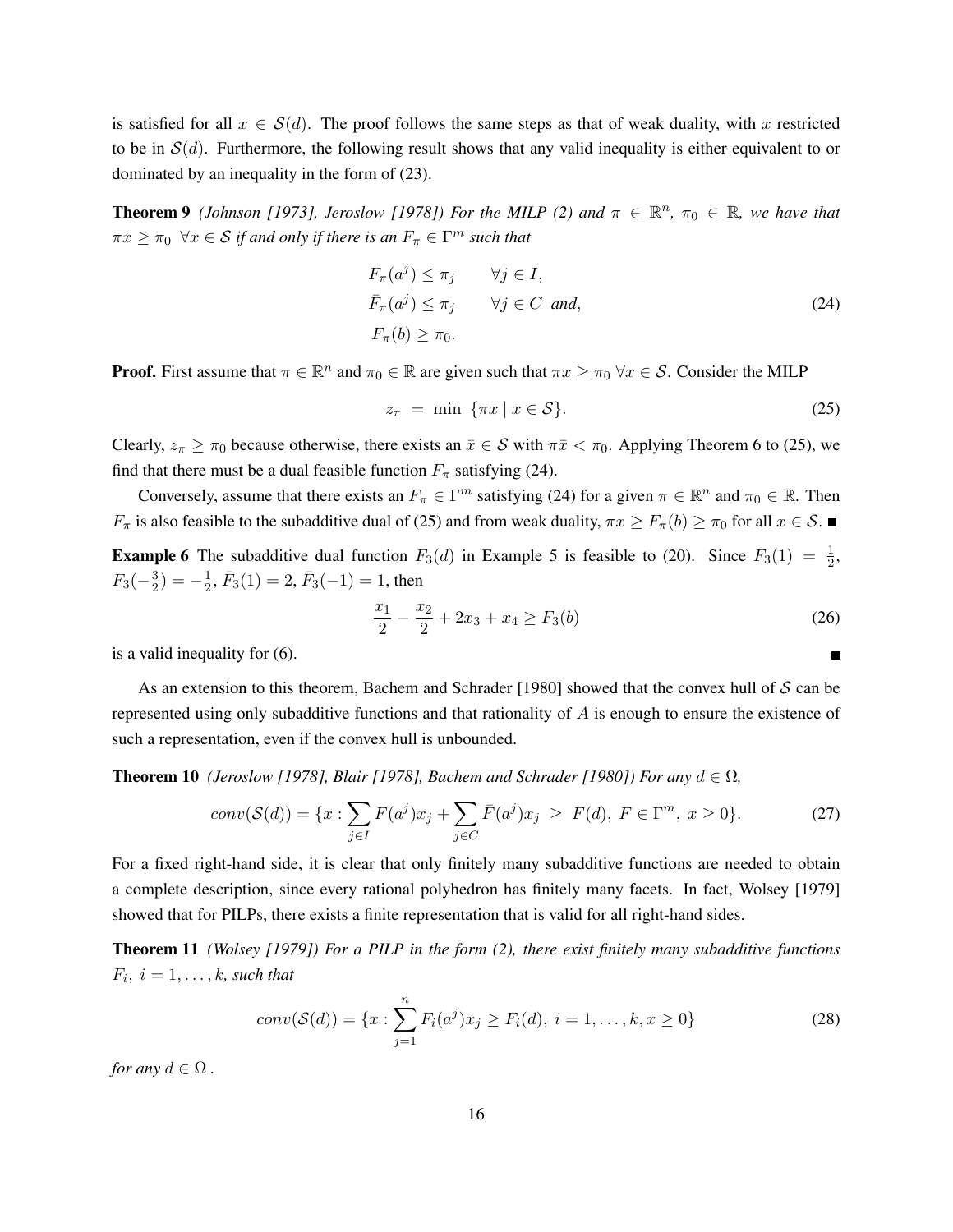**Proof.** Wolsey [1979] showed that when  $A \in \mathbb{Z}^{m \times n}$ , there exists finitely many subadditive functions  $F_i, i = 1, \ldots, k$ , such that

$$
conv(\mathcal{S}(d)) = \{x : Ax = d, \sum_{j=1}^{n} F_i(a^j) x_j \ge F_i(d), i = 1, ..., k, x \ge 0\} \ \forall \ d \in \mathbb{Z}^m.
$$
 (29)

However, the assumption that  $A \in \mathbb{Z}^{m \times n}$  is without loss of generality, since A can be scaled appropriately. After scaling, we must have  $\Omega \subseteq \mathbb{Z}^m$  and the result follows.  $\blacksquare$ 

Finally, it is possible to show not only that any facet can be generated by a subadditive function, but that this is true of any *minimal inequality*. Recall that  $\pi \in \mathbb{R}^m$  and  $\pi_0 \in \mathbb{R}$  define a minimal valid inequality if there is no other valid inequality defined by  $\hat{\pi} \in \mathbb{R}^m$  and  $\hat{\pi}_0 \in \mathbb{R}$  such that  $\hat{\pi}_j \leq \pi_j$  for all  $j \in N$  and  $\hat{\pi}_0 \geq \pi_0$ . Although the next theorem was originally stated for either rational constraint matrices (Johnson [1974], Blair [1978]) or bounded feasible regions (Jeroslow [1979]), Bachem and Schrader [1980] showed that the same result holds without any restriction on  $S$ .

**Theorem 12** (Bachem and Schrader [1980]) If  $\pi \in \mathbb{R}^m$  and  $\pi_0 \in \mathbb{R}$  define a minimal valid inequality for *the MILP* (2), then there is an  $F \in \Gamma^m$  such that

$$
F(aj) = \pi_j = F(b) - F(b - aj) \qquad \forall j \in I,
$$
  
\n
$$
\bar{F}(aj) = \pi_j = \lim_{\delta \to 0^+} \frac{F(b) - F(b - \delta aj)}{\delta} \qquad \forall j \in C \text{ and,}
$$
  
\n
$$
F(b) = \pi_0.
$$
\n(30)

The converse of Theorem 12 holds for any subadditive function that is the value function for the MILP (2) with objective function  $\pi$ , where  $\pi_0 = \min{\pi x \mid x \in S}$  (as in (25)).

## 4 Constructing Dual Functions

It is reasonable to conclude that neither the general dual problem (8) nor the subadditive dual problem (14) can be formulated as manageable mathematical program solvable directly using current technology. However, there are a number of methods we can use to obtain feasible (and in some cases optimal) dual functions indirectly. We focus here on dual functions that provide bounds for instances of a given MILP after modifying the right-hand side, since these are the ones about which we know the most. Such dual functions are intuitive because they allow us to extend traditional notions of duality from the realm of linear programming to that of integer programming. However, we emphasize that they are not the only dual functions of potential interest in practice. Dual functions that accommodate changes to the objective function are also of interest in many applications, particularly decomposition algorithms. Dual functions that allow changes to the constraint matrix are closely related to those for studying the right-hand side, but may also yield further insight. Dual functions of these latter two types have not been well-studied. We discuss future research on these dual functions in Section 5.

Dual functions of the right-hand side can be grouped into three categories: (1) those constructed explicitly in closed form using a finite procedure, (2) those obtained from known families of relaxations, and (3)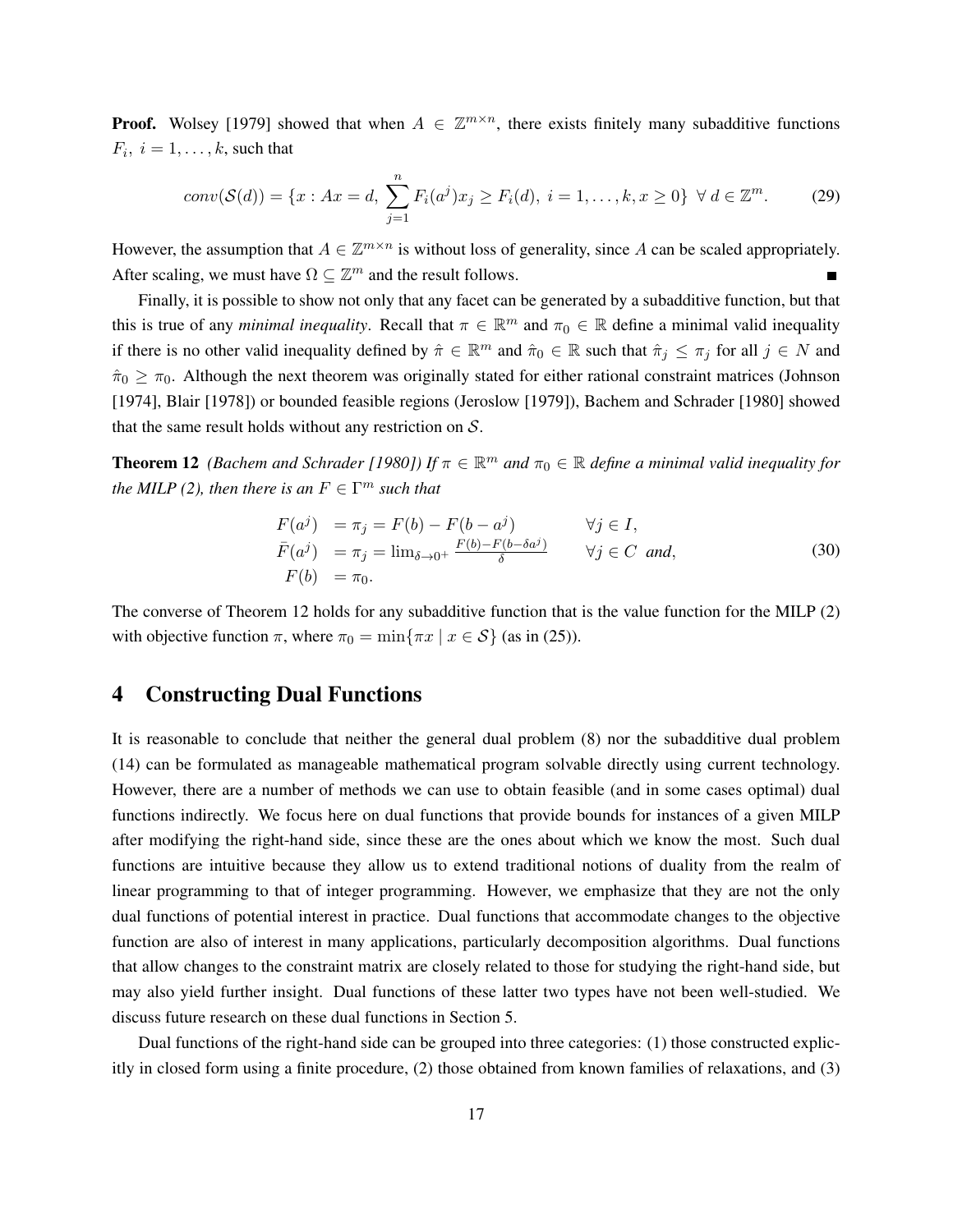those obtained as a by-product of a primal solution algorithm, such as branch and cut. In Sections 4.1 and 4.2 below, we discuss two different methods of explicitly constructing the value function of a PILP and give an idea of how those might be extended to the MILP case. In Sections 4.3 through 4.5, we discuss methods for obtaining dual functions from relaxations. In Section 4.6, we discuss a method by which the subadditive dual of a bounded PILP can be formulated as a linear program. Finally, in Section 4.7, we discuss how to obtain a dual function as a by-product of the branch-and-cut algorithm, the method used most commonly in practice for solving MILPs.

## 4.1 The Value Function

The value function itself is the most useful dual function we can obtain for studying the effect of perturbations of the right-hand side vector, since it provides an exact solution value for any right-hand side vector. Unfortunately, it is unlikely that there exist effective methods for producing the value function for general MILPs. For PILPs, Blair and Jeroslow [1982] showed that a procedure similar to Gomory's cutting plane procedure can be used to construct the value function in a finite number of steps. Unfortunately, the representation so produced may have exponential size. From this procedure, however, they were able to characterize the class of functions to which value functions belong, namely, *Gomory functions*, a subset of a more general class called *Chvatal functions ´* .

**Definition 3** Chvátal functions are the smallest set of functions  $\mathscr{C}^m$  such that

- *1. If*  $h \in \mathcal{L}^m$ , then  $h \in \mathcal{C}^m$ .
- 2. If  $h_1, h_2 \in \mathscr{C}^m$  and  $\alpha, \beta \in \mathbb{Q}_+$ , then  $\alpha h_1 + \beta h_2 \in \mathscr{C}^m$ .
- *3. If*  $h \in \mathscr{C}^m$ , then  $[h] \in \mathscr{C}^m$ .

Gomory functions are the smallest set of functions  $\mathscr{G}^m \subseteq \mathscr{C}^m$  with the additional property that

*4. If*  $h_1, h_2 \in \mathscr{G}^m$ , then  $\max\{h_1, h_2\} \in \mathscr{G}^m$ .

The relationship between  $\mathscr{C}^m$  and  $\mathscr{G}^m$  is evident from the following theorem.

Theorem 13 *(Blair and Jeroslow [1982]) Every Gomory function can be written as the maximum of finitely many Chvátal functions, that is, if*  $g \in \mathscr{G}^m$ *, then there exist*  $h_i \in \mathscr{C}^m$  *for*  $i = 1, \ldots, k$  *such that* 

$$
g = \max\{h_1, \dots, h_k\}.\tag{31}
$$

This theorem also makes evident the relationship between  $\mathscr{G}^m$  and the property of subadditivity. Note that if  $h_1, h_2$  are subadditive and  $\alpha, \beta \in \mathbb{Q}_+$ , then it is easy to show that the functions  $\alpha h_1 + \beta h_2$  and  $\lceil h_1 \rceil$  are both subadditive. Consequently, one can show that Chvátal functions are subadditive by induction on the rank of functions(i.e., the number of operations of the type specified in Definition 3 needed to derive a given Chvátal function from the base class  $\mathcal{L}^m$ ). Since  $\max\{h_1, h_2\}$  is subadditive, Gomory functions are also subadditive. As a result of subadditivity, both Chvátal and Gomory functions can be used for generating valid inequalities. The following lemma, needed for the proof of Theorem 15 shows that for PILPs, Chvátal functions can be used to obtain a description of the convex hull of solutions.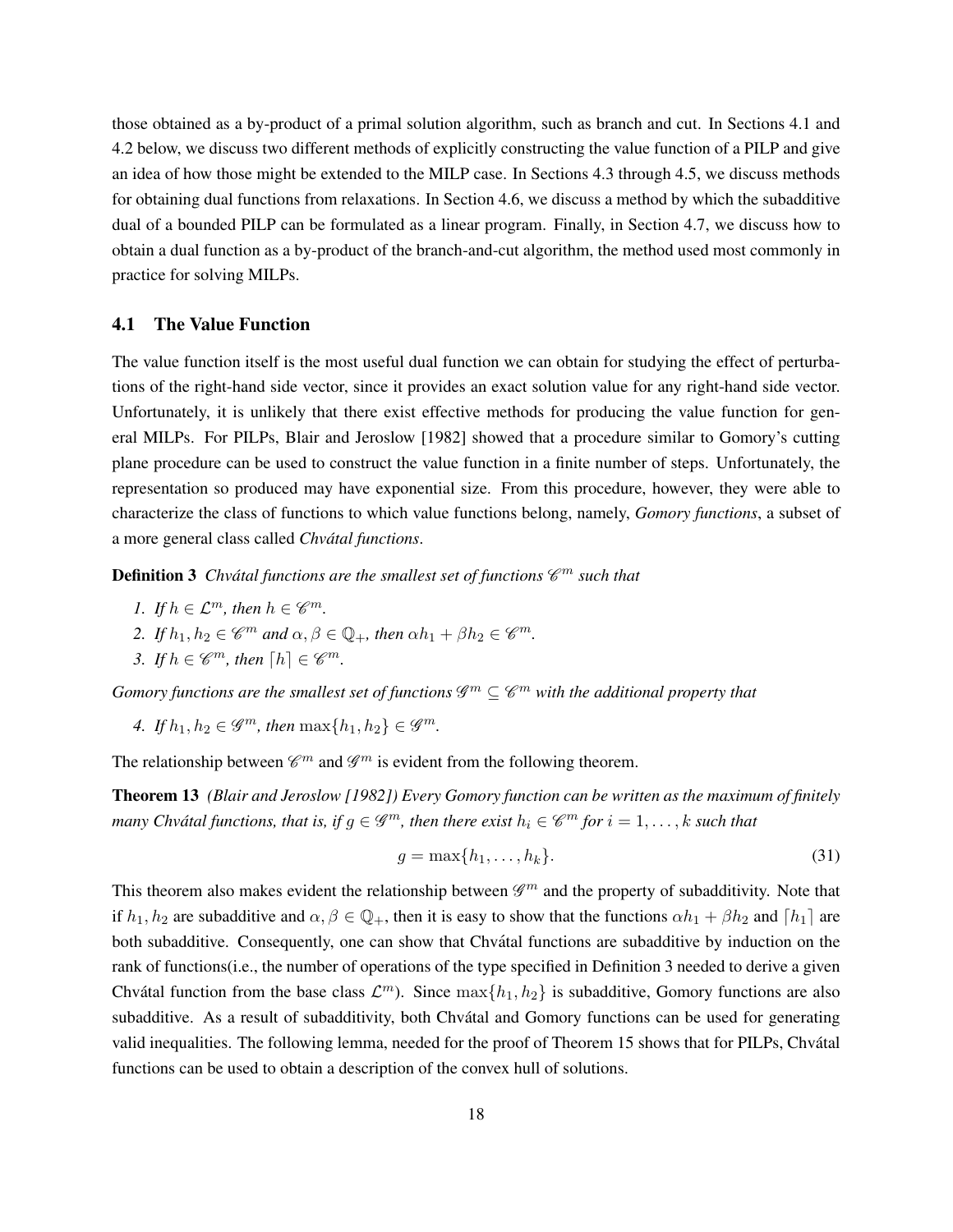Lemma 14 *(Schrijver [1980]) The subadditive functions in Theorem 11 can be taken to be Chvatal func- ´ tions.*

The above lemma then allows us to characterize the value function of a PILP for which  $z(0) = 0$ .

**Theorem 15** (Blair and Jeroslow [1982]) For a PILP in the form (2), if  $z(0) = 0$ , then there is a  $g \in \mathscr{G}^m$ *such that*  $g(d) = z(d)$  *for all*  $d \in \Omega$ *.* 

**Proof.** Consider the parameterized family of PILPs  $\min\{cx \mid x \in conv(\mathcal{S}(d))\} \forall d \in \Omega$ , where  $\text{conv}(\mathcal{S}(d))$ is represented by the finite set of Chvátal functions whose existence is guaranteed by Lemma 14. Applying LP duality, we get  $g(d) = z(d) = \max\{\sum_{i=1}^{k} v_i F_i(d) \mid v \in V\}$  where V is the finite set of dual basic feasible solutions. Then the proof is complete by Theorem 13.

Example 7 The value function of problem (6) with all variables assumed to be integer can be written as  $z(d) = \frac{3}{2} \max\{\lceil \frac{2d}{3} \rceil, \lceil d \rceil\} - d \ \forall d \in \Omega$ , which is a Gomory function (see Figure 4).

For PILPs, it is also worth mentioning that there always exists an optimal solution to the subadditive dual problem (14) that is a Chvátal function.

**Theorem 16** *(Blair and Jeroslow [1982]) For a PILP in the form (2), if*  $b \in \Omega$  *and*  $z(b) > -\infty$ *, then there exists*  $h \in \mathscr{C}^m$  *that is optimal to the subadditive dual (14).* 

**Proof.** Note from the proof of Theorem 6 that either the value function itself, or an extension of the value function is a feasible solution to the subadditive dual. Denote this function as  $z_e$ . From Theorem 15, we know that there is a  $g \in \mathscr{G}^m$  with  $g(d) = z_e(d)$  for all  $d \in \Omega$  and hence, feasible to the subadditive dual (14). By Theorem 13, g is the maximum of finitely many Chvátal functions,  $h_1, \ldots, h_k$ . For right-hand side b, since  $z_e(b) = \max\{h_1(b), \ldots h_k(b)\}\$ , there exists  $l \in \{1, \ldots, k\}$  with  $z(b) = z_e(b) = h_l(b)\$ . Then  $h_l$ is an optimal solution to the subadditive dual (14) since it is subadditive, and  $h_l(a^j) \le g(a^j) \le c_j$  for all  $j \in I$ .

Using a result similar to Corollary 7 above, Blair and Jeroslow [1982] introduced the more general concept of a *consistency tester* to detect the infeasibility of the problem for any right-hand side. They showed that for a given PILP, there is a  $g \in \mathscr{G}^m$  such that for every  $d \in \mathbb{R}^m$ ,  $g(d) \leq 0$  if and only if  $d \in \Omega$ . Using the consistency tester concept, we can state a converse of Theorem 15. That is, for Gomory functions  $g_1, g_2$ , there exist  $\overline{A}, \overline{c}$  such that  $g_1(d) = \min{\{\overline{c}x \mid \overline{A}x = d, x \geq 0\}}$  and integral for all d with  $g_2(d) \leq 0$ . In this sense, there is one-to-one correspondence between PILP instances and Gomory functions.

For MILPs, neither Theorem 15 nor its converse holds. However, Blair and Jeroslow [1984] argue that the value function z can still be represented by a Gomory function if  $c_j = 0 \forall j \in C$  or can be written as a minimum of finitely many Gomory functions. A deeper result is contained in the subsequent work of Blair [1995], who showed that the value function of a MILP can be written as a *Jeroslow formula*, consisting of a Gomory function and a correction term. Here, rather than the formula itself (see Blair and Jeroslow [1984], Blair [1995] for details), we present a simplified version to illustrate its structure.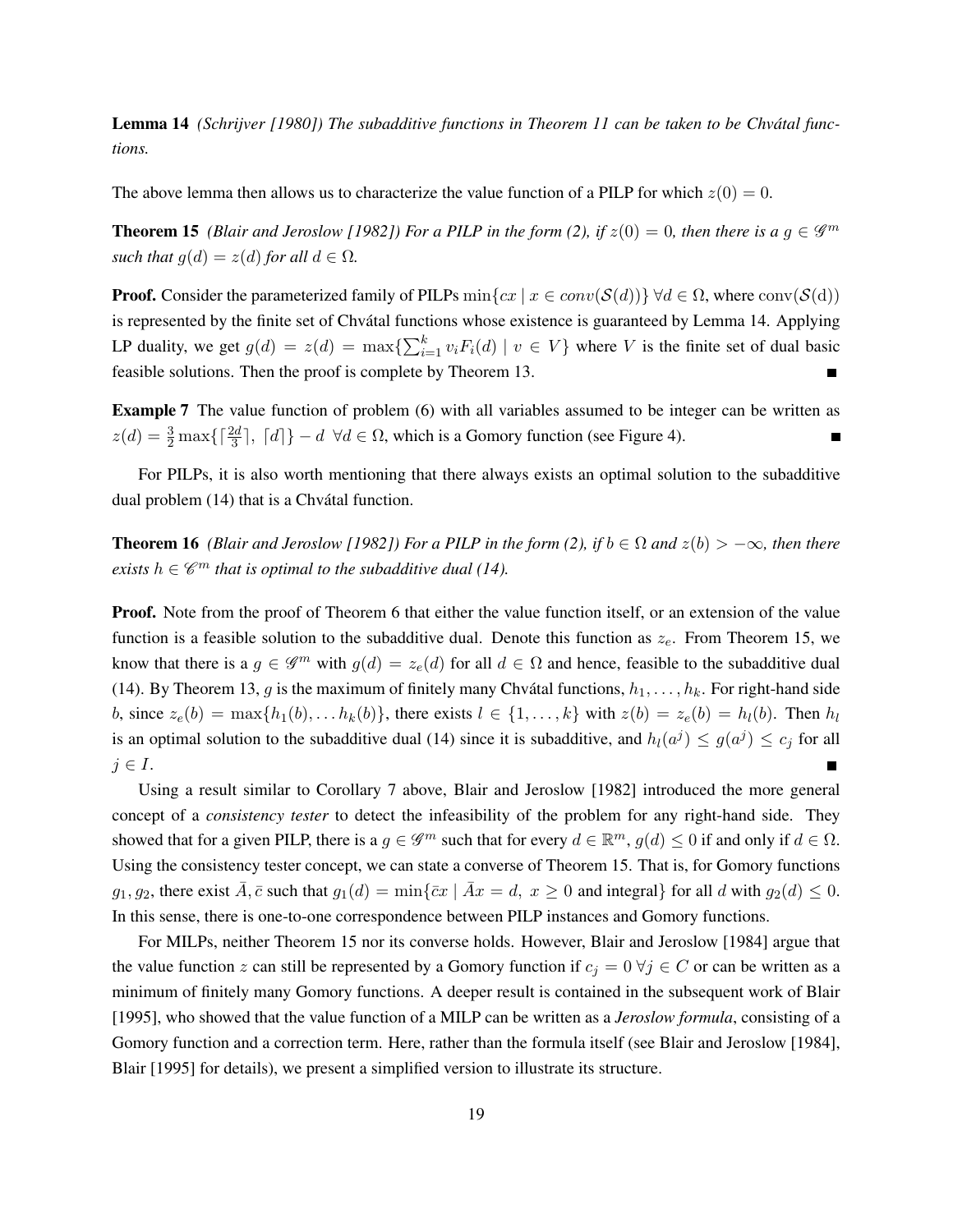For a given  $d \in \Omega$ , let the set  $\mathscr E$  consist of the index sets of dual feasible bases of the linear program

$$
\min\{c_C x_C : A_C x_C = d, x \ge 0\}.\tag{32}
$$

By the rationality of A, we can choose  $M \in \mathbb{Z}_+$  such that for any  $E \in \mathscr{E}$ ,  $MA_E^{-1}a^j \in \mathbb{Z}^m$  for all  $j \in I$ . For  $E \in \mathcal{E}$ , let  $v_E$  be the corresponding basic feasible solution to the dual of

$$
\min\{\frac{1}{M}c_Cx_C\,:\,\frac{1}{M}A_Cx_C = d, x \ge 0\},\tag{33}
$$

which is a scaled version of (32). Finally, for a right-hand side d and  $E \in \mathcal{E}$ , let  $\lfloor d \rfloor_E = A_E \lfloor A_E^{-1} \rfloor$  $\bar{E}^{\perp}d$ .

**Theorem 17** *(Blair [1995]) For the MILP (2), there is a*  $g \in \mathscr{G}^m$  *such that* 

$$
z(d) = \min_{E \in \mathcal{E}} g(\lfloor d \rfloor_E) + v_E(d - \lfloor d \rfloor_E)
$$
\n(34)

*for any*  $d \in \Omega$ *.* 

**Proof.** Assume that  $c_C$  and  $A_C$  are scaled as in (33) and consider the PILP instance

$$
z_{JF}(\phi) = \min \quad cx + z(\varphi)y
$$
  
s.t 
$$
Ax + \varphi y = \phi
$$

$$
x \in \mathbb{Z}_+^n, y \in \mathbb{Z}_+,
$$
 (35)

where  $\varphi = -\sum_{j \in C} a^j$ . Then we have the following:

- 1. For any  $E \in \mathscr{E}$  and  $d \in \mathbb{R}^m$ , (35) is feasible for  $\phi = [d]_E$ . To see this, observe that if  $[A_E d] \ge 0$ , then  $x_E = \lfloor A_E^{-1} \rfloor$  $\mathbb{E}^{-1}d$ ,  $x_{N\setminus E} = 0$ ,  $y = 0$  is a feasible solution. Otherwise, there exists  $\Delta \in \mathbb{Z}_+$  such that  $x_E = (\lfloor A_E^{-1} \rfloor)$  $\frac{-1}{E}d\rfloor + \Delta A_E^{-1}$  $\sum_{j\in E} a^j$   $\in Z^m_+$ , since  $A^{-1}_E$  $\overline{E}^1 \sum_{j \in E} a^j = \mathbf{1}^m$ . Therefore, together with  $x_E, x_I = 0, x_j = \Delta$  for  $j \in C \backslash E$  and  $y = \Delta$  is a feasible solution.
- 2. For any  $E \in \mathscr{E}$  and  $d \in \mathbb{R}^m$ ,  $z_{JF}(\lfloor d \rfloor_E) \geq z(\lfloor d \rfloor_E)$ . To see this, assume that  $z(\varphi) = cx_1$  and  $z_{JF}([d]_E) = cx_2 + z(\varphi)\hat{y} = c(x_2+x_1\hat{y})$ . But then, clearly,  $z_{JF}([d]_E) \ge z([d]_E)$  since  $(x_2+x_1\hat{y}) \in$  $\mathcal{S}(\lfloor d \rfloor_E).$

Now, we know from Theorem 15 that there is a  $g \in \mathscr{G}^m$  with  $g(\lfloor d \rfloor_E) = z_{JF}(\lfloor d \rfloor_E)$  for all  $d \in \mathbb{R}^m$ ,  $E \in \mathscr{E}$ . Let  $d \in \Omega$  be given and  $\bar{x} \in S(d)$ . By LP duality, there is an  $E \in \mathscr{E}$  with  $c_E A_E^{-1} A_C \bar{x}_C \le c_C \bar{x}_C$ . Noting that  $\lfloor d \rfloor_E = \lfloor A\bar{x} \rfloor_E = A_I \bar{x}_I + \lfloor A_C \bar{x}_C \rfloor_E$ , we have

$$
g(\lfloor d \rfloor_E) + v_E(d - \lfloor d \rfloor_E) = z_{JF}(A_I \bar{x}_I + \lfloor A_C \bar{x}_C \rfloor_E) + v_E(d - \lfloor d \rfloor_E)
$$
  
\n
$$
\leq c_I \bar{x}_I + c_E A_E^{-1} \lfloor A_C \bar{x}_C \rfloor_E + v_E(d - \lfloor d \rfloor_E)
$$
  
\n
$$
= c_I \bar{x}_I + c_E A_E^{-1} A_C \bar{x}_C
$$
  
\n
$$
\leq c\bar{x},
$$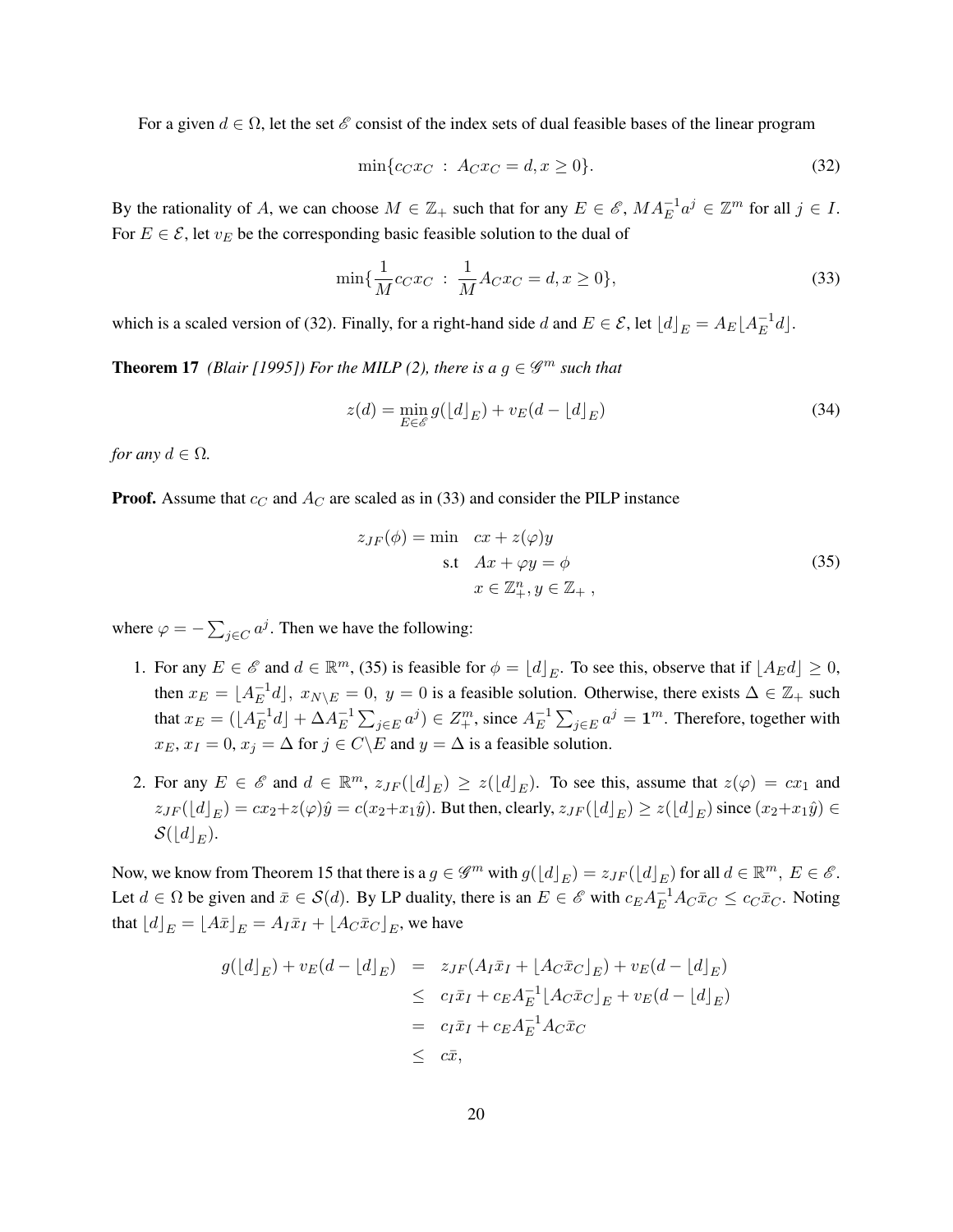where the first inequality follows from the fact that  $x_I = \bar{x}_I$ ,  $x_j = 0$  for  $j \in C \backslash E$ ,  $x_E = A_E^{-1}$  $_E^{-1} \lfloor A_C \bar{x}_C \rfloor_E,$ and  $y = 0$  is a feasible solution to (35) with right-hand side  $A_I \bar{x}_I + [A_C \bar{x}_C]_E$  and the last equality follows from the fact that

$$
v_E(d - \lfloor d \rfloor_E) = v_E(A_C \bar{x}_C - \lfloor A_C \bar{x}_C \rfloor_E) = c_E A_E^{-1}(A_C \bar{x}_C - \lfloor A_C \bar{x}_C \rfloor_E).
$$

On the other hand, for any  $E \in \mathscr{E}$ ,

$$
g([d]_E) + v_E(d - [d]_E) = z_{JF}([d]_E) + v_E(d - [d]_E) \ge z([d]_E) + z(d - [d]_E) \ge z(d).
$$

by the subadditivity of z.

**Example 8** Consider the MILP (6). With  $M = 2$ , the set of index sets of dual feasible bases of min $\{x_3 +$ 1  $\frac{1}{2}x_4 \mid \frac{1}{2}$  $\frac{1}{2}x_3-\frac{1}{2}$  $\frac{1}{2}x_4 = d, x_3, x_4 \ge 0$ } is  $\mathscr{E} = \{\{3\}, \{4\}\}\$ . Furthermore,  $v_{\{3\}} = 2$  and  $v_{\{4\}} = -1$ . Since  $\varphi = \frac{1}{2} - \frac{1}{2} = 0$  and  $z(0) = 0$ , (35) reduces to  $z_{JF}(\phi) = \{\frac{1}{2}$  $\frac{1}{2}x_1 + x_3 + \frac{1}{2}$  $\frac{1}{2}x_4$  | $x_1-\frac{3}{2}$  $\frac{3}{2}x_2 + \frac{1}{2}$  $\frac{1}{2}x_3-\frac{1}{2}$  $\frac{1}{2}x_4 =$  $\phi, x_i \in \mathbb{Z}_+, i = 1, \ldots, 4\}$ . The value function of this problem is the same as z in Example 7. Thus,  $g(d) = \frac{3}{2} \max\{\lceil \frac{2d}{3} \rceil, \lceil d \rceil\} - d$  solves this problem. Then the value function (see Figure 1) of (6) is

$$
\min\left\{\frac{3}{2}\max\left\{\left\lceil\frac{\lfloor 2d\rfloor}{3}\right\rceil, \left\lceil\frac{\lfloor 2d\rfloor}{2}\right\rceil\right\} + \frac{3\lceil 2d\rceil}{2} + 2d, \frac{3}{2}\max\left\{\left\lceil\frac{\lceil 2d\rceil}{3}\right\rceil, \left\lceil\frac{\lceil 2d\rceil}{2}\right\rceil\right\} - d\right\}.
$$

## 4.2 Generating Functions

Lasserre [2005a,b] recently introduced a different method for constructing the value function of PILPs that utilizes generating functions. This methodology does not fit well into a traditional duality framework, but nevertheless gives some perspective about the role of basic feasible solutions of the LP relaxation in determining the optimal solution of a PILP.

**Theorem 18** *(Lasserre [2009]) For a PILP in the form (2) with*  $A \in \mathbb{Z}^{m \times n}$ *, define* 

$$
z(d,c) = \min_{x \in \mathcal{S}(d)} cx,\tag{36}
$$

 $\blacksquare$ 

*and let the corresponding summation function be*

$$
\hat{z}(d,c) = \sum_{x \in \mathcal{S}(d)} e^{cx} \ \forall d \in \mathbb{Z}^m.
$$
\n(37)

*Then the relationship between*  $z$  *and*  $\hat{z}$  *is* 

$$
e^{z(d,c)} = \lim_{q \to -\infty} \hat{z}(d, qc)^{1/q} \quad \text{or equivalently,} \quad z(d,c) = \lim_{q \to -\infty} \frac{1}{q} \ln \hat{z}(d, qc). \tag{38}
$$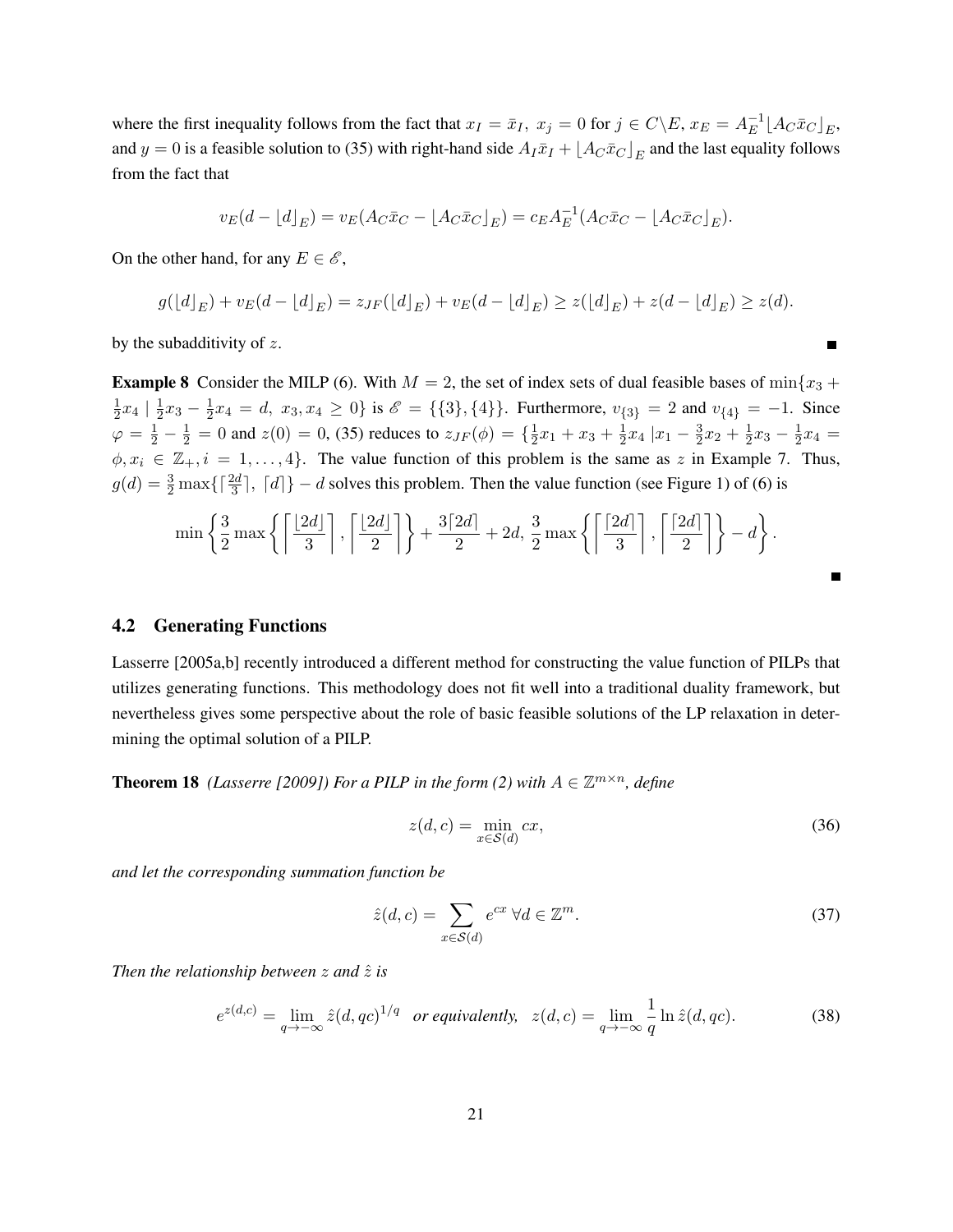In order to get a closed form representation of  $\hat{z}$ , we can solve the two sided  $\mathbb{Z}$  - transform  $\hat{F}: \mathbb{C}^m \to \mathbb{C}$ defined by

$$
\hat{F}(s,c) = \sum_{d \in \mathbb{Z}^m} s^{-d} \hat{z}(d,c) \tag{39}
$$

with  $s^d = s_1^{d_1} \dots s_m^{d_m}$  for  $d \in \mathbb{Z}^m$ . Substituting  $\hat{z}$  in this formula, we get

$$
\hat{F}(s,c) = \sum_{d \in \mathbb{Z}^m} \sum_{x \in S(d)} s^{-d} e^{cx} \n= \sum_{x \in \mathbb{Z}_+^n} e^{cx} \sum_{d=Ax} s^{-d} \n= \sum_{x \in \mathbb{Z}_+^n} e^{cx} s^{-Ax} \n= \prod_{j=1}^n \frac{1}{1 - e^{c_j} s^{-a^j}},
$$
\n(40)

where the last equality is obtained by applying Barvinok [1993]'s short form equation for summation problems over a domain of all non-negative integral points. The formula (40) is well-defined if  $|s^{a^j}| > e^{c_j}$ ,  $j =$  $1, \ldots, n$  and the function  $\hat{z}$  is then obtained by solving the inverse problem

$$
\hat{z}(d,c) = \frac{1}{(2i\pi)^m} \int_{|s|=\gamma} \hat{F}(s,c)s^{d-1^m}ds = \frac{1}{(2i\pi)^m} \int_{|s_1|=\gamma_1} \cdots \int_{|s_m|=\gamma_m} \hat{F}(s,c)s^{d-1^m}ds,\tag{41}
$$

where  $\gamma$  is a vector satisfying  $\gamma^{a^j} > e^{c_j}$   $j = 1, ..., n$  and  $\mathbf{1}^m = (1, ..., 1) \in \mathbb{R}^m$ .

Although it is possible to solve (41) directly by Cauchy residue techniques, the complex poles make it difficult. One alternative is to apply Brion and Vergne's (see Brion and Vergne [1997], Lasserre [2009] for details) lattice points counting formula in a polyhedron to get the reduced form, which, for each  $d \in \mathbb{R}^m$ , is composed of the optimal solution value of the LP relaxation and a correction term. The correction term is the minimum of the sum of the reduced costs of certain nonbasic variables over all basic feasible solutions, obtained by the degree sum of certain real-valued univariate polynomials. Another approach using generating functions is to apply Barvinok [1994]'s algorithm for counting lattice points in a polyhedron of fixed dimension to a specially constructed polyhedron that includes for any right-hand side the corresponding minimal test set (see Loera et al. [2004a,b] for details).

#### 4.3 Cutting Plane Method

*Cutting plane algorithms* are a broad class of methods for obtaining lower bounds on the optimal solution value of a given MILP by iteratively generating inequalities valid for the convex hull of S (called *cutting planes* or *cuts*). The procedure works by constructing progressively tighter polyhedral approximations of  $conv(S)$ , over which a linear program is then solved to obtain a bound. To be more precise, in iteration k,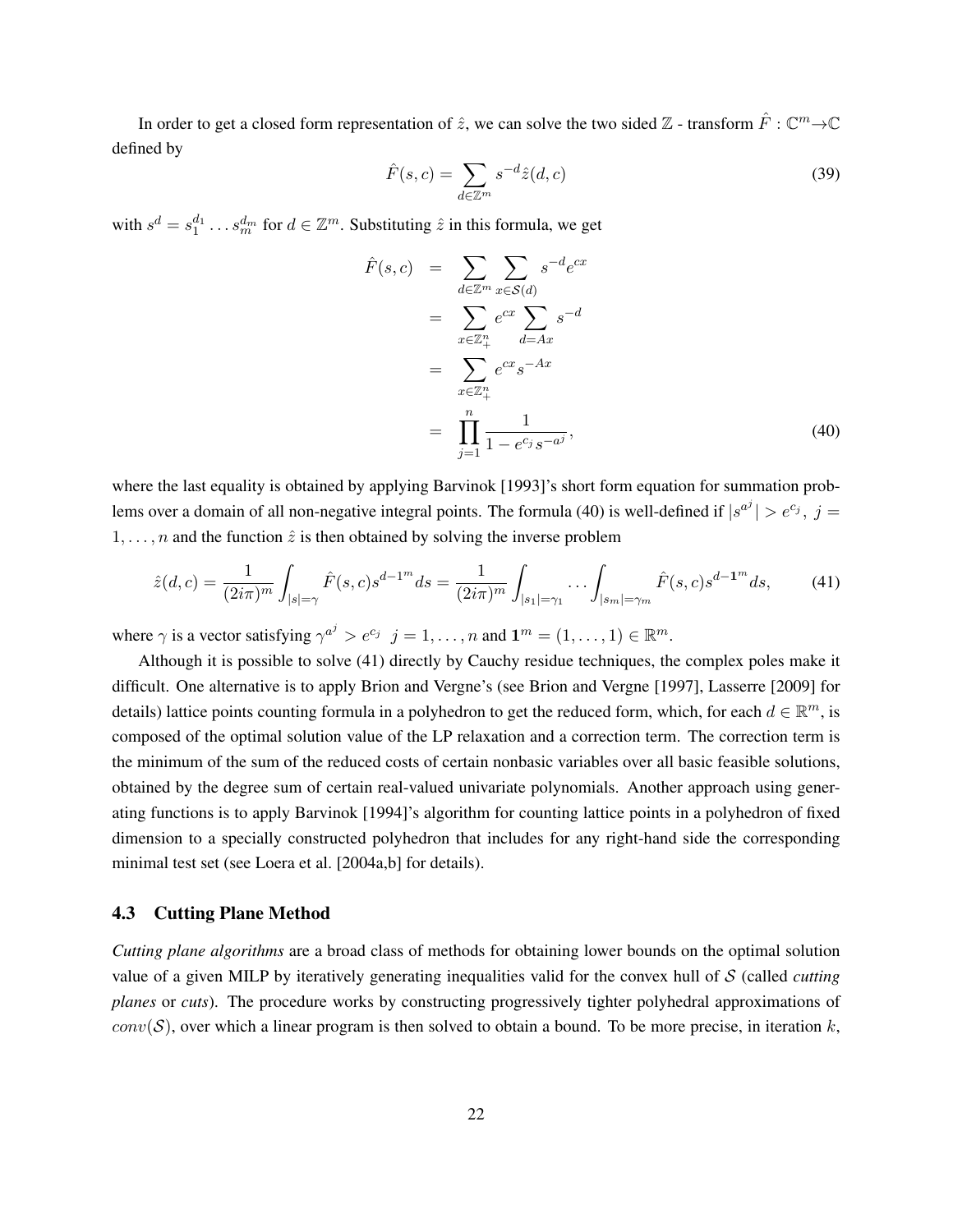the algorithm solves the following linear program:

$$
\begin{aligned}\n\min \quad cx\\
\text{s.t.} \quad Ax &= b\\
\text{II}x &\geq \text{II}_0\\
x &\geq 0,\n\end{aligned} \tag{42}
$$

where  $\Pi \in \mathbb{R}^{k \times n}$  and  $\Pi_0 \in \mathbb{R}^k$  represents the cutting planes generated so far. At the time of generation, each of the valid inequalities is constructed so as to eliminate a portion of the feasible region of the current relaxation that contains the current solution to (42), but does not contain any feasible solutions to the original MILP.

As noted earlier, the LP dual of (42), i.e.,

$$
\max \qquad \begin{aligned}\n vb + w\Pi_0\\
 vA + w\Pi \le c\\
 v \in \mathbb{R}^m, w \in \mathbb{R}^k_+, \end{aligned} \tag{43}
$$

is also a dual problem for the original MILP, but does not yield a dual function directly because the cutting planes generated may only be valid for the convex hull of solutions to the original MILP and not for instances with a modified right-hand side. However, one can extract such a dual function if it is possible to systematically modify each cut to ensure validity after replacing the original right-hand side b with a new right-hand side d. Assuming that a subadditive representation (23) of each cut is known, the  $i^{th}$  cut can be expressed parametrically as a function of the right-hand side  $d \in \mathbb{R}^m$  in the form

$$
\sum_{j\in I} F_i(\sigma_i(a^j))x_j + \sum_{j\in C} \bar{F}_i(\bar{\sigma}_i(a^j))x_j \geq F_i(\sigma_i(d)),\tag{44}
$$

where  $F_i$  is the subadditive function representing the cut, and the functions  $\sigma_i, \bar{\sigma}_i$ :  $\mathbb{R}^m \to \mathbb{R}^{m+i-1}$  are defined by

- $\sigma_1(d) = \bar{\sigma}_1(d) = d$ ,
- $\sigma_i(d) = [d \ F_1(\sigma_1(d)) \ \ldots \ F_{i-1}(\sigma_{i-1}(d))]$  for  $i \ge 2$ , and
- $\bar{\sigma}_i(d) = [d \ \bar{F}_1(\bar{\sigma}_1(d)) \ \ldots \ \bar{F}_{i-1}(\bar{\sigma}_{i-1}(d))]$  for  $i \geq 2$ .

Furthermore, if  $(v^k, w^k)$  is a feasible solution to (43) in the  $k^{th}$  iteration, then the function

$$
F_{CP}(d) = v^k d + \sum_{i=1}^k w_i^k F_i(\sigma_i(d))
$$
\n(45)

is a feasible solution to the subadditive dual problem (14).

As noted earlier, Wolsey [1981] showed how to construct a dual function optimal to the subadditive dual for a given PILP using the Gomory fractional cutting plane algorithm under the assumption that cuts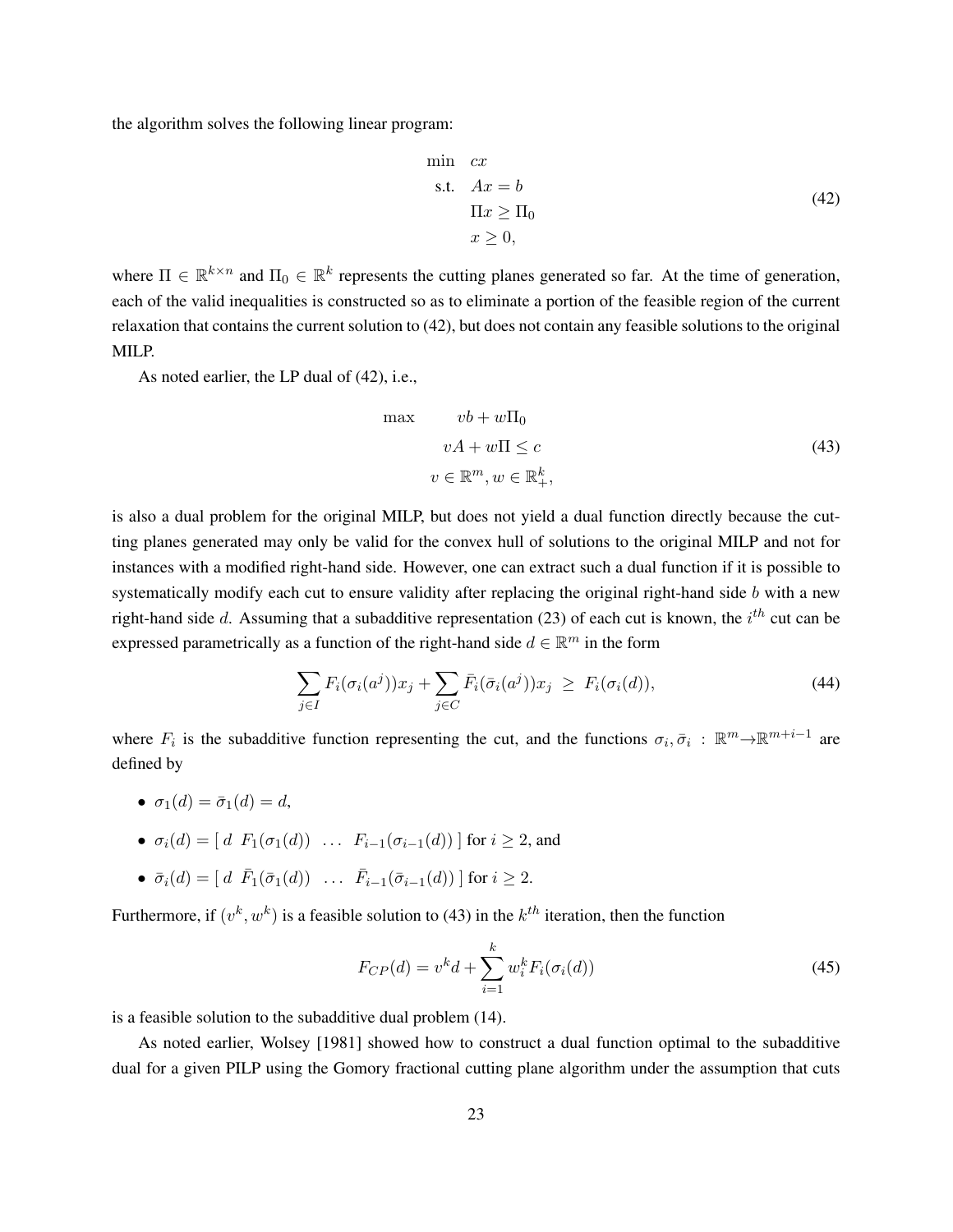are generated using a method guaranteed to yield a sequence of LPs with lexicographically increasing solution vectors (this method is needed to guarantee termination of the algorithm in a finite number of steps with either an optimal solution or a proof that original problem is infeasible). In Gomory's procedure, the subadditive function  $F_i$ , generated for iteration i, has the following form

$$
F_i(d) = \left[ \sum_{k=1}^m \lambda_k^{i-1} d_k + \sum_{k=1}^{i-1} \lambda_{m+k}^{i-1} F_k(d) \right] \text{ where } \lambda^{i-1} = (\lambda_1^{i-1}, \dots, \lambda_{m+i-1}^{i-1}) \ge 0. \tag{46}
$$

Assuming that  $b \in \Omega$ ,  $z(b) > -\infty$ , and that the algorithm terminates after k iterations, the function  $F_G$ defined by

$$
F_G(d) = v^k d + \sum_{i=1}^k w_i^k F_i(d)
$$
\n(47)

is optimal to the subadditive dual problem (14). Note that  $F_G$  is a Chvátal function and hence, this can be seen as an alternative proof for Theorem 16.

In practice, it is generally not computationally feasible to determine a subadditive representation for each cut added to the LP relaxation. However, since our goal is simply to ensure the validity of each cut after modification of the right-hand side, an alternative approach that is feasible for some classes of valid inequalities is simply to track the dependency of each cut on the original right-hand side in some other way. If this information can be functionally encoded, as it is with the subadditive representation, the right-hand side of each cut can be modified to make it valid for new instances and these functions can be used to obtain a dual function similar in form to (45). As an example of this, Schrage and Wolsey [1985] showed how to construct a function tracking dependency on the right-hand side for cover inequalities by expressing the right-hand side of a cut of this type as an explicit function of the right-hand side of the original knapsack constraint. To illustrate, suppose that  $\pi \in \mathbb{R}^n$  and  $\pi_0 \in \mathbb{R}$  is such that  $\pi \geq 0$  and  $\pi_0 \geq 0$ . We define  $U \subseteq \{1, \ldots, n\}$  to be a *cover* if  $\sum_{j \in U} \pi_j > \pi_0$ . It is then well-known that  $\sum_{j \in U} x_j \leq |U| - 1$  for all  $x \in \{0,1\}^n$  satisfying  $\pi x \leq \pi_0$ . The following proposition shows how to modify the given inequality so that it remains valid if  $\pi_0$  is changed to  $\bar{\pi} \in \mathbb{R}$ .

**Theorem 19** *(Schrage and Wolsey [1985]) Let*  $\pi_v = \max{\pi_j | j \in U}$  *for a given knapsack constraint with nonnegative parameters and a cover* U*. Then,*

$$
\sum_{j \in U} x_j \le \left[ |U| - \frac{\sum_{j \in U} \pi_j - \bar{\pi}_0}{\pi_v} \right]
$$
\n(48)

*for all*  $x \in \{0,1\}^n$  satisfying  $\pi x \leq \bar{\pi}_0$ , where  $\bar{\pi}_0$  is the modified right-hand side.

In the same paper, it is further discussed that a similar construction can also be obtained for lifted cover inequalities where some of the coefficients of the left side of the cover inequality are increased to strengthen the inequality.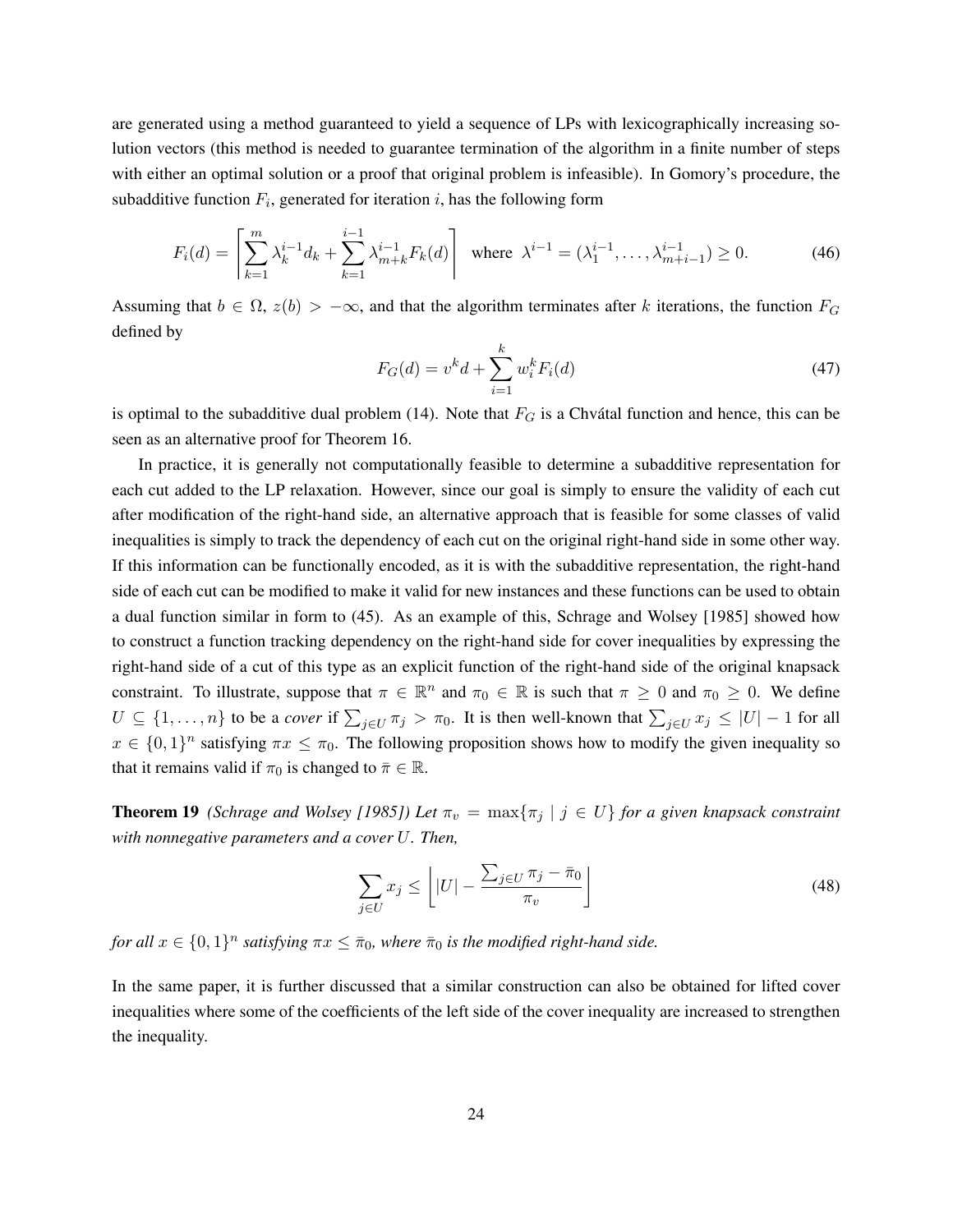#### 4.4 Corrected Linear Dual Functions

A natural way in which to account for the fact that linear functions are not sufficient to yield strong dual functions in the case of MILPs is to consider dual functions that consist of a linear term (as in the LP case) and a correction term accounting for the duality gap. One way to construct such a function is to consider the well-known *group relaxation*. Let B be the index set of the columns of a dual feasible basis for the LP relaxation of a PILP and denote by  $N\setminus B$  the index set of the remaining columns. Consider the function  $F_B$ defined as

$$
F_B(d) = \min \quad c_B x_B + c_{N \setminus B} x_{N \setminus B}
$$
  
s.t 
$$
A_B x_B + A_{N \setminus B} x_{N \setminus B} = d
$$

$$
x_B \in \mathbb{Z}^m, \ x_{N \setminus B} \in \mathbb{Z}_+^{n-m}.
$$

$$
(49)
$$

Substituting  $x_B = A_B^{-1}$  $B^{-1}d - A^{-1}A_{N\setminus B}x_{N\setminus B}$  in the objective function, we obtain the group relaxation (Gomory [1969])

$$
F_B(d) = c_B A_B^{-1} d - \max \quad \bar{c}_{N \setminus B} x_{N \setminus B}
$$
  
\n
$$
A_{B} x_B + A_{N \setminus B} x_{N \setminus B} = d \quad ,
$$
  
\n
$$
x_B \in \mathbb{Z}^m, \ x_{N \setminus B} \in \mathbb{Z}_+^{n-m}
$$
\n(50)

where  $\bar{c}_{N\setminus B} = (c_B A_B^{-1} A_{N\setminus B} - c_{N\setminus B})$ . Here, dual feasibility of the basis  $A_B$  is required to ensure that  $\bar{c}_{N\setminus B} \leq 0.$ 

 $F_B$  is feasible to the subadditive dual (14). To see this, note that  $F_B$  is subadditive since it is the sum of a linear function and the value function of a PILP. Also, we have  $F_B(a^j) \le c_B A_B^{-1}$  $B^{-1}a^j - (c_B A_B^{-1})$  $B^{-1}a^{j} - c_{j} =$  $c_j, \ j \in N \backslash B$  and  $F_B(a^j) = c_B A_B^{-1}$  $B^{-1}a^j = c_j$ ,  $j \in B$ . Therefore, for the PILP (2),  $F_B(b) \leq z(b)$ . Gomory [1969] further discusses sufficient conditions for  $F_B$  to be strong. Observe that  $F_B(b) = z(b)$  when there exists an optimal solution to (50) with  $x_B \geq 0$ .

Another way to construct an optimal solution to the subadditive dual using a linear function with a correction term is given by Klabjan [2002].

**Theorem 20** (Klabjan [2002]) For a PILP in the form (2), and a given vector  $v \in \mathbb{R}^m$ , define the function  $F_v$  *as* 

$$
F_v(d) = vd - \max\{(vA_{\mathcal{D}_v} - c_{\mathcal{D}_v})x \mid A_{\mathcal{D}_v}x \leq d, x \in \mathbb{Z}_+^{|\mathcal{D}_v|}\},\
$$

*where*  $\mathcal{D}_v = \{i \in I : va^i > c_i\}$ . Then,  $F_v$  *is a feasible solution to the subadditive dual problem* (14) and *furthermore, if*  $b \in \Omega$  *and*  $z(b) > -\infty$ *, there exists a*  $v \in \mathbb{R}^m$  *such that*  $F_v(b) = z(b)$ *.* 

**Proof.** For a given  $v$ ,  $F_v$  is subadditive using an argument similar to that made above for group relaxation problems. Now, consider the problem  $\max\{(v A_{\mathcal{D}_v} - c_{\mathcal{D}_v})x \mid A_{\mathcal{D}_v} x \leq a^i, x \in \mathbb{Z}_+^{|\mathcal{D}_v|}\}$  for a given *i*. If  $i \in I \backslash \mathcal{D}_v$ ,  $x = 0$  is feasible. Otherwise the  $i^{th}$  unit vector is a feasible solution. Thus, for any  $i \in I$ ,  $F_v(a^i) \le c_i$ . Therefore,  $F_v$  is a feasible solution to the subadditive dual (14) and  $F_v(b) \le z(b)$ .

Next, suppose that the original PILP is solved with Gomory's procedure (42) after k iterations. Let the set of generated Chvátal inequalities be represented by  $(\pi^j, \pi_0^j)$  $\hat{y}_0^j$  for  $j \in J = \{1, \ldots, k\}$ . Let  $v^k$  and  $w^k$  be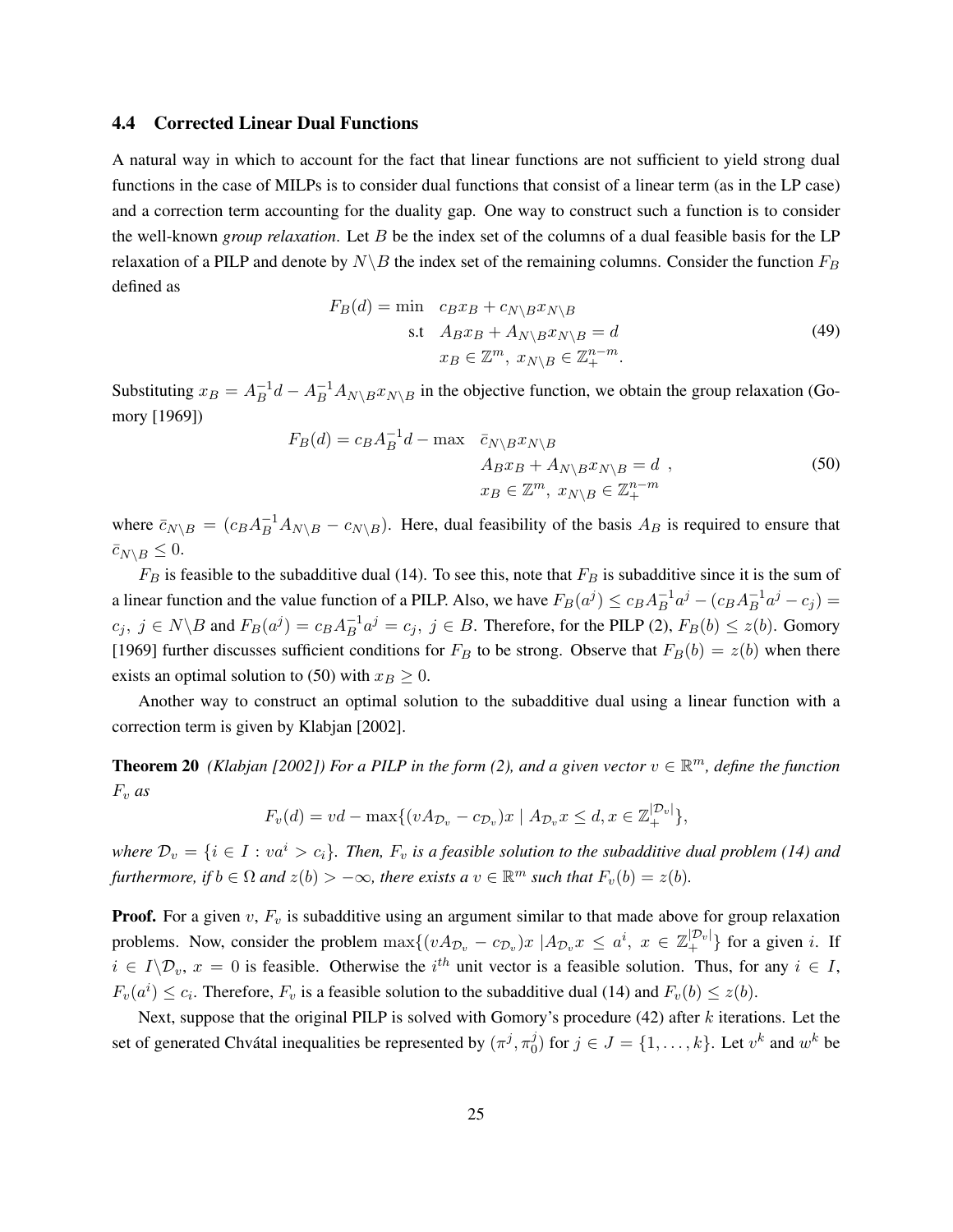the corresponding components of the optimal dual solution with respect to the set of original constraints and the set of valid inequalities. With  $x \in \{x \in \mathbb{Z}_+^{|\mathcal{D}_{v^k}|} \mid A_{\mathcal{D}_{v^k}} x = b\},$ 

$$
(v^k A_{\mathcal{D}_{v^k}} - c_{\mathcal{D}_{v^k}})x \le -\sum_{i \in \mathcal{D}_{v^k}} \sum_{j \in J} \pi_i^j w_j^k x_i
$$
  

$$
= -\sum_{j \in J} w_j^k \sum_{i \in \mathcal{D}_{v^k}} \pi_i^j x_i
$$
  

$$
\le -\sum_{j \in J} w_j^k \pi_0^j
$$
  

$$
= v^k b - z(b),
$$

where the first inequality follows from the dual feasibility of  $v^k$  and  $w^k$ , i.e.,  $v^ka^i + \sum_{j \in J} \pi_i^j w_j^k \le c_i$ ,  $i \in$  $\mathcal{D}_{v^k},$  and the last inequality follows from the fact that  $\pi^j x \geq \pi_0^j$  $y_0^j, j \in J$ , are valid inequalities for  $\{A_{\mathcal{D}_{v^k}}x =$  $b, x \in \mathbb{Z}_+^{|\mathcal{D}_{v^k}|}$  } and  $w^k \geq 0$ . Rearranging, we have

$$
z(b) \le v^k b - (v^k A_{\mathcal{D}_{v^k}} - c_{\mathcal{D}_{v^k}})x \le F_{v^k}(b). \tag{51}
$$

Combining this result with weak duality, we get  $z(b) = F_{v^k}(b)$ .

Klabjan [2002] also introduced an algorithm that finds the optimal dual function utilizing a subadditive approach from (Burdet and Johnson [1977]) together with a row generation approach that requires the enumeration of feasible solutions. Unfortunately, even for the set partitioning problems that the author reports on, this algorithm seems not to be practical.

## 4.5 Lagrangian Relaxation

Another widely used framework for generating dual problems is that of *Lagrangian duality* (Fisher [1981]). A mathematical program obtained by relaxing and subsequently penalizing the violation of a subset of the original constraints, called the *complicating* constraints, is a *Lagrangian relaxation*. Generally, this relaxation is constructed so that it is much easier to solve than the original MILP, in which case a dual problem can be constructed as follows. Suppose for a given  $d \in \mathbb{R}^m$  that the inequalities defined by matrix A and right-hand side d are partitioned into two subsets defined by matrices  $A<sup>1</sup>$  and  $A<sup>2</sup>$  and right-hand sides  $d^1$  and  $d^2$ . Furthermore, let  $\mathcal{S}_{LD}(d^2) = \{x \in \mathbb{Z}_+^r \times \mathbb{R}_+^{n-r} : A^2x = d^2\}$ . Then, for a given penalty multiplier  $v \in \mathbb{R}^{m-l}$ , the corresponding Lagrangian relaxation can be formulated as

$$
L(d, v) = \min_{x \in \mathcal{S}_{LD}(d^2)} cx + v(d^1 - A^1 x)
$$
\n(52)

Assuming  $z(0) = 0$  and that  $x^*(d)$  is an optimal solution to the original MILP with right-hand side d, we have  $L(d, v) \leq cx^*(d) + v(d^1 - A^1x^*(d)) = cx^*(d) = z(d) \ \forall \ v \in \mathbb{R}^{m-l}$ . Thus, the Lagrangian function defined by

$$
L_D(d) = \max \{ L(d, v) : v \in V \},\tag{53}
$$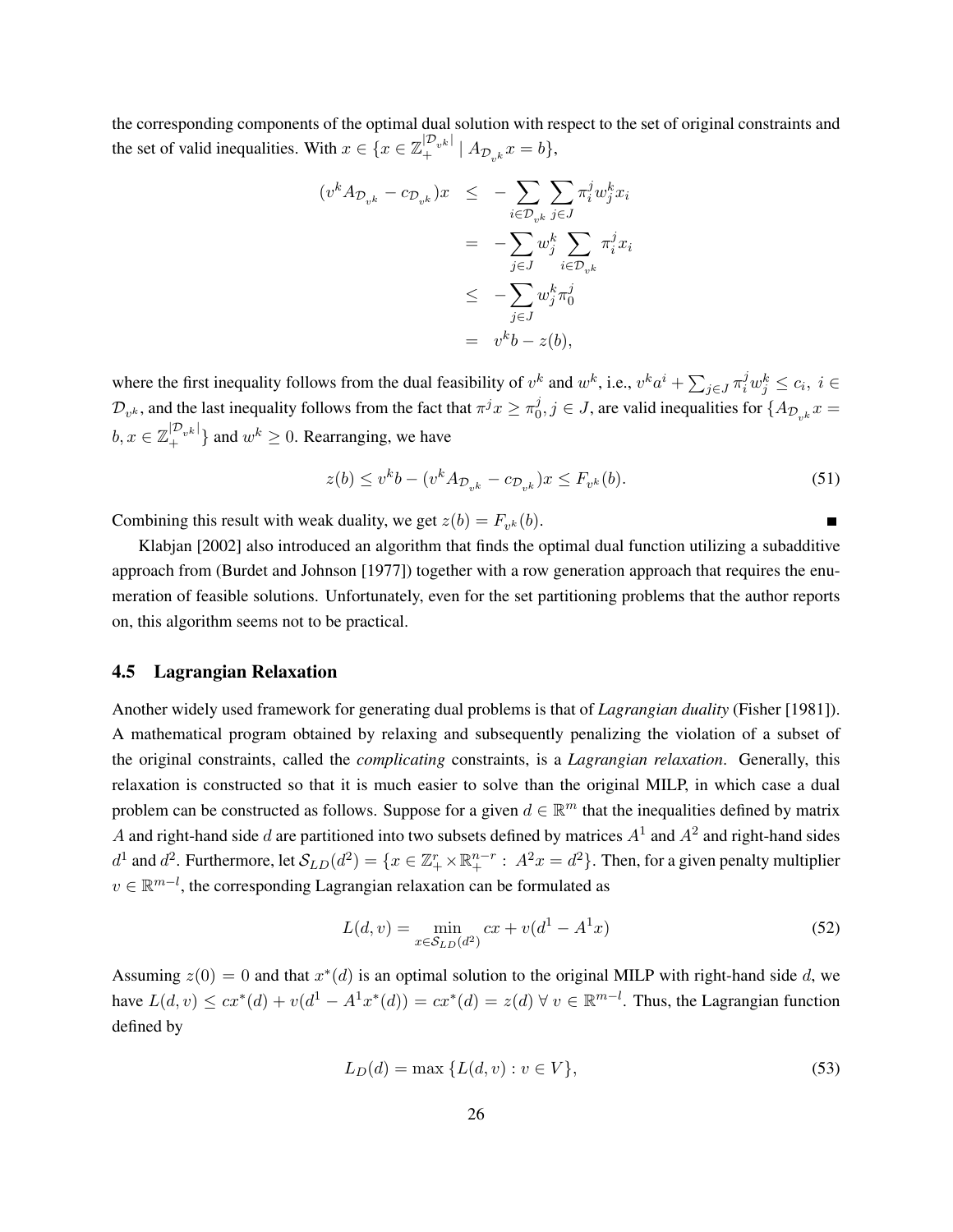with  $V \equiv \mathbb{R}^{m-l}$ , is a feasible dual function in the sense that  $L_D(d) \leq z(d) \forall d \in \Omega$ .

Note that for a given  $d \in \Omega$ ,  $L(d, v)$  is a concave, piecewise-polyhedral function. Therefore, the set  $V_d$ of extreme points of  $epi(L(d, v))$  is finite. Setting  $V_{\Omega} = \bigcup_{d \in \Omega} V_d$ , we can rewrite  $L_D(d) = \max\{L(d, v):$  $v \in V_{\Omega}$ . It follows that if  $V_{\Omega}$  is finite, then  $L_D$  reduces to the maximization of finitely many subadditive functions and therefore, is subadditive and feasible to the subadditive dual problem (14). Furthermore, in the PILP case,  $L_D$  corresponds to a Gomory function, since for a fixed v, (52) can be represented by a Gomory function and the maximum of finitely many Gomory functions is also a Gomory function.

 $L_D$  above is a weak dual function in general, but Blair and Jeroslow [1979] showed that it can be made strong for PILP problems by introducing a quadratic term. To show this, we first need the following proximity relation.

**Theorem 21** *(Blair and Jeroslow [1977]) For a given PILP with*  $z(0) = 0$ *, there is a constant*  $\epsilon > 0$  *such that*

$$
|z(d_1) - z(d_2)| \le \epsilon \, \|d_1 - d_2\|_1. \tag{54}
$$

*for all*  $d_1, d_2 \in \Omega$ *.* 

Let the quadratic Lagrangian relaxation be defined as

$$
L(d, v, \rho) = \min_{x \in \mathbb{Z}_+^n} \left\{ (c - vA)x + \rho \sum_{i=1}^m (A_i x - d_i)^2 + v d \right\},\tag{55}
$$

where  $v \in \mathbb{R}^m$ ,  $\rho \in \mathbb{R}_+$  and  $A_i$  is the  $i^{th}$  row of A.

Theorem 22 *(Blair and Jeroslow [1979]) For a PILP in the form (2), denote the quadratic Lagrangian dual function as*

$$
L_D(d, v) = \max_{\rho \in \mathbb{R}_+} L(d, v, \rho).
$$
\n(56)

*Then for a given*  $v \in \mathbb{R}^m$ ,  $L_D(d, v) \leq z(d)$   $\forall d \in \Omega$  and furthermore, if  $b \in \Omega$  and  $z(b) > -\infty$ , then for  $any \ v \in \mathbb{R}^m$ ,  $L_D(b, v) = z(b)$ .

**Proof.** The first part follows from the fact that for any  $d \in \Omega$  and  $\rho \in \mathbb{R}_+$ ,

$$
L(d, v, \rho) \le \min_{x \in \mathcal{S}(d)} \left\{ (c - vA)x + \rho \sum_{i=1}^{m} (A_i x - d_i)^2 + v d \right\} = \min_{x \in \mathcal{S}(d)} cx = z(d). \tag{57}
$$

For the second part, we show that for right-hand side  $b \in \Omega$  with  $z(b) > -\infty$  and a given  $v \in \mathbb{R}^m$ , there exists  $\rho(v) \in \mathbb{R}_+$  such that,  $L(b, v, \rho(v)) = z(b)$ . Let  $\rho(v) = 1 + \epsilon + ||v||_1$ , with  $\epsilon$  defined as in (54), assume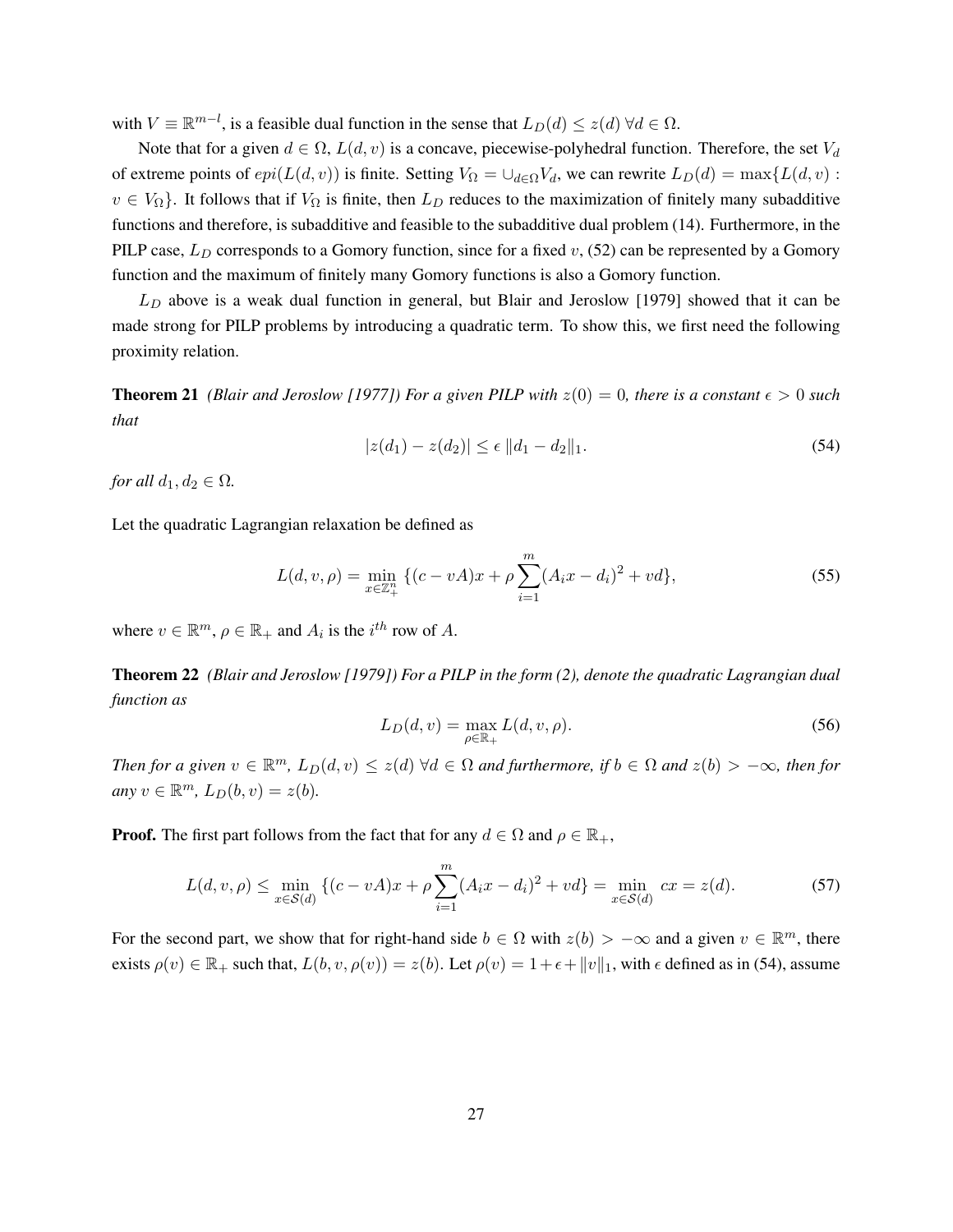that  $\bar{x} \in \mathbb{Z}_+^n$  is an optimal solution to yield  $L(b, v, \rho(v))$  and let  $\bar{b} = A\bar{x}$ . Then,

$$
(c - vA)\bar{x} + \rho(v)\sum_{i=1}^{m}(A_i\bar{x} - b_i)^2 + vb = c\bar{x} + v(b - A\bar{x}) + \rho(v)\sum_{i=1}^{m}(\bar{b}_i - b_i)^2
$$
  
\n
$$
\geq z(\bar{b}) + v(b - \bar{b}) + \rho(v)||b - \bar{b}||_1
$$
  
\n
$$
\geq z(b) - \epsilon ||b - \bar{b}||_1 - ||v||_1 ||b - \bar{b}||_1 + \rho(v)||b - \bar{b}||_1
$$
  
\n
$$
= z(b) + ||b - \bar{b}||_1
$$
\n(58)

by Theorem 21 and the fact that  $||b - \bar{b}||_1 \le \sum_{i=1}^m (b_i - \bar{b}_i)^2$ . Therefore,  $L(b, v, \rho(v)) \ge z(b)$  and due first part,  $L_D(b, v) = L(b, v, \rho(v)) = z(b)$ .  $\blacksquare$ 

Note that one can verify that  $(56)$  attains its maximum at a point  $x^*$  that is also optimal to the PILP. This is because in order to get equality in (58), the conditions  $b = \bar{b}$  and  $cx^* = z(b)$  have to be satisfied at the same time. Otherwise,  $L_D(b, v) > z(b)$ . In addition, it is clear that  $\rho(v)$  can be replaced by any  $\bar{\rho}$  such that  $\bar{\rho} \ge \rho(v)$  for a given v in (58). In fact, if we let  $\bar{v}$  be the optimal solution to the dual of the LP relaxation of PILP, then choosing  $\bar{\rho} > z(b) - \bar{v}b$  is adequate, since

$$
(c - \bar{v}A)\bar{x} + \bar{\rho}\sum_{i=1}^{m} (\bar{b}_i - b_i)^2 + \bar{v}b \ge \bar{\rho} + \bar{v}b > z(b).
$$
 (59)

Due to dual feasibility,  $L(b, \bar{v}, \bar{\rho})$  is forced to have its infimum at an  $x^*$  that is also optimal to the PILP, since equality in (59) is attained only in that case.

#### 4.6 Linear Representation of the Subadditive Dual

For bounded PILPs with  $A \in \mathbb{Q}_+^{m \times n}$ , the subadditive dual can be reformulated as an equivalent LP

$$
\max \quad \eta(b)
$$
\n
$$
s.t \quad \eta(\lambda) + \eta(\mu) \ge \eta(\lambda + \mu), \ 0 \le \lambda \le b, \ 0 \le \mu \le b, \ 0 \le \lambda + \mu \le b
$$
\n
$$
\eta(a^j) \le c_j, \ j = 1, \dots, n
$$
\n
$$
\eta(0) = 0,
$$
\n
$$
(60)
$$

after scaling  $A$  and  $b$  to be integer. This follows from the fact that the subadditive dual function in this case can be represented by the values it takes over the finite domain  $\{\lambda \in \mathbb{Z}_{+}^m \mid \lambda \leq b\}$  (Gomory [1969], Johnson [1979]). The variables in the above LP represent the values of the subadditive function to be constructed at each point in this domain and the constraints ensure that the function  $\eta : {\alpha \mid \alpha \le b} \rightarrow \mathbb{R}$  is actually subadditive.

Lasserre [2004, 2005b] further decreases the row dimension of this LP using a discrete version of Farkas' lemma. Let  $\mathbb{R}[s_1,\ldots,s_m]$  be the ring of real-valued polynomials in the variables  $s_i, i = 1,\ldots,m$ . Then, a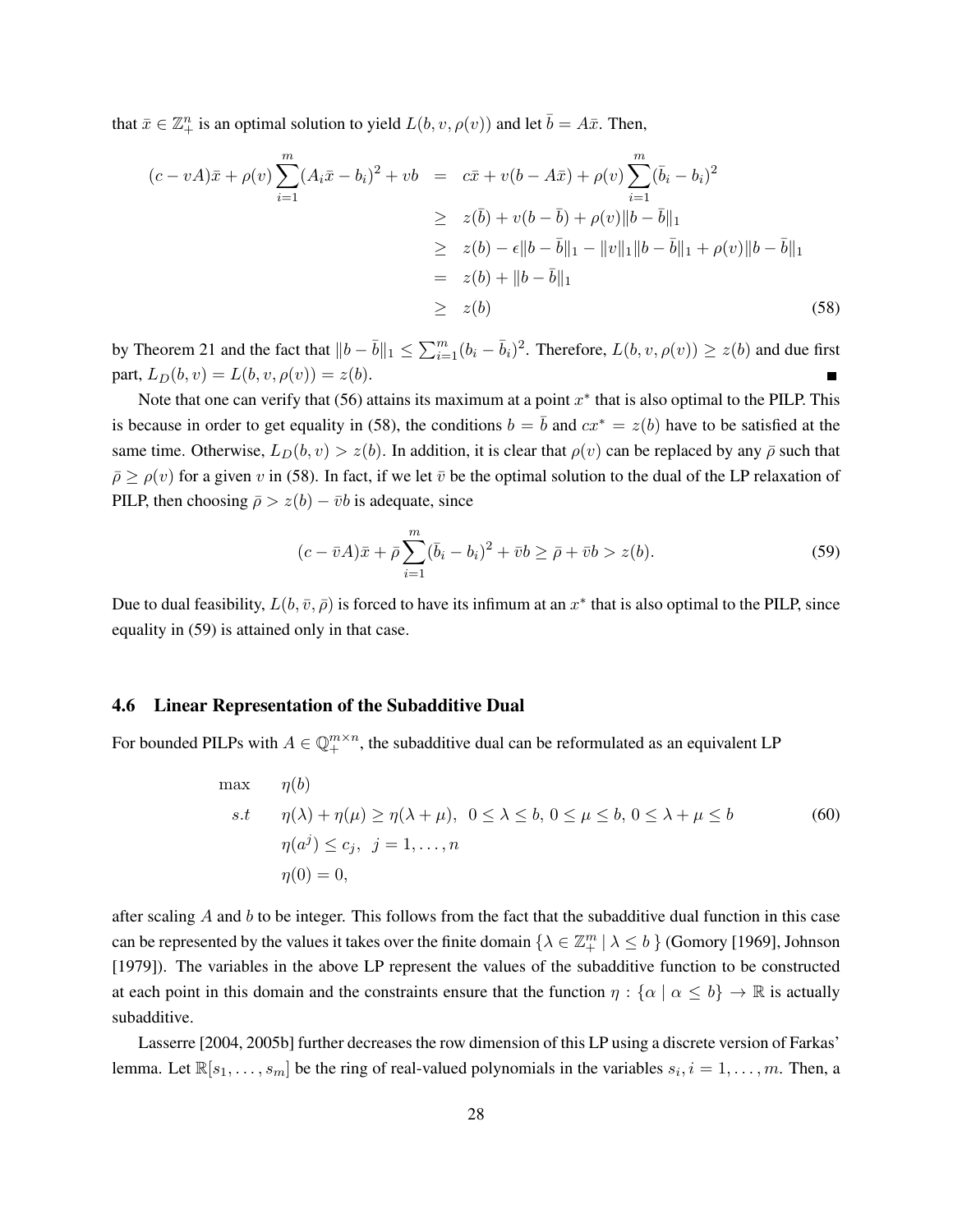polynomial  $Q \in \mathbb{R}[s_1, \ldots, s_m]$  can be written as

$$
Q(s) = \sum_{\alpha \in \zeta} \lambda^{\alpha} s^{\alpha} = \sum_{\alpha \in \zeta} \lambda^{\alpha} s_1^{\alpha_1} \dots s_m^{\alpha_m},
$$

where  $\zeta \subset \mathbb{Z}_{+}^{m}$  and  $\lambda^{\alpha} \in \mathbb{R}$   $\forall \alpha \in \zeta$ .

Theorem 23 *(Lasserre [2009]) The following two properties are equivalent:*

- *1.*  $Ax = b$  *has a solution*  $x \in \mathbb{Z}_{+}^{n}$ *.*
- 2. The real valued polynomial s<sup>b</sup> − 1 *can be written as*

$$
s^{b} - 1 = \sum_{j=1}^{n} Q_{j}(s)(s^{a^{j}} - 1)
$$
\n(61)

*for some real-valued polynomials*  $Q_j \subset \mathbb{R}[s_1,\ldots,s_m], j = 1,\ldots,n$ , *all with nonnegative coefficients.*

**Proof.** (1) $\rightarrow$ (2). Let  $x \in S$ . Writing

$$
s^{b}-1=s^{a^1x_1}-1+s^{a^1x_1}(s^{a^2x_2}-1)+\cdots+s^{\sum_{j=1}^{n-1}a^jx_j}(s^{a^nx_n}-1)
$$

with

$$
s^{a^j x_j} - 1 = (s^{a^j} - 1) \left[ 1 + s^{a^j} + \dots + s^{a^j (x_j - 1)} \right], \ j = 1, \dots, n,
$$

we obtain

$$
Q_j(s) = s^{\sum_{k=1}^{j-1} a^k x_k} \left[ 1 + s^{a^j} + \dots + s^{a^j (x_j - 1)} \right], \ j = 1, \dots, n. \tag{62}
$$

 $(2) \rightarrow (1)$ . Let  $q \in \mathbb{R}^k_+$  be the vector of nonnegative coefficients of all polynomials  $Q_j$ ,  $j = 1, \ldots n$ , and  $M \in \mathbb{R}^{p \times k}$  be such that the set of constraints defining the polyhedron  $\Theta = \{q \mid Mq = \tau, q \ge 0\} \ne \emptyset$ equalizes the respective coefficients of the polynomials  $s^b - 1$  and  $\sum_{j=1}^n Q_j(s)(s^{a^j} - 1)$ . It is easy to show that each  $Q_j$ ,  $j = 1, ..., n$ , may be restricted to contain only monomials  $\{s^\alpha : \alpha \leq b - a^j, \alpha \in \mathbb{Z}_+^m\}$  and therefore

$$
p = \prod_{i=1}^{m} (b_i + 1)
$$
  
\n
$$
k = \sum_{j=1}^{n} k_j \text{ with } k_j = \prod_{i=1}^{m} (b_i - a_i^j + 1), \quad j = 1, ..., n.
$$

In other words, p is the number of monomials  $y^{\alpha}$  with  $\alpha \leq b$  and  $k_j$  is the number of monomials  $y^{\alpha}$  with  $\alpha - a^j \leq b$ . With this construction, it is not hard to see that M is totally unimodular and each extreme point of  $\Theta$ , if it exists, is integral, since  $\tau$  is also integral.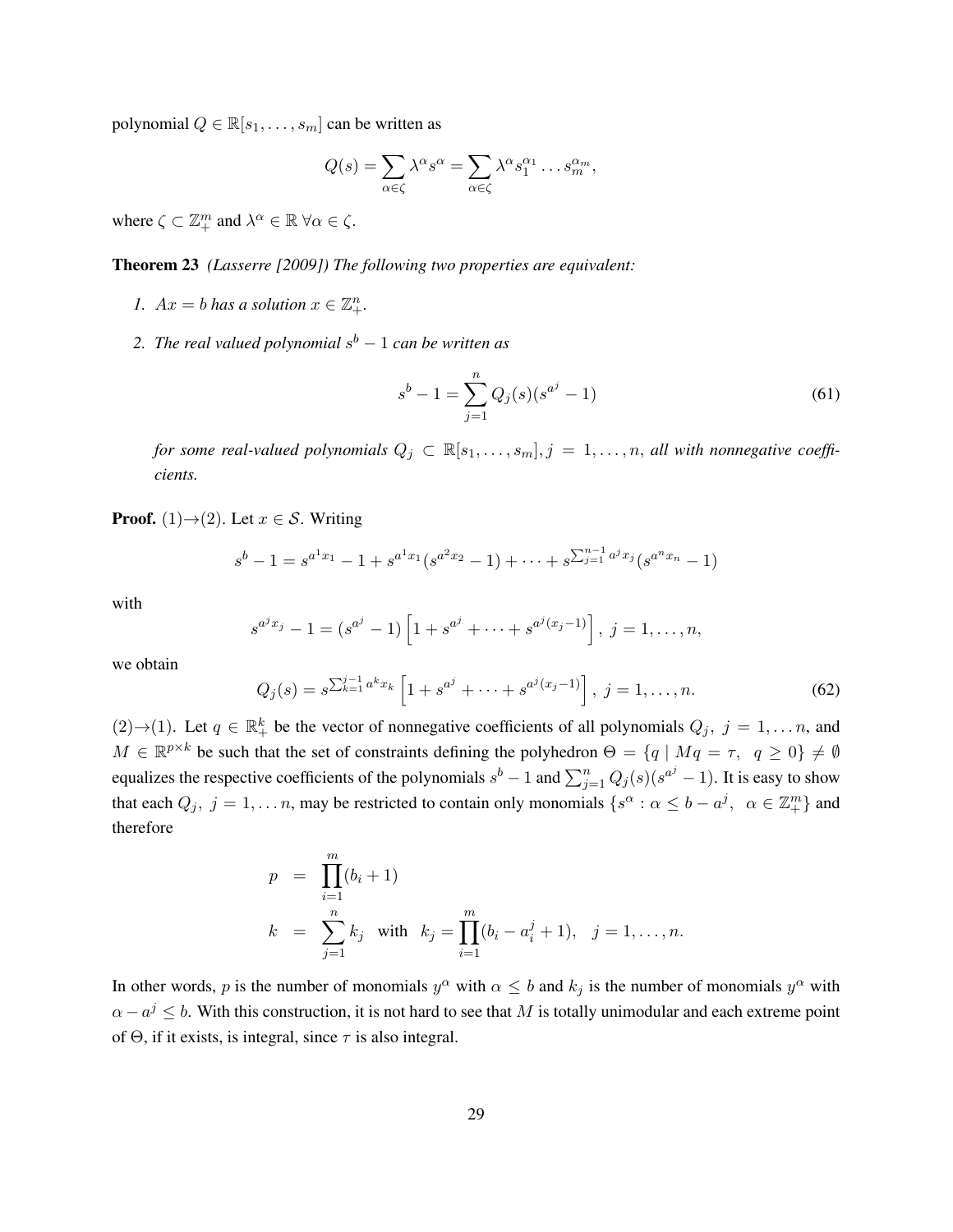Next, recall that  $\mathbf{1}^{k_j} = (1, \ldots, 1) \in \mathbb{R}^{k_j}$ ,  $j = 1, \ldots, n$ , and let  $K \in \mathbb{Z}_+^{n \times k}$  be the n-block diagonal matrix, whose each diagonal block is a row vector  $1^{k_j}$ , that is,

$$
K = \begin{bmatrix} \mathbf{1}^{k_1} & 0 & \dots & 0 \\ 0 & \mathbf{1}^{k_2} & 0 & \dots \\ \dots & \dots & \dots & \dots \\ 0 & \dots & 0 & \mathbf{1}^{k_n} \end{bmatrix}.
$$

Now, let  $Q_j$ ,  $j = 1, \ldots, n$ , be the set of polynomials satisfying (61). Then,  $\Theta \neq \emptyset$  and there exists an integral  $\bar{q} \in \Theta$ . If we denote by  $\bar{Q}_j$ ,  $j = 1, \ldots, n$ , the corresponding monomials  $\bar{q}$  represents and take the derivative of both sides with respect to  $s_i$ ,  $i = 1, \ldots, m$ , at  $(1, \ldots, 1)$ , we get

$$
b_i = \sum_{j=1}^n \bar{Q}_j(1,\ldots,1)a_i^j = \sum_{j=1}^n a_i^j(K\bar{q})_j, \quad i = 1,\ldots,m.
$$

Observe that setting  $x = K\bar{q}$  completes the proof.

The converse of the last part of the proof is also valid, i.e., for any  $x \in \mathcal{S}$ ,  $x = Kq$  for some  $q \in \Theta$ . As a consequence, we have the following corollary.

**Corollary 24** *(Lasserre [2004]) For a PILP in the form (2) with*  $A \in \mathbb{Z}_+^{m \times n}$ *, let*  $K, M, \tau$  *be defined as before. Then,*  $z(b) = \min\{cKq \mid Mq = \tau, q \ge 0\}$ . Moreover, if  $q^*$  is an optimal solution, then  $x^* = Kq^*$ *is an optimal solution to the PILP.*

Lasserre further shows that the LP dual of the problem in the first part of Corollary 24 can be reduced to a subadditive formulation that is also dual to PILP. Compared to (60), the number of variables is the same, however, this one has  $\mathcal{O}(np)$  constraints, whereas (60) has  $\mathcal{O}(p^2)$  constraints.

## 4.7 Branch And Cut

The most common technique for solving MILPs in practice today is the branch-and-cut algorithm. Developing a procedure for obtaining a dual function as a by-product of this procedure is of great importance if duality is to be made computationally useful. Here we discuss "vanilla" branch and cut, in which branching is done only by restricting variable bounds and no standard computational enhancements, such as preprocessing, are used. Such an algorithm works by attempting to solve the subproblem of each branch-and-cut tree node utilizing a cutting plane method, as described in Section 4.3. If the subadditive characterization or a functional encoding of the right-hand side dependency is available for each cut, then we can obtain a dual function for the corresponding subproblem. Below, we show how this dual information can be gathered together to yield a feasible dual function for the original problem.

Assume that the MILP (2) has a finite optimum and has been solved to optimality with a branch-and-cut algorithm. Let T be the set of leaf nodes of the tree and let  $\nu(t)$  be the number of cuts generated so far on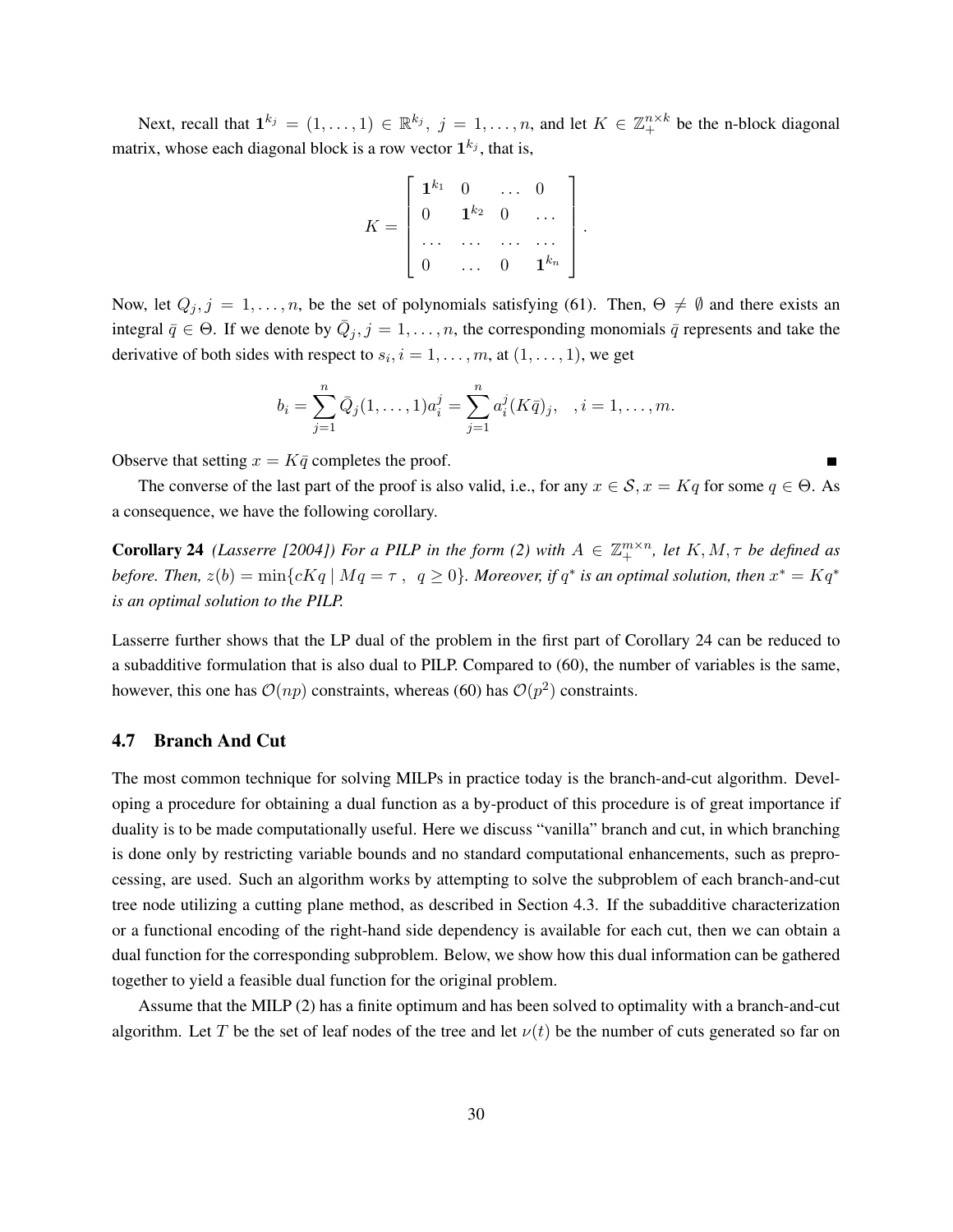the path from the root node to node  $t \in T$  (including the ones generated at t). To obtain a bound for this node, we solve the LP relaxation of the following problem

$$
zt(b) = \min \quad cx
$$
  
s.t  $x \in \mathcal{S}_t(b)$ , (63)

where the feasible region  $S_t(b) = \{x \in \mathbb{Z}^r \times \mathbb{R}^{n-r} \mid Ax = b, x \geq l^t, -x \geq -u^t, \Pi^t x \geq \Pi^t_0\}$  and  $u^t$ ,  $l^t \in \mathbb{Z}_+^n$  are the branching bounds applied to the integer variables,  $\Pi^t \in \mathbb{R}^{\nu(t)\times n}$  and  $\Pi_0^t \in \mathbb{R}^{\nu(t)}$ .

For each cut  $k, k = 1, ..., \nu(t)$ , suppose that the subadditive representation  $F_k^t$  is known and let the function  $\sigma_k^t$  be defined for (63) as in Section 4.3, considering also the branching bounds. For each feasibly pruned node  $t \in T$ , let  $(v^t, \underline{v}^t, \overline{v}^t, w^t)$  be the corresponding dual feasible solution used to obtain the bound that allowed the pruning of node  $t$ . Note that such a solution is always available if the LP relaxations are solved using a dual simplex algorithm. For each infeasibly pruned node  $t \in T$ , let  $(v^t, \underline{v}^t, \overline{v}^t, w^t)$  be a corresponding dual feasible solution that can be obtained from the parent of node t.

**Theorem 25** *If*  $b \in \Omega$  *and*  $z(b) > -\infty$ *, then the function* 

$$
F_{BC}(d) = \min_{t \in T} \{v^t d + \underline{v}^t l^t - \overline{v}^t u^t + \sum_{k=1}^{\nu(t)} w_k^t F_k^t (\sigma_k^t(d))\}
$$
(64)

*is an optimal solution to the dual (8).*

**Proof.** The proof follows the outline of Wolsey [1981]'s proof for validating an optimal dual function for the branch-and-bound algorithm. Because of the way branch and cut partitions  $S$ , we are guaranteed that for any  $d \in \Omega$  and  $\hat{x} \in \mathcal{S}(d)$ , there must exist a leaf node  $t \in T$  such that  $\hat{x} \in \mathcal{S}_t(d)$ . Then, from LP duality,

$$
c_j \hat{x}_j \ge v^t a^j \hat{x}_j + \underline{v}_j^t \hat{x}_j - \overline{v}_j^t \hat{x}_j + w^t \Pi_j^t \hat{x}_j \qquad j = 1, \dots, n,
$$
\n
$$
(65)
$$

where  $\Pi_j^t$  is the  $j^{th}$  column of  $\Pi^t$ . Adding the above inequalities over all columns, we get

$$
c\hat{x} \geq v^t A \hat{x} + \underline{v}^t \hat{x} - \overline{v}^t \hat{x} + w^t \Pi^t \hat{x}
$$
  
\n
$$
\geq v^t d + \underline{v}^t l^t - \overline{v}^t u^t + \sum_{k=1}^{\nu(t)} w_k^t F_k^t(\sigma_k^t(d))
$$
  
\n
$$
\geq F_{BC}(d). \tag{66}
$$

Now assume that  $x^*$  is an optimal solution to MILP with right-hand side  $b$ . In this case, we know that for some node  $t^*, z(b) = cx^* = z^{t^*}(b)$  and we also have that  $z^t(b) \geq z^{t^*}(b)$  for all  $t \in T$ . Therefore,  $F_{BC}(b) = z(b).$ н

Unfortunately, (64) is not subadditive due to the the constant term resulting from the bounds imposed by branching and hence is not feasible for the subadditive dual (14). One can, however, obtain a subadditive dual function in the case where the original MILP has explicit upper and lower bounds on all variables by including these bounds as part of the right-hand side. Suppose that

$$
\bar{z}(\bar{b}) = \min \left\{ cx \mid \bar{A}x \ge \bar{b}, \ x \in \mathbb{Z}^r \times \mathbb{R}^{n-r} \right\} \tag{67}
$$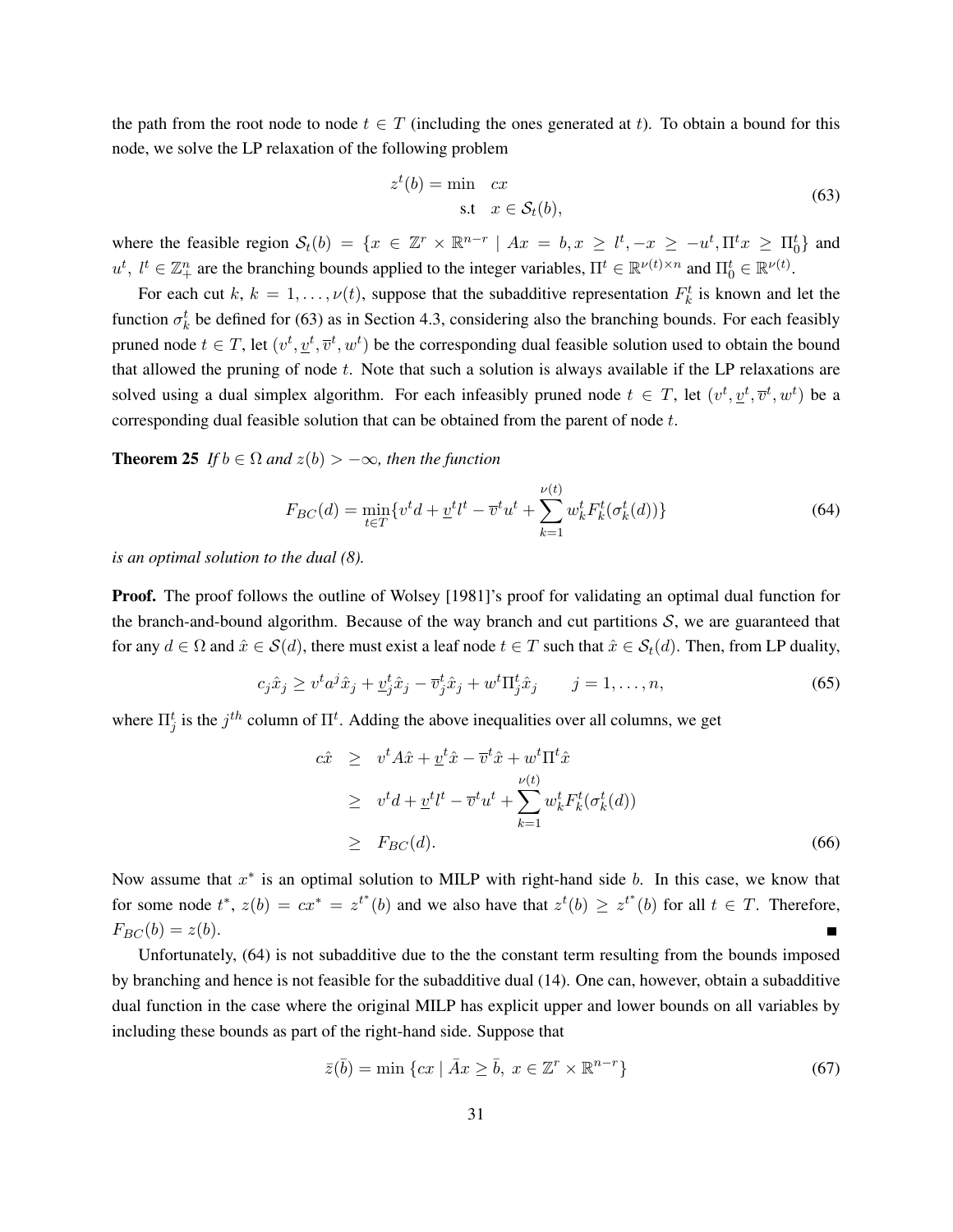with  $\overline{A} = [A \ I - I]'$  and  $\overline{b} = [b \ l - u]$  where l and u are the lower and upper bounds pre-defined on the variables. With this construction, at each node  $t \in T$ , we solve the LP relaxation of the following subproblem

$$
\bar{z}_t(\bar{b}^t) = \min \quad cx
$$
\n
$$
\text{s.t} \quad \bar{A}x \geq \bar{b}^t
$$
\n
$$
\Pi^t x \geq \Pi_0^t
$$
\n
$$
x \in \mathbb{Z}^r \times \mathbb{R}^{n-r}
$$
\n(68)

with  $\bar{b}^t = [b \; l^t - u^t].$ 

**Theorem 26** If  $\mathcal{S}(\bar{b}) \neq \emptyset$  and  $\bar{z}(\bar{b}) > -\infty$ , then the function

$$
F_{BCS}(d) = \max_{t \in T} \{ \bar{v}^t d + \sum_{k=1}^{\nu(t)} \bar{w}_k^t F_k^t(\sigma_k^t(d)) \}, \quad d \in \mathbb{R}^{m+2n}
$$
(69)

*is feasible to the subadditive dual problem (14) of the MILP (67).*

**Proof.** For any  $t \in T$ , LP duality yields

$$
c_j \geq \bar{v}^t \bar{a}^j + \sum_{k=1}^{\nu(t)} \bar{w}_k^t \Pi_j^t \qquad j = 1, \dots, n.
$$

Therefore, it is clear that  $c_j \geq F_{BCS}(\bar{a}^j)$  if  $j \in I$  and likewise,  $c_j \geq \bar{F}_{BCS}(\bar{a}^j)$  when  $j \in C$ . In addition, since  $F_k^t \in \Gamma^{m+2n+k-1}, k = 1, ..., \nu(t), F_{BCS} \in \Gamma^{m+2n}.$ 

Note that in this case, the dual function may not be strong. As in Theorem 19, it is not strictly necessary to have a subadditive representation of each cut in order to apply the results of this section. They remain valid as long as a functional dependency of each cut on the right-hand-side is known (see Section 4.3).

## 5 Conclusion

In this paper, we presented a survey of existing theory and methodology for constructing dual functions. Many of the ideas presented here were developed more than three decades ago and it would seem that little progress has been made towards a practical framework. From the standpoint of computational practice, the importance of these methodologies is that they may allow us to extend to the realm of MILP some of the useful techniques already well-developed for linear programming, such as the ability to perform post facto sensitivity analyses and the ability to warm start solution processes. The development of such techniques is the underlying motivation for our work. Constructing a strong dual function for a given MILP is at least as difficult as solving the primal problem, so there is little hope of or use for constructing such functions independent of primal solution algorithms. This leaves two possible options—constructing dual functions that are not necessarily strong, but may still give us some ability to analyze the effect of changes in the input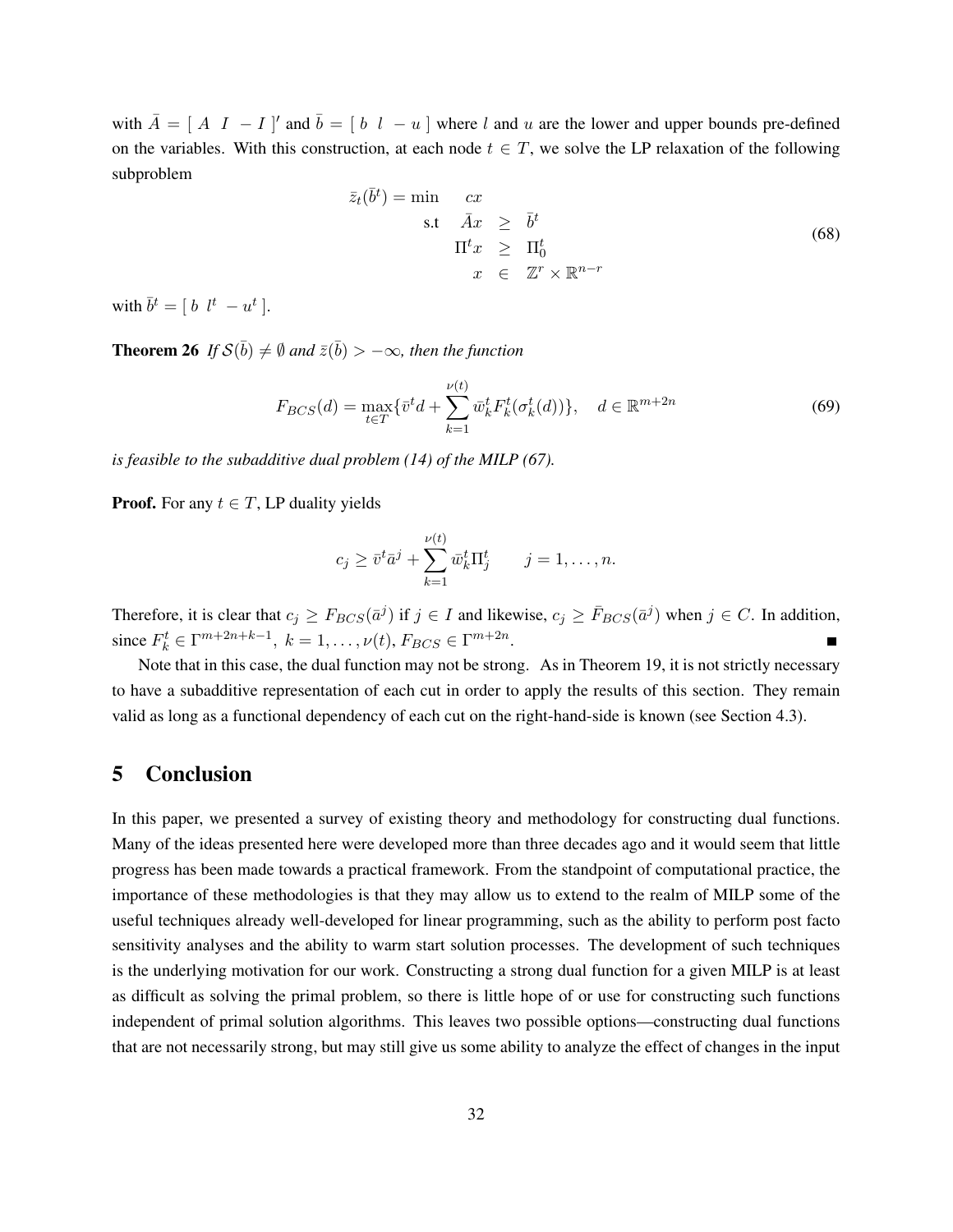data, or constructing dual functions as a by-product of existing primal solution algorithms, namely branch and cut.

Currently, the techniques discussed in Section 4.7 represent the clearest path to bringing a practical notion of duality to fruition, since these techniques work in tandem with algorithms that are already effective in solving the primal problem. Execution of the branch-and-cut algorithm produces a tremendous amount of dual information, most of which is normally discarded. By retaining this information and using it effectively, one may be able to develop procedures for both sensitivity analysis and warm starting. Ralphs and Guzelsoy ¨ [2005] describe an implementation of these techniques, using the SYMPHONY MILP solver framework, that supports both warm starting and basic sensitivity analysis for branch and bound. They also describe recent results using warm starting to accelerate the solution process for algorithms that involve solution of a sequence of related MILPs (Ralphs and Guzelsoy [2006]). These results are still preliminary, but ¨ demonstrate the potential for further development.

Acknowledgement. This research was partially supported by National Science Foundation Grants DMI-0534862 and DMI-0522796.

## References

- A. Bachem and R. Schrader. Minimal equalities and subadditive duality. *Siam J. on Control and Optimization*, 18(4):437–443, 1980.
- A.I. Barvinok. Computing the volume, counting integral points, and exponential sums. *Discrete Comput. Geom.*, 10:1–13, 1993.
- A.I. Barvinok. Polynomial time algorithm for counting integral points in polyhedra when the dimension is fixed. *Math of Operations Research*, 19:769–779, 1994.
- C.E. Blair. Minimal inequalities for mixed integer programs. *Discrete Mathematics*, 24:147–151, 1978.
- C.E. Blair. A closed-form representation of mixed-integer program value functions. *Mathematical Programming*, 71:127–136, 1995.
- C.E. Blair and R.G. Jeroslow. The value function of a mixed integer program: I. *Discrete Mathematics*, 19: 121–138, 1977.
- C.E. Blair and R.G. Jeroslow. The value function of a mixed integer program: II. *Discrete Mathematics*, 25: 7–19, 1979.
- C.E. Blair and R.G. Jeroslow. The value function of an integer program. *Mathematical Programming*, 23: 237–273, 1982.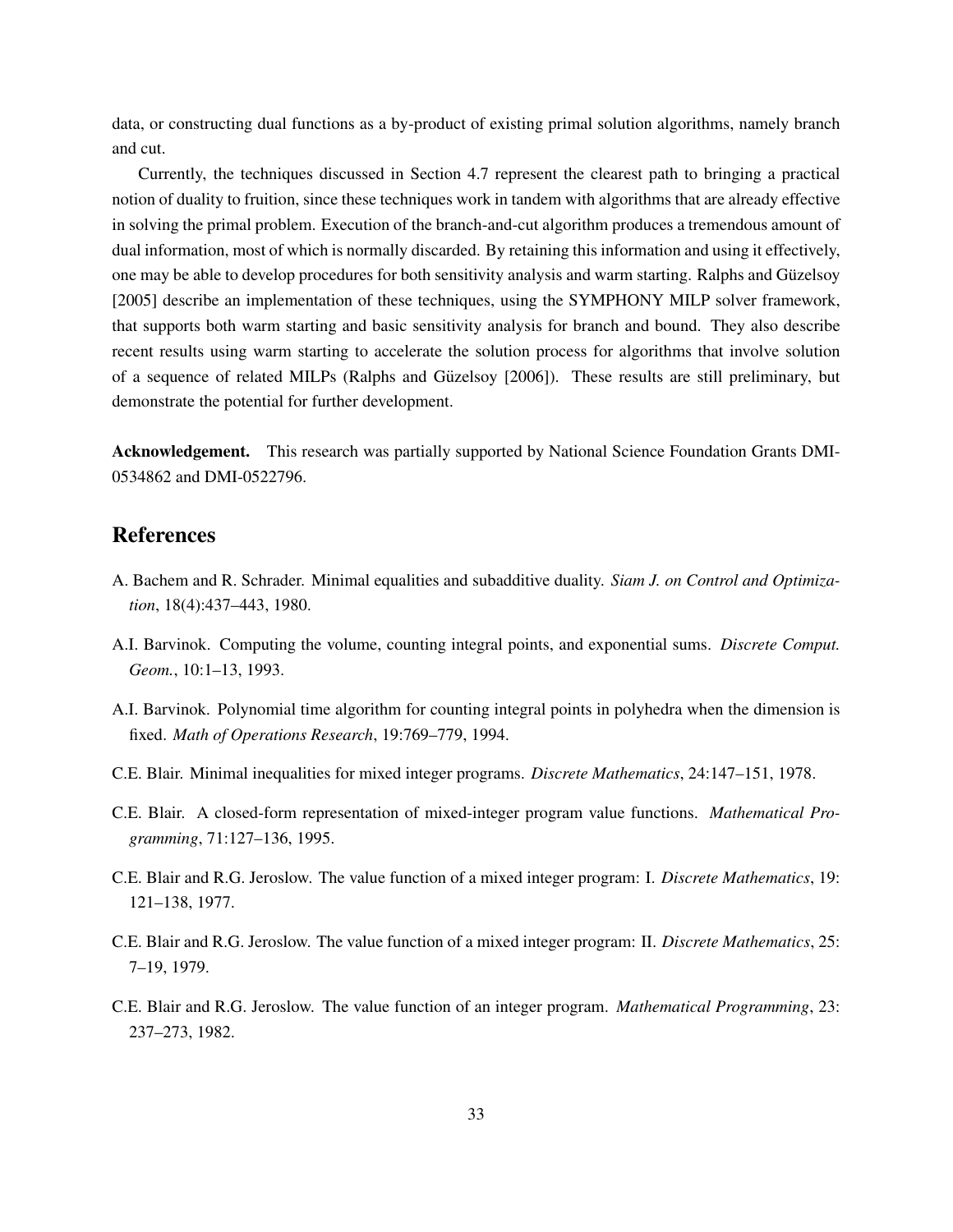- C.E. Blair and R.G. Jeroslow. Constructive characterization of the value function of a mixed-integer program: I. *Discrete Applied Mathematics*, 9:217–233, 1984.
- M. Brion and M. Vergne. Residue formulae, vector partition functions and lattice points in rational polytopes. *Journal of the American Mathematical Society*, 10:797–833, 1997.
- C. Burdet and E.L. Johnson. A subadditive approach to solve integer programs. *Annals of Discreet Mathematics*, 1:117–144, 1977.
- M. L. Fisher. The lagrangian relaxation method for solving integer programming problems. *Management Science*, 27:1–17, 1981.
- R.E. Gomory. Some polyhedra related to combinatorial problems. *Linear Algebra and Its Applications*, 2: 451–558, 1969.
- R.E. Gomory and E.L. Johnson. Some continuous functions related to corner polyhedra, II. *Mathematical Programming*, 3:359–389, 1972.
- R.G. Jeroslow. Cutting plane theory: Algebraic methods. *Discrete Mathematics*, 23:121–150, 1978.
- R.G. Jeroslow. Minimal inequalities. *Mathematical Programming*, 17:1–15, 1979.
- E.L. Johnson. Cyclic groups, cutting planes, and shortest paths. In T.C. Hu and S.M. Robinson, editors, *Mathematical Programming*, pages 185–211. Academic Press, New York, NY, 1973.
- E.L. Johnson. On the group problem for mixed integer programming. *Mathematical Programming Study*, 2:137–179, 1974.
- E.L. Johnson. On the group problem and a subadditive approach to integer programming. *Annals of Discreet Mathematics*, 5:97–112, 1979.
- D. Klabjan. A new subadditive approach to integer programming: Theory and algorithms. In *Proceedings of the Ninth Conference on Integer Programming and Combinatorial Optimization*, pages 384–400, Cambridge,MA, 2002.
- J.B. Lasserre. Generating functions and duality for integer programs. *Discrete Optimization*, 2(1):167–187, 2005a.
- J.B. Lasserre. Integer programming, duality and superadditive functions. *Contemporary Mathematics*, 374: 139–150, 2005b.
- J.B. Lasserre. Duality and farkas lemma for integer programs. In *Optimization : Structure and Applications, E. Hunt and C.E.M. Pearce, eds.,*, Applied Optimization Series, Kluwer Academic Publishers, 2009.